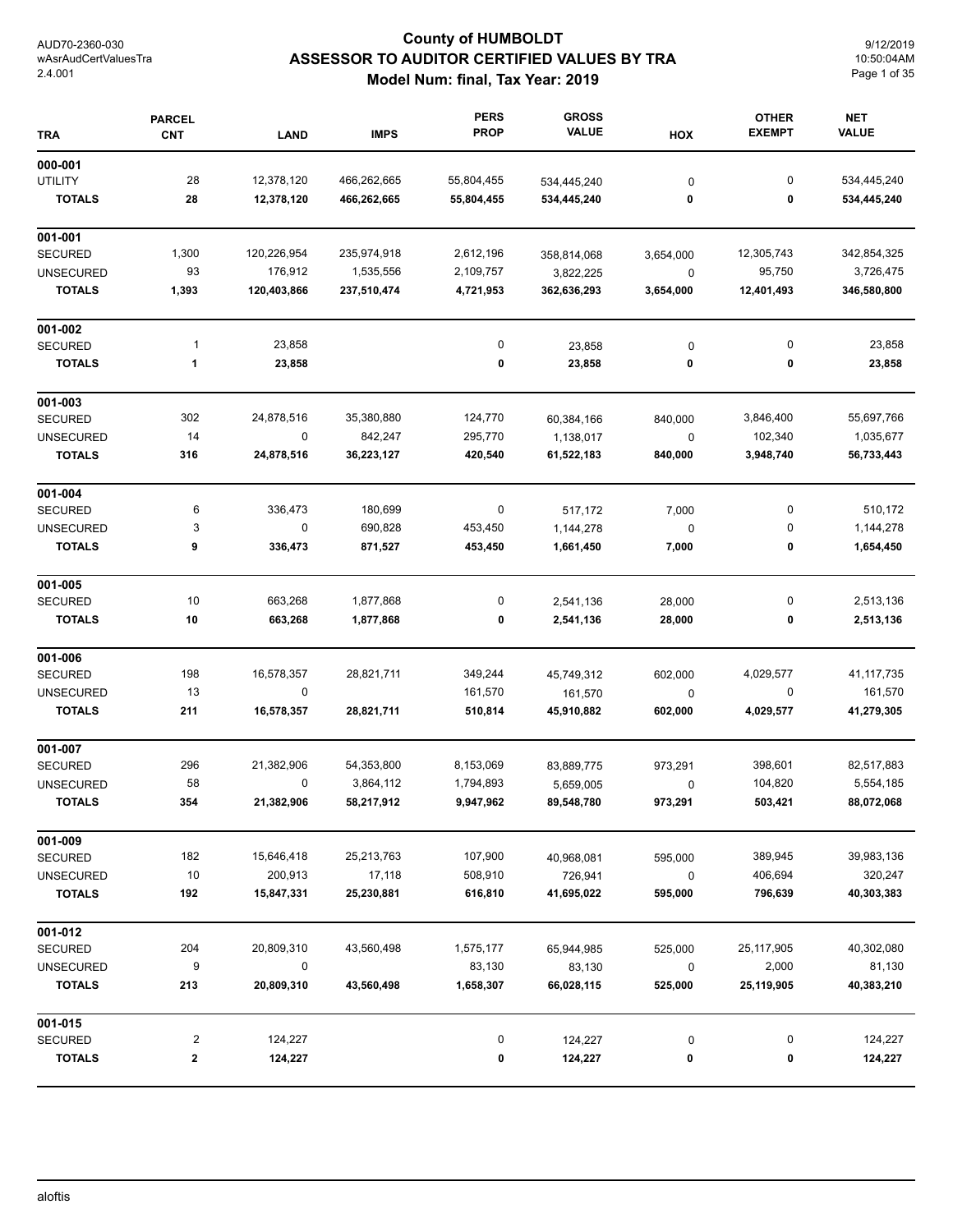## **County of HUMBOLDT ASSESSOR TO AUDITOR CERTIFIED VALUES BY TRA Model Num: final, Tax Year: 2019**

9/12/2019 10:50:07AM Page 2 of 35

| <b>TRA</b>       | <b>PARCEL</b><br><b>CNT</b> | <b>LAND</b> | <b>IMPS</b> | <b>PERS</b><br><b>PROP</b> | <b>GROSS</b><br><b>VALUE</b> | HOX         | <b>OTHER</b><br><b>EXEMPT</b> | <b>NET</b><br><b>VALUE</b> |
|------------------|-----------------------------|-------------|-------------|----------------------------|------------------------------|-------------|-------------------------------|----------------------------|
| 001-017          |                             |             |             |                            |                              |             |                               |                            |
| <b>SECURED</b>   | 8                           | 286,227     | 437,271     | 0                          | 723,498                      | 21,000      | 1,635                         | 700,863                    |
| <b>UNSECURED</b> | 1                           | $\mathbf 0$ |             | 4,320                      | 4,320                        | $\mathbf 0$ | 0                             | 4,320                      |
| <b>TOTALS</b>    | 9                           | 286,227     | 437,271     | 4,320                      | 727,818                      | 21,000      | 1,635                         | 705,183                    |
| 001-018          |                             |             |             |                            |                              |             |                               |                            |
| <b>SECURED</b>   | 18                          | 1,649,738   | 5,056,346   | 24,190                     | 6,730,274                    | 14,000      | 4,800                         | 6,711,474                  |
| <b>TOTALS</b>    | 18                          | 1,649,738   | 5,056,346   | 24,190                     | 6,730,274                    | 14,000      | 4,800                         | 6,711,474                  |
| 001-019          |                             |             |             |                            |                              |             |                               |                            |
| <b>SECURED</b>   | 2                           | 82,455      | 118,152     | $\pmb{0}$                  | 200,607                      | 0           | 0                             | 200,607                    |
| <b>TOTALS</b>    | $\mathbf 2$                 | 82,455      | 118,152     | 0                          | 200,607                      | 0           | 0                             | 200,607                    |
| 001-021          |                             |             |             |                            |                              |             |                               |                            |
| SECURED          | 43                          | 3,675,374   | 7,435,856   | 10,260                     | 11,121,490                   | 70,000      | 1,826                         | 11,049,664                 |
| <b>TOTALS</b>    | 43                          | 3,675,374   | 7,435,856   | 10,260                     | 11,121,490                   | 70,000      | 1,826                         | 11,049,664                 |
| 001-022          |                             |             |             |                            |                              |             |                               |                            |
| <b>SECURED</b>   | 47                          | 2,989,488   | 3,369,969   | 54,410                     | 6,413,867                    | 28,000      | 0                             | 6,385,867                  |
| <b>TOTALS</b>    | 47                          | 2,989,488   | 3,369,969   | 54,410                     | 6,413,867                    | 28,000      | 0                             | 6,385,867                  |
| 001-023          |                             |             |             |                            |                              |             |                               |                            |
| <b>SECURED</b>   | 4                           | 320,382     | 367,210     | 0                          | 687,592                      | 0           | 0                             | 687,592                    |
| <b>TOTALS</b>    | 4                           | 320,382     | 367,210     | 0                          | 687,592                      | 0           | 0                             | 687,592                    |
| 001-025          |                             |             |             |                            |                              |             |                               |                            |
| <b>SECURED</b>   | 128                         | 14,734,682  | 26,080,427  | 25,985                     | 40,841,094                   | 392,000     | 166,803                       | 40,282,291                 |
| <b>UNSECURED</b> | 4                           | $\mathbf 0$ |             | 25,610                     | 25,610                       | 0           | 0                             | 25,610                     |
| <b>TOTALS</b>    | 132                         | 14,734,682  | 26,080,427  | 51,595                     | 40,866,704                   | 392,000     | 166,803                       | 40,307,901                 |
| 001-026          |                             |             |             |                            |                              |             |                               |                            |
| <b>SECURED</b>   | 14                          | 831,427     | 1,549,453   | 0                          | 2,380,880                    | 14,000      | 650                           | 2,366,230                  |
| <b>TOTALS</b>    | 14                          | 831,427     | 1,549,453   | 0                          | 2,380,880                    | 14,000      | 650                           | 2,366,230                  |
| 001-027          |                             |             |             |                            |                              |             |                               |                            |
| SECURED          | 57                          | 3,798,469   | 3,189,291   | 77,570                     | 7,065,330                    | 62,559      | 1,844,966                     | 5,157,805                  |
| <b>UNSECURED</b> | 1                           | 0           |             | 3,210                      | 3,210                        | 0           | 0                             | 3,210                      |
| <b>TOTALS</b>    | 58                          | 3,798,469   | 3,189,291   | 80,780                     | 7,068,540                    | 62,559      | 1,844,966                     | 5,161,015                  |
| 001-028          |                             |             |             |                            |                              |             |                               |                            |
| SECURED          | 27                          | 2,043,769   | 2,017,805   | 14,729                     | 4,076,303                    | 70,000      | 0                             | 4,006,303                  |
| <b>UNSECURED</b> | $\mathbf{1}$                | $\pmb{0}$   |             | 5,760                      | 5,760                        | $\mathbf 0$ | 0                             | 5,760                      |
| <b>TOTALS</b>    | 28                          | 2,043,769   | 2,017,805   | 20,489                     | 4,082,063                    | 70,000      | 0                             | 4,012,063                  |
| 001-029          |                             |             |             |                            |                              |             |                               |                            |
| <b>SECURED</b>   | 71                          | 4,751,160   | 2,836,339   | 1,551,819                  | 9,139,318                    | 273,379     | 1,683                         | 8,864,256                  |
| <b>TOTALS</b>    | 71                          | 4,751,160   | 2,836,339   | 1,551,819                  | 9,139,318                    | 273,379     | 1,683                         | 8,864,256                  |
| 001-030          |                             |             |             |                            |                              |             |                               |                            |
| <b>SECURED</b>   | 16                          | 2,153,501   | 2,827,165   | 0                          | 4,980,666                    | 0           | 0                             | 4,980,666                  |
| <b>UNSECURED</b> | 8                           | $\mathbf 0$ | 497,374     | 306,770                    | 804,144                      | 0           | 0                             | 804,144                    |
| <b>TOTALS</b>    | 24                          | 2,153,501   | 3,324,539   | 306,770                    | 5,784,810                    | 0           | 0                             | 5,784,810                  |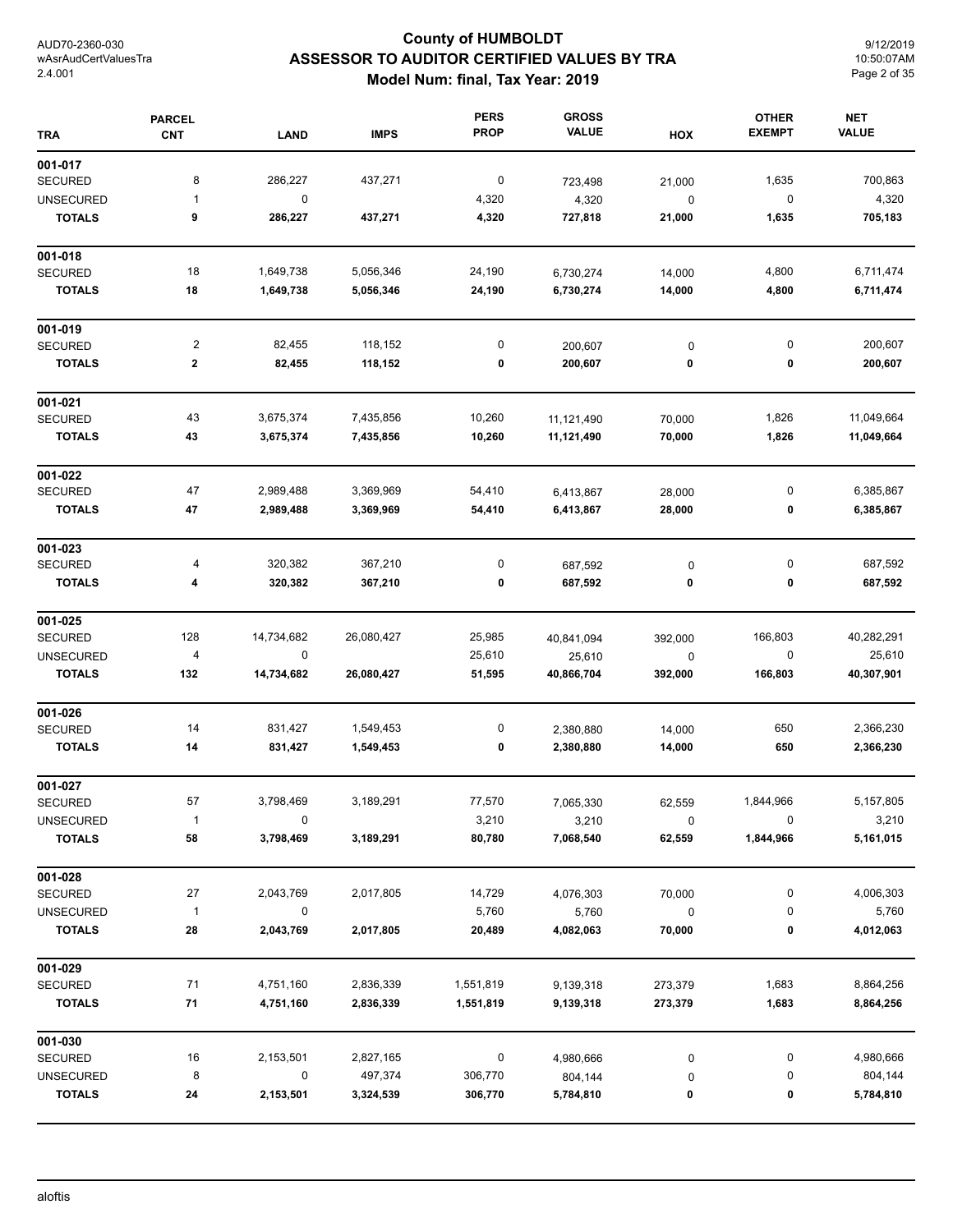## **County of HUMBOLDT ASSESSOR TO AUDITOR CERTIFIED VALUES BY TRA Model Num: final, Tax Year: 2019**

9/12/2019 10:50:07AM Page 3 of 35

| <b>TRA</b>       | <b>PARCEL</b><br><b>CNT</b> | <b>LAND</b> | <b>IMPS</b>   | <b>PERS</b><br><b>PROP</b> | <b>GROSS</b><br><b>VALUE</b> | HOX         | <b>OTHER</b><br><b>EXEMPT</b> | <b>NET</b><br><b>VALUE</b> |
|------------------|-----------------------------|-------------|---------------|----------------------------|------------------------------|-------------|-------------------------------|----------------------------|
| 001-031          |                             |             |               |                            |                              |             |                               |                            |
| <b>SECURED</b>   | 198                         | 536,858     | 1,697,828     | 2,576,666                  | 4,811,352                    | 291,451     | 57,053                        | 4,462,848                  |
| <b>UNSECURED</b> | $\overline{2}$              | $\pmb{0}$   |               | 12,210                     | 12,210                       | $\pmb{0}$   | 0                             | 12,210                     |
| <b>TOTALS</b>    | 200                         | 536,858     | 1,697,828     | 2,588,876                  | 4,823,562                    | 291,451     | 57,053                        | 4,475,058                  |
| 001-032          |                             |             |               |                            |                              |             |                               |                            |
| <b>SECURED</b>   | 4                           | 175,606     | 837,022       | 0                          | 1,012,628                    | 14,000      | 0                             | 998,628                    |
| <b>UNSECURED</b> | $\overline{2}$              | $\mathbf 0$ |               | 17,430                     | 17,430                       | $\pmb{0}$   | 0                             | 17,430                     |
| <b>TOTALS</b>    | 6                           | 175,606     | 837,022       | 17,430                     | 1,030,058                    | 14,000      | 0                             | 1,016,058                  |
| 001-033          |                             |             |               |                            |                              |             |                               |                            |
| <b>SECURED</b>   | 70                          | 6,445,401   | 10,408,845    | 0                          | 16,854,246                   | 252,000     | 1,914                         | 16,600,332                 |
| <b>UNSECURED</b> | 5                           | $\mathbf 0$ |               | 39,788                     | 39,788                       | $\mathbf 0$ | 0                             | 39,788                     |
| <b>TOTALS</b>    | 75                          | 6,445,401   | 10,408,845    | 39,788                     | 16,894,034                   | 252,000     | 1,914                         | 16,640,120                 |
| 001-034          |                             |             |               |                            |                              |             |                               |                            |
| <b>SECURED</b>   | 80                          | 8,416,640   | 13,475,400    | 24,220                     | 21,916,260                   | 315,000     | 40                            | 21,601,220                 |
| <b>UNSECURED</b> | 5                           | 0           | 10,300        | 39,980                     | 50,280                       | $\pmb{0}$   | 0                             | 50,280                     |
| <b>TOTALS</b>    | 85                          | 8,416,640   | 13,485,700    | 64,200                     | 21,966,540                   | 315,000     | 40                            | 21,651,500                 |
| 001-035          |                             |             |               |                            |                              |             |                               |                            |
| <b>SECURED</b>   | 987                         | 106,456,167 | 237,314,369   | 4,832,927                  | 348,603,463                  | 1,351,000   | 21,905,846                    | 325,346,617                |
| <b>UNSECURED</b> | 358                         | 940,987     | 14,877,823    | 16,627,506                 | 32,446,316                   | $\mathbf 0$ | 861,286                       | 31,585,030                 |
| <b>TOTALS</b>    | 1,345                       | 107,397,154 | 252, 192, 192 | 21,460,433                 | 381,049,779                  | 1,351,000   | 22,767,132                    | 356,931,647                |
| 001-036          |                             |             |               |                            |                              |             |                               |                            |
| <b>SECURED</b>   | 18                          | 2,354,979   | 4,493,952     | 0                          | 6,848,931                    | 28,000      | 0                             | 6,820,931                  |
| <b>TOTALS</b>    | 18                          | 2,354,979   | 4,493,952     | 0                          | 6,848,931                    | 28,000      | 0                             | 6,820,931                  |
| 001-037          |                             |             |               |                            |                              |             |                               |                            |
| <b>SECURED</b>   | 263                         | 19,590,930  | 32,960,785    | 75,428                     | 52,627,143                   | 609,000     | 1,316,957                     | 50,701,186                 |
| <b>UNSECURED</b> | 8                           | $\mathbf 0$ | 304,727       | 209,089                    | 513,816                      | 0           | 5,710                         | 508,106                    |
| <b>TOTALS</b>    | 271                         | 19,590,930  | 33,265,512    | 284,517                    | 53,140,959                   | 609,000     | 1,322,667                     | 51,209,292                 |
| 001-038          |                             |             |               |                            |                              |             |                               |                            |
| <b>SECURED</b>   | 260                         | 22,424,037  | 28,346,191    | 138,670                    | 50,908,898                   | 427,000     | 1,573,673                     | 48,908,225                 |
| <b>UNSECURED</b> | 4                           | 0           |               | 126,260                    | 126,260                      | 0           | 0                             | 126,260                    |
| <b>TOTALS</b>    | 264                         | 22,424,037  | 28,346,191    | 264,930                    | 51,035,158                   | 427,000     | 1,573,673                     | 49,034,485                 |
| 001-039          |                             |             |               |                            |                              |             |                               |                            |
| <b>SECURED</b>   | 311                         | 30,805,724  | 71,597,493    | 5,255,323                  | 107,658,540                  | 851,655     | 14,468,312                    | 92,338,573                 |
| <b>UNSECURED</b> | 46                          | 0           | 2,759,996     | 8,910,741                  | 11,670,737                   | $\pmb{0}$   | 51,700                        | 11,619,037                 |
| <b>TOTALS</b>    | 357                         | 30,805,724  | 74,357,489    | 14,166,064                 | 119,329,277                  | 851,655     | 14,520,012                    | 103,957,610                |
| 001-040          |                             |             |               |                            |                              |             |                               |                            |
| <b>SECURED</b>   | 5                           | 827,931     | 1,170,928     | 17,740                     | 2,016,599                    | $\pmb{0}$   | 0                             | 2,016,599                  |
| <b>UNSECURED</b> | $\mathbf{1}$                | 0           |               | 109,000                    | 109,000                      | $\pmb{0}$   | 0                             | 109,000                    |
| UTILITY          | $\mathbf{1}$                | 16,800      |               | 0                          | 16,800                       | 0           | 0                             | 16,800                     |
| <b>TOTALS</b>    | 7                           | 844,731     | 1,170,928     | 126,740                    | 2,142,399                    | 0           | 0                             | 2,142,399                  |
| 001-041          |                             |             |               |                            |                              |             |                               |                            |
| <b>SECURED</b>   | 6                           | 57,771      |               | 0                          | 57,771                       | 0           | 0                             | 57,771                     |
| <b>TOTALS</b>    | 6                           | 57,771      |               | 0                          | 57,771                       | 0           | 0                             | 57,771                     |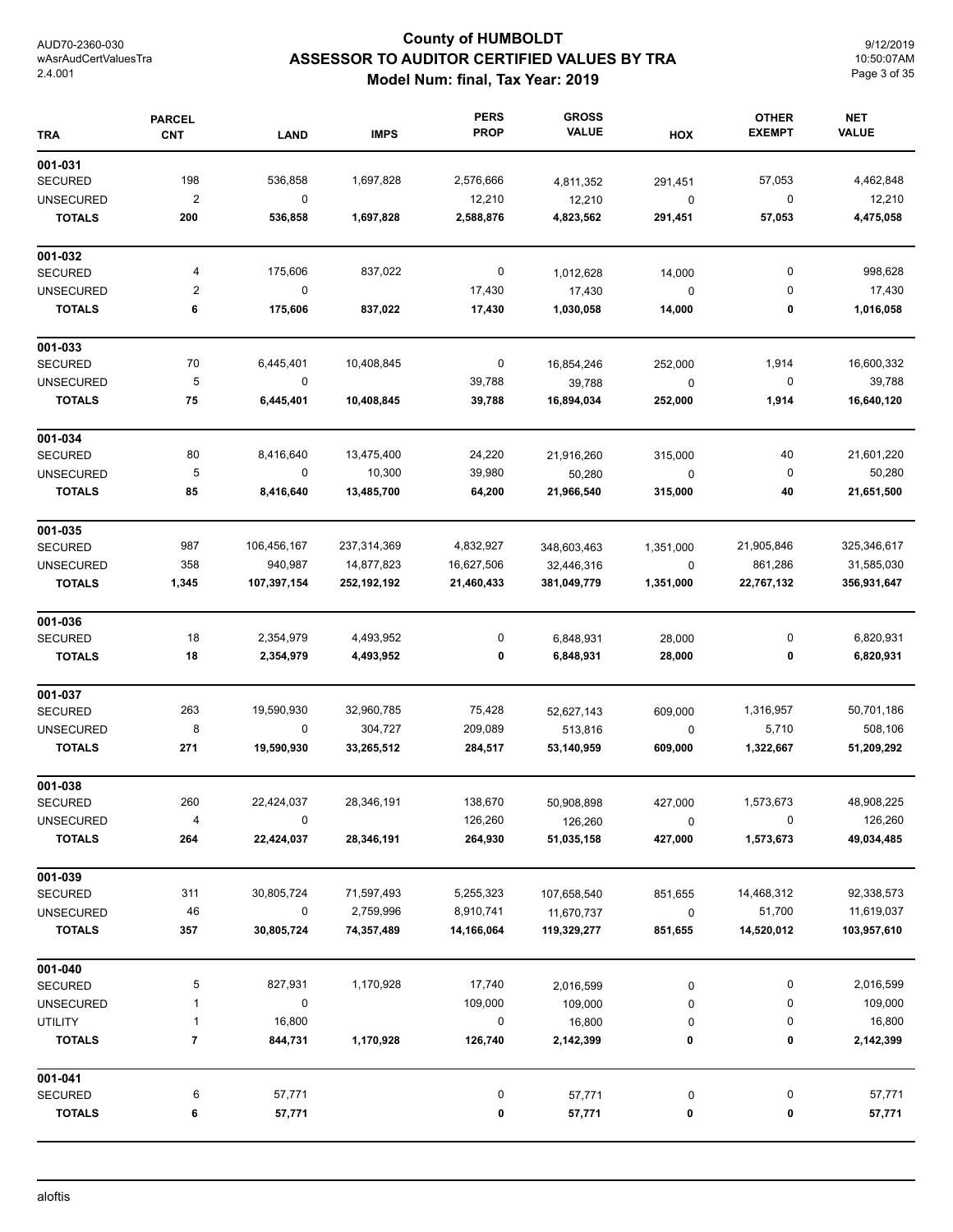## **County of HUMBOLDT ASSESSOR TO AUDITOR CERTIFIED VALUES BY TRA Model Num: final, Tax Year: 2019**

9/12/2019 10:50:07AM Page 4 of 35

| <b>TRA</b>       | <b>PARCEL</b><br><b>CNT</b> | <b>LAND</b> | <b>IMPS</b> | <b>PERS</b><br><b>PROP</b> | <b>GROSS</b><br><b>VALUE</b> | HOX         | <b>OTHER</b><br><b>EXEMPT</b> | <b>NET</b><br><b>VALUE</b> |
|------------------|-----------------------------|-------------|-------------|----------------------------|------------------------------|-------------|-------------------------------|----------------------------|
| 001-042          |                             |             |             |                            |                              |             |                               |                            |
| <b>SECURED</b>   | 6                           | 1,445,627   | 5,938,622   | 44,850                     | 7,429,099                    | $\pmb{0}$   | 0                             | 7,429,099                  |
| <b>UNSECURED</b> | 1                           | 0           | 6,790       | 9,620                      | 16,410                       | 0           | 0                             | 16,410                     |
| <b>TOTALS</b>    | 7                           | 1,445,627   | 5,945,412   | 54,470                     | 7,445,509                    | 0           | 0                             | 7,445,509                  |
| 001-043          |                             |             |             |                            |                              |             |                               |                            |
| <b>SECURED</b>   | 52                          | 11,295,779  | 18,795,970  | 350,860                    | 30,442,609                   | 0           | 455,467                       | 29,987,142                 |
| <b>UNSECURED</b> | 81                          | 390,374     | 3,035,593   | 9,958,399                  | 13,384,366                   | 0           | 1,250                         | 13,383,116                 |
| <b>TOTALS</b>    | 133                         | 11,686,153  | 21,831,563  | 10,309,259                 | 43,826,975                   | 0           | 456,717                       | 43,370,258                 |
| 001-044          |                             |             |             |                            |                              |             |                               |                            |
| <b>SECURED</b>   | 19                          | 2,066,656   | 3,195,230   | 42,310                     | 5,304,196                    | 0           | $\pmb{0}$                     | 5,304,196                  |
| <b>UNSECURED</b> | 8                           | 60,994      | 79,840      | 2,349,730                  | 2,490,564                    | 0           | 0                             | 2,490,564                  |
| <b>TOTALS</b>    | 27                          | 2,127,650   | 3,275,070   | 2,392,040                  | 7,794,760                    | 0           | 0                             | 7,794,760                  |
| 001-045          |                             |             |             |                            |                              |             |                               |                            |
| <b>SECURED</b>   | 58                          | 5,293,936   | 11,637,538  | 0                          | 16,931,474                   | 105,000     | 0                             | 16,826,474                 |
| <b>TOTALS</b>    | 58                          | 5,293,936   | 11,637,538  | 0                          | 16,931,474                   | 105,000     | 0                             | 16,826,474                 |
| 001-046          |                             |             |             |                            |                              |             |                               |                            |
| <b>SECURED</b>   | 15                          | 1,667,343   | 2,645,692   | 22,000                     | 4,335,035                    | 77,000      | 0                             | 4,258,035                  |
| <b>UNSECURED</b> | $\mathbf{1}$                | 0           |             | 31,240                     | 31,240                       | $\pmb{0}$   | 0                             | 31,240                     |
| <b>TOTALS</b>    | 16                          | 1,667,343   | 2,645,692   | 53,240                     | 4,366,275                    | 77,000      | 0                             | 4,289,275                  |
| 001-047          |                             |             |             |                            |                              |             |                               |                            |
| <b>SECURED</b>   | 8                           | 825,091     | 1,181,436   | 0                          | 2,006,527                    | 35,000      | 0                             | 1,971,527                  |
| <b>TOTALS</b>    | 8                           | 825,091     | 1,181,436   | 0                          | 2,006,527                    | 35,000      | 0                             | 1,971,527                  |
| 001-048          |                             |             |             |                            |                              |             |                               |                            |
| <b>SECURED</b>   | 63                          | 5,495,893   | 9,066,257   | 19,510                     | 14,581,660                   | 196,000     | 139,437                       | 14,246,223                 |
| <b>UNSECURED</b> | 5                           | 0           |             | 99,850                     | 99,850                       | $\mathbf 0$ | 0                             | 99,850                     |
| <b>TOTALS</b>    | 68                          | 5,495,893   | 9,066,257   | 119,360                    | 14,681,510                   | 196,000     | 139,437                       | 14,346,073                 |
| 001-049          |                             |             |             |                            |                              |             |                               |                            |
| <b>SECURED</b>   | $\overline{7}$              | 319,415     | 570,794     | 0                          | 890,209                      | 14,000      | 0                             | 876,209                    |
| UNSECURED        | 1                           | $\Omega$    |             | 28,820                     | 28,820                       | 0           | 0                             | 28,820                     |
| <b>TOTALS</b>    | 8                           | 319,415     | 570,794     | 28,820                     | 919,029                      | 14,000      | 0                             | 905,029                    |
| 001-051          |                             |             |             |                            |                              |             |                               |                            |
| <b>SECURED</b>   | 60                          | 7,372,033   | 14,358,685  | 0                          | 21,730,718                   | 266,000     | 0                             | 21,464,718                 |
| <b>UNSECURED</b> | 1                           | 0           |             | 4,230                      | 4,230                        | $\pmb{0}$   | 0                             | 4,230                      |
| <b>TOTALS</b>    | 61                          | 7,372,033   | 14,358,685  | 4,230                      | 21,734,948                   | 266,000     | 0                             | 21,468,948                 |
| 001-052          |                             |             |             |                            |                              |             |                               |                            |
| SECURED          | 5                           | 619,106     | 459,968     | 0                          | 1,079,074                    | 14,000      | 0                             | 1,065,074                  |
| <b>TOTALS</b>    | 5                           | 619,106     | 459,968     | 0                          | 1,079,074                    | 14,000      | 0                             | 1,065,074                  |
| 001-053          |                             |             |             |                            |                              |             |                               |                            |
| SECURED          | 5                           | 603,482     | 706,318     | 0                          | 1,309,800                    | 21,000      | 0                             | 1,288,800                  |
| <b>TOTALS</b>    | 5                           | 603,482     | 706,318     | 0                          | 1,309,800                    | 21,000      | 0                             | 1,288,800                  |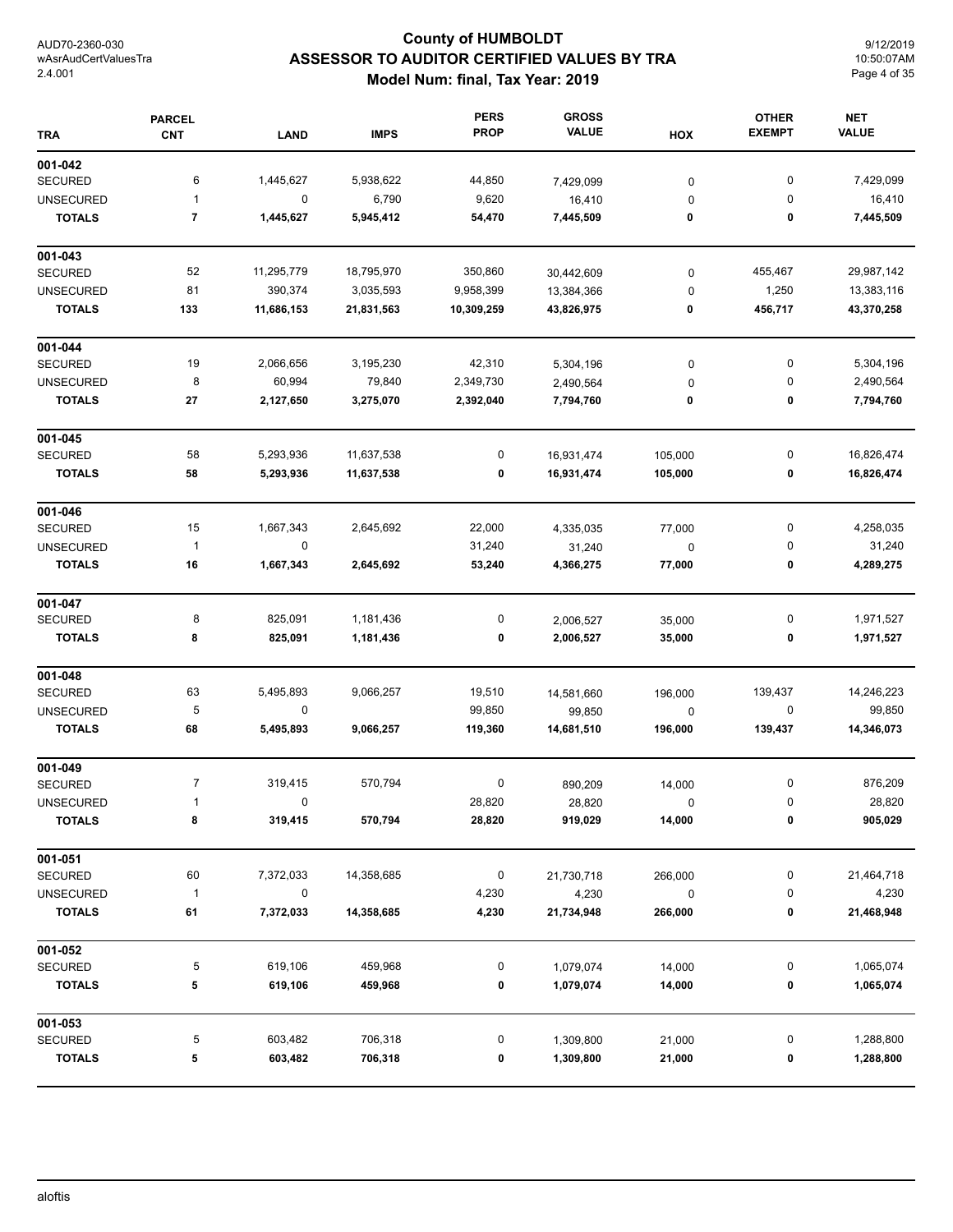## **County of HUMBOLDT ASSESSOR TO AUDITOR CERTIFIED VALUES BY TRA Model Num: final, Tax Year: 2019**

9/12/2019 10:50:07AM Page 5 of 35

| <b>TRA</b>       | <b>PARCEL</b><br><b>CNT</b> | <b>LAND</b> | <b>IMPS</b>   | <b>PERS</b><br><b>PROP</b> | <b>GROSS</b><br><b>VALUE</b> | HOX        | <b>OTHER</b><br><b>EXEMPT</b> | <b>NET</b><br><b>VALUE</b> |
|------------------|-----------------------------|-------------|---------------|----------------------------|------------------------------|------------|-------------------------------|----------------------------|
| 001-054          |                             |             |               |                            |                              |            |                               |                            |
| <b>SECURED</b>   | 41                          | 4,159,711   | 7,036,407     | 68,887                     | 11,265,005                   | 182,000    | 154                           | 11,082,851                 |
| <b>UNSECURED</b> | 3                           | 0           |               | 11,130                     | 11,130                       | $\pmb{0}$  | $\pmb{0}$                     | 11,130                     |
| <b>TOTALS</b>    | 44                          | 4,159,711   | 7,036,407     | 80,017                     | 11,276,135                   | 182,000    | 154                           | 11,093,981                 |
| 001-055          |                             |             |               |                            |                              |            |                               |                            |
| <b>SECURED</b>   | 1                           | 55,707      | 120,623       | 0                          | 176,330                      | 7,000      | 0                             | 169,330                    |
| <b>TOTALS</b>    | $\mathbf{1}$                | 55,707      | 120,623       | 0                          | 176,330                      | 7,000      | 0                             | 169,330                    |
| 001-056          |                             |             |               |                            |                              |            |                               |                            |
| <b>SECURED</b>   | 120                         | 10,381,625  | 17,084,052    | 0                          | 27,465,677                   | 287,000    | 708,144                       | 26,470,533                 |
| <b>UNSECURED</b> | $\mathbf{1}$                | $\pmb{0}$   |               | 17,750                     | 17,750                       | $\pmb{0}$  | $\boldsymbol{0}$              | 17,750                     |
| <b>TOTALS</b>    | 121                         | 10,381,625  | 17,084,052    | 17,750                     | 27,483,427                   | 287,000    | 708,144                       | 26,488,283                 |
| 001-058          |                             |             |               |                            |                              |            |                               |                            |
| <b>SECURED</b>   | 14                          | 1,874,333   | 1,696,755     | 723,200                    | 4,294,288                    | 21,000     | 833,754                       | 3,439,534                  |
| <b>TOTALS</b>    | 14                          | 1,874,333   | 1,696,755     | 723,200                    | 4,294,288                    | 21,000     | 833,754                       | 3,439,534                  |
| 001-059          |                             |             |               |                            |                              |            |                               |                            |
| <b>SECURED</b>   | 1                           | 1,173,000   | 408,000       | 0                          | 1,581,000                    | 0          | 0                             | 1,581,000                  |
| <b>UNSECURED</b> | 3                           | $\pmb{0}$   | 10,000        | 785,050                    | 795,050                      | 0          | 0                             | 795,050                    |
| <b>TOTALS</b>    | 4                           | 1,173,000   | 418,000       | 785,050                    | 2,376,050                    | 0          | 0                             | 2,376,050                  |
| 001-060          |                             |             |               |                            |                              |            |                               |                            |
| <b>SECURED</b>   | 11                          | 330,253     | 293,345       | 5,700                      | 629,298                      | 14,000     | 0                             | 615,298                    |
| <b>TOTALS</b>    | 11                          | 330,253     | 293,345       | 5,700                      | 629,298                      | 14,000     | 0                             | 615,298                    |
| 001-061          |                             |             |               |                            |                              |            |                               |                            |
| <b>SECURED</b>   | 17                          | 1,240,097   | 2,416,537     | 0                          | 3,656,634                    | 70,000     | 193,429                       | 3,393,205                  |
| <b>TOTALS</b>    | 17                          | 1,240,097   | 2,416,537     | 0                          | 3,656,634                    | 70,000     | 193,429                       | 3,393,205                  |
| 002-000          |                             |             |               |                            |                              |            |                               |                            |
| <b>SECURED</b>   | 527                         | 31,557,795  | 49,466,548    | 1,750,396                  | 82,774,739                   | 1,582,443  | 1,404,717                     | 79,787,579                 |
| <b>UNSECURED</b> | 26                          | 89,990      | 552,078       | 2,119,150                  | 2,761,218                    | 0          | 17,720                        | 2,743,498                  |
| <b>TOTALS</b>    | 553                         | 31,647,785  | 50,018,626    | 3,869,546                  | 85,535,957                   | 1,582,443  | 1,422,437                     | 82,531,077                 |
| 002-001          |                             |             |               |                            |                              |            |                               |                            |
| <b>SECURED</b>   | 63                          | 4,622,999   | 8,995,440     | 228,900                    | 13,847,339                   | 133,000    | 642                           | 13,713,697                 |
| <b>UNSECURED</b> | 15                          | 76,272      | 2,377,859     | 1,697,480                  | 4,151,611                    | $\pmb{0}$  | 1,050                         | 4,150,561                  |
| <b>TOTALS</b>    | 78                          | 4,699,271   | 11,373,299    | 1,926,380                  | 17,998,950                   | 133,000    | 1,692                         | 17,864,258                 |
| 002-002          |                             |             |               |                            |                              |            |                               |                            |
| <b>SECURED</b>   | 13                          | 505,311     | 184,349       | 67,000                     | 756,660                      | 0          | 0                             | 756,660                    |
| <b>UNSECURED</b> | $\mathbf{1}$                | 0           |               | 247,350                    | 247,350                      | $\pmb{0}$  | 0                             | 247,350                    |
| <b>TOTALS</b>    | 14                          | 505,311     | 184,349       | 314,350                    | 1,004,010                    | 0          | 0                             | 1,004,010                  |
| 002-005          |                             |             |               |                            |                              |            |                               |                            |
| <b>SECURED</b>   | $\mathbf{1}$                | 48,236      | 7,266         | 0                          | 55,502                       | $\pmb{0}$  | 0                             | 55,502                     |
| <b>TOTALS</b>    | $\mathbf{1}$                | 48,236      | 7,266         | 0                          | 55,502                       | 0          | 0                             | 55,502                     |
| 003-000          |                             |             |               |                            |                              |            |                               |                            |
| <b>SECURED</b>   | 7,830                       | 582,301,980 | 1,217,103,786 | 50,107,671                 | 1,849,513,437                | 23,110,654 | 315, 187, 172                 | 1,511,215,611              |
| <b>UNSECURED</b> | 1,125                       | 2,121,100   | 41,479,837    | 43,530,196                 | 87, 131, 133                 | 56,000     | 14,923,251                    | 72,151,882                 |
| <b>TOTALS</b>    | 8,955                       | 584,423,080 | 1,258,583,623 | 93,637,867                 | 1,936,644,570                | 23,166,654 | 330,110,423                   | 1,583,367,493              |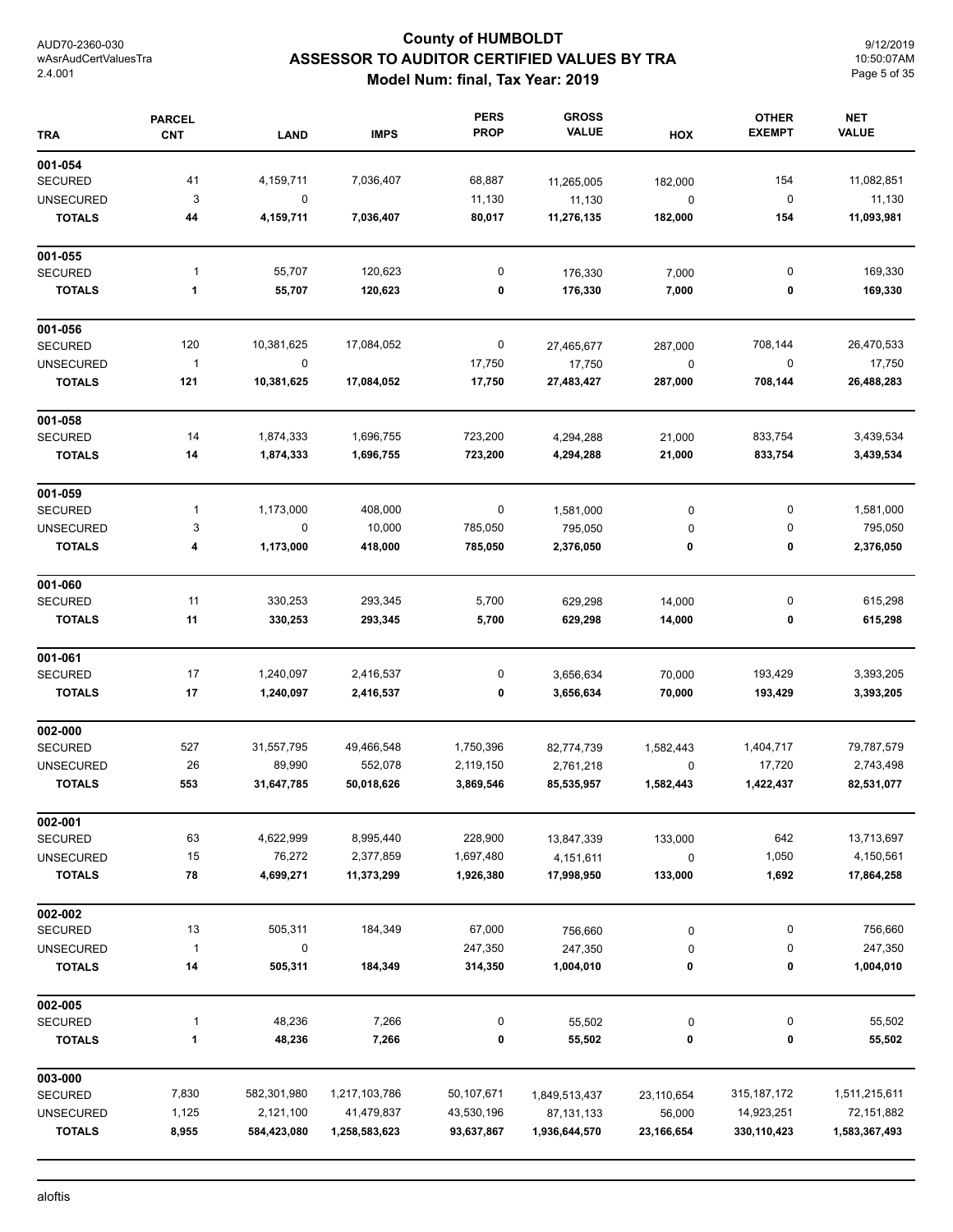## **County of HUMBOLDT ASSESSOR TO AUDITOR CERTIFIED VALUES BY TRA Model Num: final, Tax Year: 2019**

9/12/2019 10:50:07AM Page 6 of 35

| <b>TRA</b>       | <b>PARCEL</b><br><b>CNT</b> | <b>LAND</b>  | <b>IMPS</b> | <b>PERS</b><br><b>PROP</b> | <b>GROSS</b><br><b>VALUE</b> | HOX         | <b>OTHER</b><br><b>EXEMPT</b> | <b>NET</b><br><b>VALUE</b> |
|------------------|-----------------------------|--------------|-------------|----------------------------|------------------------------|-------------|-------------------------------|----------------------------|
| 003-001          |                             |              |             |                            |                              |             |                               |                            |
| <b>SECURED</b>   | 104                         | 5,380,728    | 13,178,992  | 1,007,955                  | 19,567,675                   | 42,876      | 2,053                         | 19,522,746                 |
| <b>UNSECURED</b> | 128                         | 343,938      | 1,579,354   | 6,016,340                  | 7,939,632                    | $\mathbf 0$ | 108,489                       | 7,831,143                  |
| <b>TOTALS</b>    | 232                         | 5,724,666    | 14,758,346  | 7,024,295                  | 27,507,307                   | 42,876      | 110,542                       | 27,353,889                 |
| 003-002          |                             |              |             |                            |                              |             |                               |                            |
| <b>SECURED</b>   | 269                         | 32,913,486   | 89,908,337  | 1,742,440                  | 124,564,263                  | 7,000       | 11,362,827                    | 113, 194, 436              |
| <b>UNSECURED</b> | 218                         | 1,680        | 6,033,681   | 8,392,653                  | 14,428,014                   | $\mathbf 0$ | 247,350                       | 14,180,664                 |
| <b>TOTALS</b>    | 487                         | 32,915,166   | 95,942,018  | 10,135,093                 | 138,992,277                  | 7,000       | 11,610,177                    | 127,375,100                |
| 003-004          |                             |              |             |                            |                              |             |                               |                            |
| <b>SECURED</b>   | 1                           | 18,473       | 124,878     | $\pmb{0}$                  | 143,351                      | $\pmb{0}$   | 0                             | 143,351                    |
| <b>UNSECURED</b> | 1                           | $\pmb{0}$    |             | 66,132                     | 66,132                       | 0           | 0                             | 66,132                     |
| <b>TOTALS</b>    | 2                           | 18,473       | 124,878     | 66,132                     | 209,483                      | 0           | 0                             | 209,483                    |
| 003-005          |                             |              |             |                            |                              |             |                               |                            |
| <b>SECURED</b>   | 8                           | 403,218      | 356,765     | $\pmb{0}$                  | 759,983                      | 7,000       | 0                             | 752,983                    |
| <b>TOTALS</b>    | 8                           | 403,218      | 356,765     | 0                          | 759,983                      | 7,000       | 0                             | 752,983                    |
| 003-006          |                             |              |             |                            |                              |             |                               |                            |
| <b>SECURED</b>   | 11                          | 1,966,887    | 5,249,039   | 160                        | 7,216,086                    | $\pmb{0}$   | 884                           | 7,215,202                  |
| <b>UNSECURED</b> | 4                           | $\pmb{0}$    | 197,708     | 282,090                    | 479,798                      | 0           | 12,285                        | 467,513                    |
| <b>TOTALS</b>    | 15                          | 1,966,887    | 5,446,747   | 282,250                    | 7,695,884                    | 0           | 13,169                        | 7,682,715                  |
| 003-007          |                             |              |             |                            |                              |             |                               |                            |
| <b>SECURED</b>   | 267                         | 25, 157, 575 | 45,844,005  | 96,213                     | 71,097,793                   | 1,145,200   | 366,634                       | 69,585,959                 |
| <b>UNSECURED</b> | 12                          | 143,135      | 56,992      | 422,170                    | 622,297                      | $\pmb{0}$   | 0                             | 622,297                    |
| <b>TOTALS</b>    | 279                         | 25,300,710   | 45,900,997  | 518,383                    | 71,720,090                   | 1,145,200   | 366,634                       | 70,208,256                 |
| 003-008          |                             |              |             |                            |                              |             |                               |                            |
| <b>SECURED</b>   | 12                          | 646,165      | 798,425     | 0                          | 1,444,590                    | 42,000      | 0                             | 1,402,590                  |
| <b>UNSECURED</b> | $\mathbf{1}$                | 0            |             | 3,430                      | 3,430                        | 0           | 0                             | 3,430                      |
| <b>TOTALS</b>    | 13                          | 646,165      | 798,425     | 3,430                      | 1,448,020                    | 42,000      | 0                             | 1,406,020                  |
| 003-009          |                             |              |             |                            |                              |             |                               |                            |
| <b>SECURED</b>   | 47                          | 2,303,481    | 2,680,005   | 37,340                     | 5,020,826                    | 21,000      | 0                             | 4,999,826                  |
| <b>UNSECURED</b> | 4                           | 0            | 113,940     | 224,960                    | 338,900                      | 0           | 0                             | 338,900                    |
| <b>TOTALS</b>    | 51                          | 2,303,481    | 2,793,945   | 262,300                    | 5,359,726                    | 21,000      | 0                             | 5,338,726                  |
| 003-010          |                             |              |             |                            |                              |             |                               |                            |
| <b>SECURED</b>   | 1,237                       | 143,551,565  | 284,212,628 | 14,365,959                 | 442,130,152                  | 1,453,200   | 37,574,495                    | 403,102,457                |
| <b>UNSECURED</b> | 447                         | 3,145,679    | 21,436,758  | 25,818,580                 | 50,401,017                   | 48,880      | 1,334,122                     | 49,018,015                 |
| <b>UTILITY</b>   | 1                           | 393,350      |             | 0                          | 393,350                      | 0           | 0                             | 393,350                    |
| <b>TOTALS</b>    | 1,685                       | 147,090,594  | 305,649,386 | 40,184,539                 | 492,924,519                  | 1,502,080   | 38,908,617                    | 452,513,822                |
| 003-011          |                             |              |             |                            |                              |             |                               |                            |
| <b>SECURED</b>   | 25                          | 19,470,876   | 30,208,381  | 1,204,770                  | 50,884,027                   | 0           | 7,137,336                     | 43,746,691                 |
| <b>UNSECURED</b> | 22                          | 0            | 9,263,262   | 12,621,900                 | 21,885,162                   | 0           | 3,460                         | 21,881,702                 |
| <b>TOTALS</b>    | 47                          | 19,470,876   | 39,471,643  | 13,826,670                 | 72,769,189                   | 0           | 7,140,796                     | 65,628,393                 |
| 003-012          |                             |              |             |                            |                              |             |                               |                            |
| <b>SECURED</b>   | 87                          | 7,235,120    | 12,639,993  | 11,000                     | 19,886,113                   | 357,000     | 627,467                       | 18,901,646                 |
| <b>UNSECURED</b> | 6                           | 0            |             | 38,210                     | 38,210                       | 0           | 0                             | 38,210                     |
| <b>TOTALS</b>    | 93                          | 7,235,120    | 12,639,993  | 49,210                     | 19,924,323                   | 357,000     | 627,467                       | 18,939,856                 |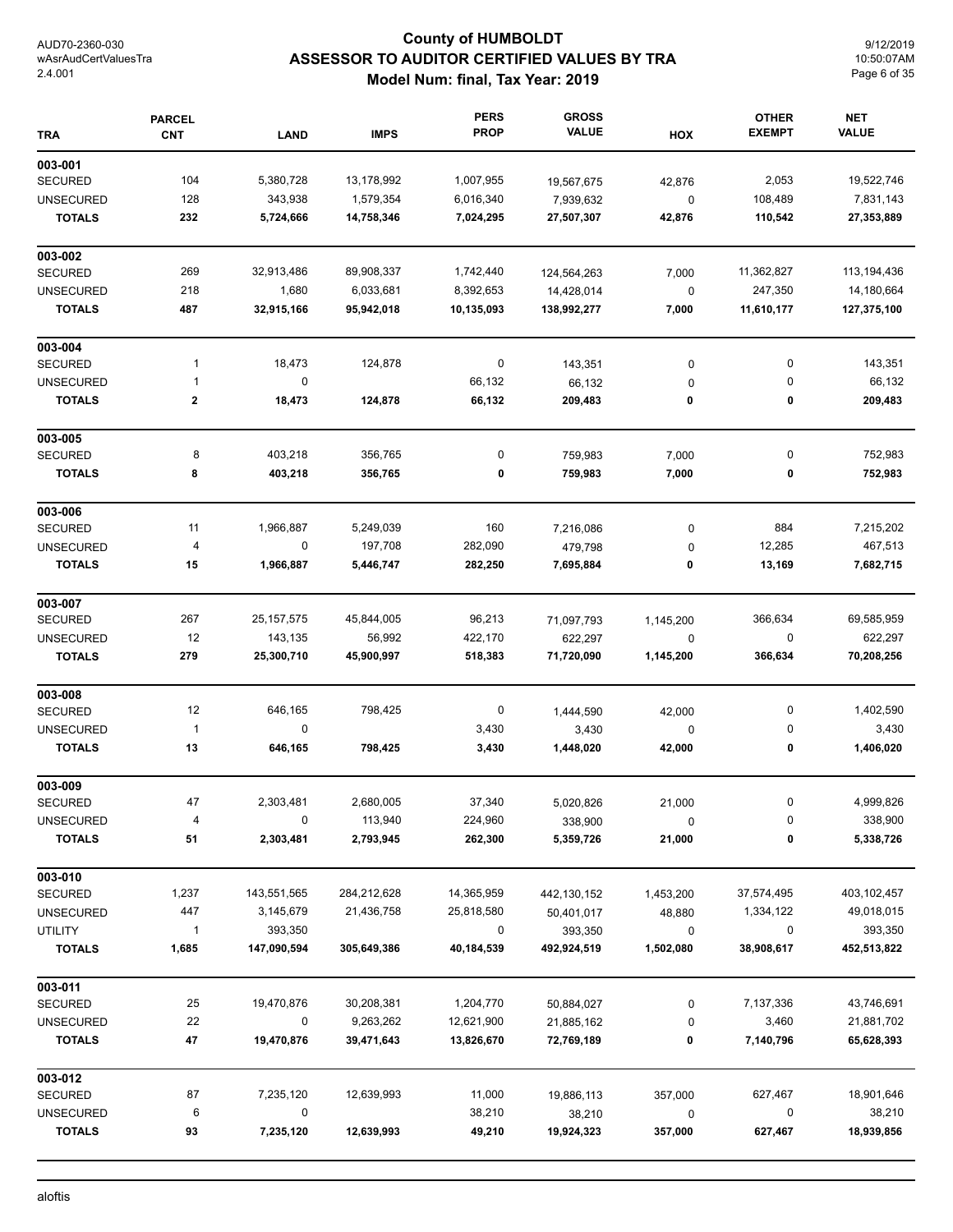## **County of HUMBOLDT ASSESSOR TO AUDITOR CERTIFIED VALUES BY TRA Model Num: final, Tax Year: 2019**

9/12/2019 10:50:07AM Page 7 of 35

| <b>TRA</b>       | <b>PARCEL</b><br><b>CNT</b> | <b>LAND</b> | <b>IMPS</b> | <b>PERS</b><br><b>PROP</b> | <b>GROSS</b><br><b>VALUE</b> | HOX       | <b>OTHER</b><br><b>EXEMPT</b> | <b>NET</b><br><b>VALUE</b> |
|------------------|-----------------------------|-------------|-------------|----------------------------|------------------------------|-----------|-------------------------------|----------------------------|
| 003-013          |                             |             |             |                            |                              |           |                               |                            |
| <b>SECURED</b>   | 15                          | 1,701,048   | 2,359,846   | $\boldsymbol{0}$           | 4,060,894                    | 42,000    | 0                             | 4,018,894                  |
| <b>UNSECURED</b> | $\mathbf{1}$                | 0           |             | 5,260                      | 5,260                        | $\pmb{0}$ | 0                             | 5,260                      |
| <b>TOTALS</b>    | 16                          | 1,701,048   | 2,359,846   | 5,260                      | 4,066,154                    | 42,000    | 0                             | 4,024,154                  |
| 003-014          |                             |             |             |                            |                              |           |                               |                            |
| <b>SECURED</b>   | 4                           | 92,625      | 156,054     | 0                          | 248,679                      | 14,000    | 0                             | 234,679                    |
| <b>TOTALS</b>    | 4                           | 92,625      | 156,054     | 0                          | 248,679                      | 14,000    | 0                             | 234,679                    |
| 003-015          |                             |             |             |                            |                              |           |                               |                            |
| <b>SECURED</b>   | 3                           | 357,462     | 2,447,162   | 334,120                    | 3,138,744                    | 0         | $\pmb{0}$                     | 3,138,744                  |
| <b>UNSECURED</b> | $\mathbf{1}$                | $\mathsf 0$ | 20,000      | 13,870                     | 33,870                       | 0         | 0                             | 33,870                     |
| <b>TOTALS</b>    | 4                           | 357,462     | 2,467,162   | 347,990                    | 3,172,614                    | 0         | 0                             | 3,172,614                  |
| 003-016          |                             |             |             |                            |                              |           |                               |                            |
| <b>SECURED</b>   | 110                         | 9,212,163   | 20,206,832  | 422,460                    | 29,841,455                   | 42,000    | 1,691,412                     | 28,108,043                 |
| <b>UNSECURED</b> | 20                          | $\mathsf 0$ | 61,890      | 443,459                    | 505,349                      | $\pmb{0}$ | 2,660                         | 502,689                    |
| <b>TOTALS</b>    | 130                         | 9,212,163   | 20,268,722  | 865,919                    | 30,346,804                   | 42,000    | 1,694,072                     | 28,610,732                 |
| 003-017          |                             |             |             |                            |                              |           |                               |                            |
| <b>SECURED</b>   | 64                          | 4,962,066   | 18,707,951  | 83,170                     | 23,753,187                   | 0         | 598,272                       | 23,154,915                 |
| <b>UNSECURED</b> | 51                          | $\pmb{0}$   | 513,483     | 1,160,591                  | 1,674,074                    | 0         | $\pmb{0}$                     | 1,674,074                  |
| <b>TOTALS</b>    | 115                         | 4,962,066   | 19,221,434  | 1,243,761                  | 25,427,261                   | 0         | 598,272                       | 24,828,989                 |
| 003-018          |                             |             |             |                            |                              |           |                               |                            |
| <b>SECURED</b>   | 39                          | 3,599,062   | 15,633,922  | 606,829                    | 19,839,813                   | 0         | 0                             | 19,839,813                 |
| <b>UNSECURED</b> | 37                          | 0           | 625,655     | 664,870                    | 1,290,525                    | 0         | 306,200                       | 984,325                    |
| <b>UTILITY</b>   | $\mathbf{1}$                | 194,060     |             | 0                          | 194,060                      | $\pmb{0}$ | 0                             | 194,060                    |
| <b>TOTALS</b>    | 77                          | 3,793,122   | 16,259,577  | 1,271,699                  | 21,324,398                   | 0         | 306,200                       | 21,018,198                 |
| 003-019          |                             |             |             |                            |                              |           |                               |                            |
| <b>SECURED</b>   | 2                           | 772,891     | 172,272     | 0                          | 945,163                      | 0         | 0                             | 945,163                    |
| <b>TOTALS</b>    | $\boldsymbol{2}$            | 772,891     | 172,272     | 0                          | 945,163                      | 0         | 0                             | 945,163                    |
| 003-022          |                             |             |             |                            |                              |           |                               |                            |
| <b>SECURED</b>   | 4                           | 2,971,797   | 3,904,143   | $\mathbf{0}$               | 6,875,940                    | 0         | 1,707,677                     | 5,168,263                  |
| <b>UNSECURED</b> | 1                           | 0           | 2,760       | 19,840                     | 22,600                       | 0         | 0                             | 22,600                     |
| <b>TOTALS</b>    | 5                           | 2,971,797   | 3,906,903   | 19,840                     | 6,898,540                    | 0         | 1,707,677                     | 5,190,863                  |
| 003-023          |                             |             |             |                            |                              |           |                               |                            |
| <b>SECURED</b>   | $\mathbf{1}$                | 403,490     |             | 0                          | 403,490                      | 0         | 403,490                       | 0                          |
| <b>TOTALS</b>    | 1                           | 403,490     |             | 0                          | 403,490                      | 0         | 403,490                       | 0                          |
| 003-024          |                             |             |             |                            |                              |           |                               |                            |
| <b>SECURED</b>   | 9                           | 2,126,179   | 1,457,085   | 18,570                     | 3,601,834                    | 0         | 0                             | 3,601,834                  |
| <b>UNSECURED</b> | 8                           | $\pmb{0}$   | 1,037,807   | 234,230                    | 1,272,037                    | 0         | 8,910                         | 1,263,127                  |
| <b>TOTALS</b>    | 17                          | 2,126,179   | 2,494,892   | 252,800                    | 4,873,871                    | 0         | 8,910                         | 4,864,961                  |
| 003-025          |                             |             |             |                            |                              |           |                               |                            |
| <b>SECURED</b>   | 4                           | 271         |             | 0                          | 271                          | 0         | 271                           | 0                          |
| <b>UNSECURED</b> | 1                           | 49,743      |             | 0                          | 49,743                       | 0         | $\pmb{0}$                     | 49,743                     |
| <b>TOTALS</b>    | 5                           | 50,014      |             | 0                          | 50,014                       | 0         | 271                           | 49,743                     |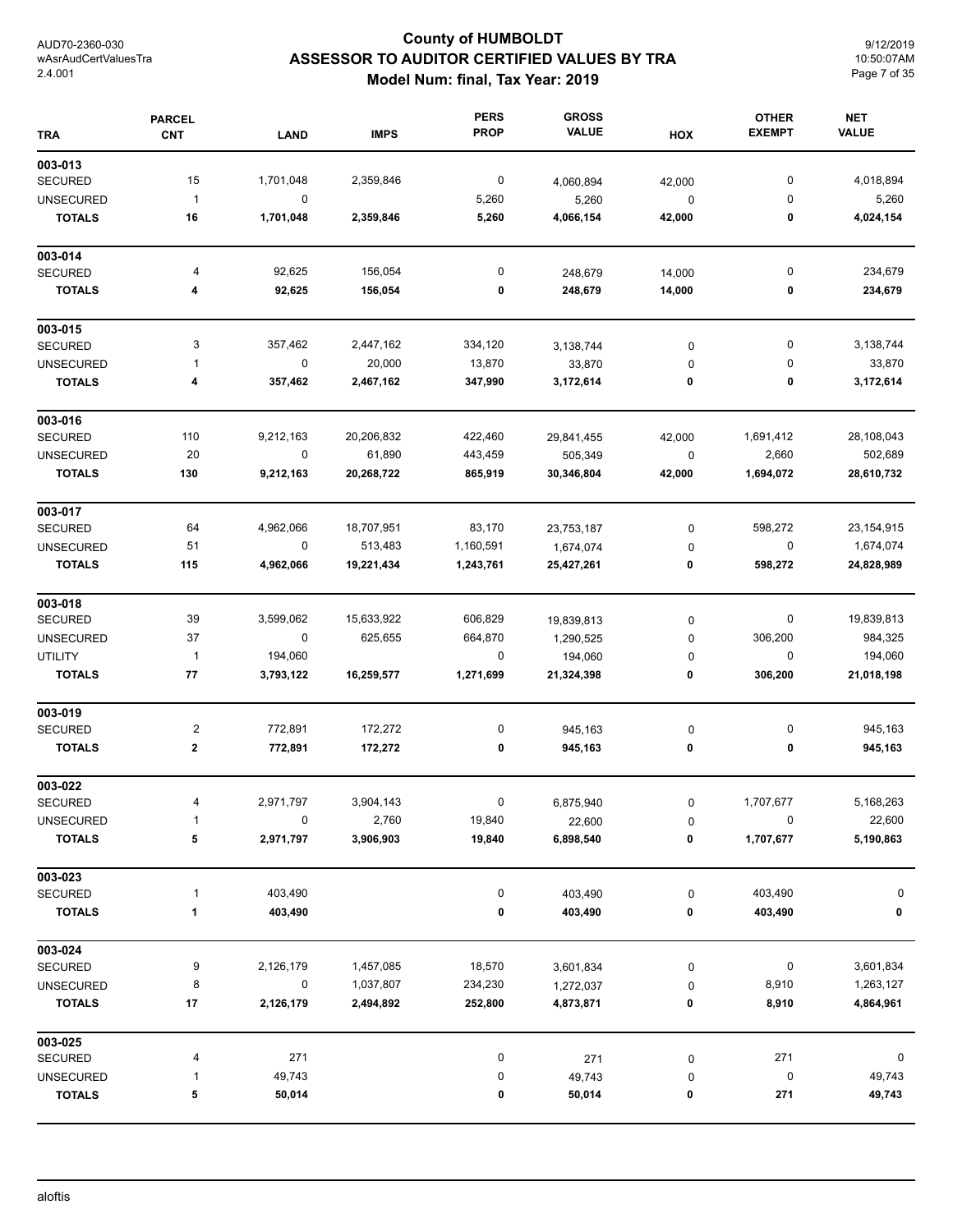## **County of HUMBOLDT ASSESSOR TO AUDITOR CERTIFIED VALUES BY TRA Model Num: final, Tax Year: 2019**

9/12/2019 10:50:07AM Page 8 of 35

| <b>TRA</b>                        | <b>PARCEL</b><br><b>CNT</b> | <b>LAND</b>           | <b>IMPS</b>              | <b>PERS</b><br><b>PROP</b> | <b>GROSS</b><br><b>VALUE</b> | HOX                      | <b>OTHER</b><br><b>EXEMPT</b> | <b>NET</b><br><b>VALUE</b> |
|-----------------------------------|-----------------------------|-----------------------|--------------------------|----------------------------|------------------------------|--------------------------|-------------------------------|----------------------------|
| 003-027                           |                             |                       |                          |                            |                              |                          |                               |                            |
| <b>SECURED</b>                    | $\mathbf{1}$                | 13,767                |                          | $\pmb{0}$                  | 13,767                       | 0                        | $\pmb{0}$                     | 13,767                     |
| <b>TOTALS</b>                     | 1                           | 13,767                |                          | 0                          | 13,767                       | 0                        | 0                             | 13,767                     |
| 004-000                           |                             |                       |                          |                            |                              |                          |                               |                            |
| <b>SECURED</b>                    | 776                         | 56,264,555            | 117,462,796              | 692,163                    | 174,419,514                  | 2,219,000                | 2,844,548                     | 169,355,966                |
| <b>UNSECURED</b><br><b>TOTALS</b> | 101<br>877                  | 351,329<br>56,615,884 | 1,234,219<br>118,697,015 | 3,233,045<br>3,925,208     | 4,818,593<br>179,238,107     | $\mathbf 0$<br>2,219,000 | 246,222<br>3,090,770          | 4,572,371<br>173,928,337   |
| 005-000                           |                             |                       |                          |                            |                              |                          |                               |                            |
| <b>SECURED</b>                    | 1,358                       | 106,743,341           | 215,962,171              | 1,852,331                  | 324,557,843                  | 4,473,542                | 14,693,125                    | 305,391,176                |
| <b>UNSECURED</b>                  | 103                         | 80,909                | 1,075,294                | 7,623,000                  | 8,779,203                    | 0                        | 7,470                         | 8,771,733                  |
| <b>TOTALS</b>                     | 1,461                       | 106,824,250           | 217,037,465              | 9,475,331                  | 333,337,046                  | 4,473,542                | 14,700,595                    | 314,162,909                |
| 005-001                           |                             |                       |                          |                            |                              |                          |                               |                            |
| <b>SECURED</b>                    | 205                         | 334,637               | 4,184,550                | 7,604,302                  | 12,123,489                   | 903,987                  | 295,968                       | 10,923,534                 |
| <b>UNSECURED</b>                  | $\overline{\mathbf{c}}$     | 0                     |                          | 11,360                     | 11,360                       | $\pmb{0}$                | 1,970                         | 9,390                      |
| <b>TOTALS</b>                     | 207                         | 334,637               | 4,184,550                | 7,615,662                  | 12,134,849                   | 903,987                  | 297,938                       | 10,932,924                 |
| 005-002                           |                             |                       |                          |                            |                              |                          |                               |                            |
| <b>SECURED</b>                    | 134                         | 11,187,761            | 21, 152, 221             | 495,980                    | 32,835,962                   | 473,200                  | 0                             | 32,362,762                 |
| <b>UNSECURED</b>                  | 15                          | 0                     | 1,329,340                | 8,787,830                  | 10,117,170                   | 0                        | 0                             | 10,117,170                 |
| <b>TOTALS</b>                     | 149                         | 11,187,761            | 22,481,561               | 9,283,810                  | 42,953,132                   | 473,200                  | 0                             | 42,479,932                 |
| 005-003                           |                             |                       |                          |                            |                              |                          |                               |                            |
| <b>SECURED</b>                    | 483                         | 38,919,772            | 83,810,181               | 881,154                    | 123,611,107                  | 1,684,200                | 6,703,742                     | 115,223,165                |
| <b>UNSECURED</b><br><b>TOTALS</b> | 15<br>498                   | 0<br>38,919,772       | 83,810,181               | 224,100<br>1,105,254       | 224,100<br>123,835,207       | 0<br>1,684,200           | 0<br>6,703,742                | 224,100<br>115,447,265     |
| 005-004                           |                             |                       |                          |                            |                              |                          |                               |                            |
| <b>SECURED</b>                    | 323                         | 23,826,282            | 47,837,864               | 425,518                    | 72,089,664                   | 1,132,600                | 670,189                       | 70,286,875                 |
| <b>UNSECURED</b>                  | 22                          | 0                     | 1,194,907                | 2,664,530                  | 3,859,437                    | 0                        | 0                             | 3,859,437                  |
| <b>TOTALS</b>                     | 345                         | 23,826,282            | 49,032,771               | 3,090,048                  | 75,949,101                   | 1,132,600                | 670,189                       | 74,146,312                 |
| 005-005                           |                             |                       |                          |                            |                              |                          |                               |                            |
| <b>SECURED</b>                    | 3                           | 405,204               | 417,001                  | 0                          | 822,205                      | 0                        | U                             | 822,205                    |
| <b>UNSECURED</b>                  | 1                           | 0                     | 2,360                    | 1,385,060                  | 1,387,420                    | 0                        | 0                             | 1,387,420                  |
| <b>TOTALS</b>                     | 4                           | 405,204               | 419,361                  | 1,385,060                  | 2,209,625                    | 0                        | 0                             | 2,209,625                  |
| 005-006                           |                             |                       |                          |                            |                              |                          |                               |                            |
| <b>SECURED</b>                    | 408                         | 37,437,021            | 90,831,314               | 8,526,800                  | 136,795,135                  | 1,447,600                | 27,193,963                    | 108, 153, 572              |
| <b>UNSECURED</b>                  | 65                          | 481,055               | 10,354,583               | 2,557,280                  | 13,392,918                   | 0                        | 223,147                       | 13,169,771                 |
| <b>TOTALS</b>                     | 473                         | 37,918,076            | 101,185,897              | 11,084,080                 | 150,188,053                  | 1,447,600                | 27,417,110                    | 121,323,343                |
| 005-007                           |                             |                       |                          |                            |                              |                          |                               |                            |
| <b>SECURED</b>                    | 284                         | 18,018,281            | 42,328,962               | 340,792                    | 60,688,035                   | 833,000                  | 7,943,860                     | 51,911,175                 |
| <b>UNSECURED</b><br><b>TOTALS</b> | 13<br>297                   | 0<br>18,018,281       | 5,230<br>42,334,192      | 118,350<br>459,142         | 123,580<br>60,811,615        | $\pmb{0}$<br>833,000     | 0<br>7,943,860                | 123,580<br>52,034,755      |
| 005-008                           |                             |                       |                          |                            |                              |                          |                               |                            |
| <b>SECURED</b>                    | 55                          | 3,388,762             | 5,476,149                | 0                          | 8,864,911                    | 217,000                  | 1,026                         | 8,646,885                  |
| <b>UNSECURED</b>                  | 4                           | 0                     |                          | 23,750                     | 23,750                       | 0                        | 0                             | 23,750                     |
| <b>TOTALS</b>                     | 59                          | 3,388,762             | 5,476,149                | 23,750                     | 8,888,661                    | 217,000                  | 1,026                         | 8,670,635                  |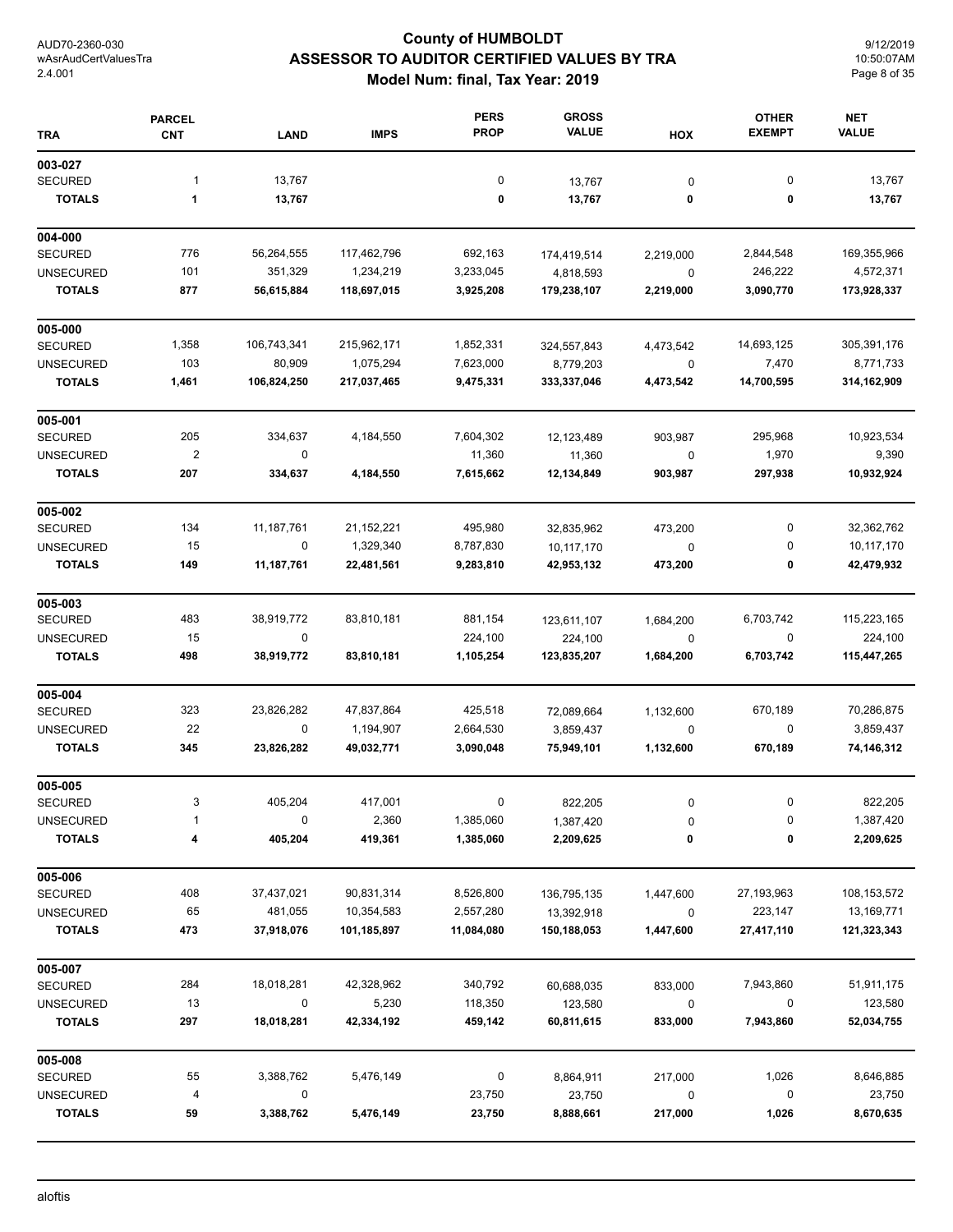## **County of HUMBOLDT ASSESSOR TO AUDITOR CERTIFIED VALUES BY TRA Model Num: final, Tax Year: 2019**

9/12/2019 10:50:07AM Page 9 of 35

| <b>TRA</b>       | <b>PARCEL</b><br><b>CNT</b> | <b>LAND</b> | <b>IMPS</b> | <b>PERS</b><br><b>PROP</b> | <b>GROSS</b><br><b>VALUE</b> | HOX         | <b>OTHER</b><br><b>EXEMPT</b> | <b>NET</b><br><b>VALUE</b> |
|------------------|-----------------------------|-------------|-------------|----------------------------|------------------------------|-------------|-------------------------------|----------------------------|
| 005-009          |                             |             |             |                            |                              |             |                               |                            |
| <b>SECURED</b>   | 47                          | 3,955,162   | 6,357,222   | 62,720                     | 10,375,104                   | 175,000     | 431                           | 10,199,673                 |
| <b>UNSECURED</b> | 8                           | $\mathbf 0$ | 1,240       | 140,395                    | 141,635                      | $\mathbf 0$ | 1,930                         | 139,705                    |
| <b>TOTALS</b>    | 55                          | 3,955,162   | 6,358,462   | 203,115                    | 10,516,739                   | 175,000     | 2,361                         | 10,339,378                 |
| 005-010          |                             |             |             |                            |                              |             |                               |                            |
| <b>SECURED</b>   | 3                           | 106,960     | 438,099     | 0                          | 545,059                      | 0           | 0                             | 545,059                    |
| <b>TOTALS</b>    | 3                           | 106,960     | 438,099     | 0                          | 545,059                      | 0           | 0                             | 545,059                    |
| 005-011          |                             |             |             |                            |                              |             |                               |                            |
| <b>SECURED</b>   | 43                          | 4,904,155   | 12,202,945  | 2,550                      | 17,109,650                   | 175,000     | 348,593                       | 16,586,057                 |
| <b>UNSECURED</b> | 5                           | $\pmb{0}$   | 6,000       | 40,050                     | 46,050                       | $\pmb{0}$   | 0                             | 46,050                     |
| <b>TOTALS</b>    | 48                          | 4,904,155   | 12,208,945  | 42,600                     | 17,155,700                   | 175,000     | 348,593                       | 16,632,107                 |
| 005-012          |                             |             |             |                            |                              |             |                               |                            |
| <b>SECURED</b>   | 4                           | 480,129     | 905,430     | 11,320                     | 1,396,879                    | 21,000      | 0                             | 1,375,879                  |
| <b>TOTALS</b>    | 4                           | 480,129     | 905,430     | 11,320                     | 1,396,879                    | 21,000      | 0                             | 1,375,879                  |
| 005-013          |                             |             |             |                            |                              |             |                               |                            |
| <b>SECURED</b>   | 10                          | 1,405,271   | 2,854,919   | 0                          | 4,260,190                    | 28,000      | 0                             | 4,232,190                  |
| <b>UNSECURED</b> | $\overline{\mathbf{c}}$     | 0           |             | 97,720                     | 97,720                       | $\mathbf 0$ | 0                             | 97,720                     |
| <b>TOTALS</b>    | 12                          | 1,405,271   | 2,854,919   | 97,720                     | 4,357,910                    | 28,000      | 0                             | 4,329,910                  |
| 005-014          |                             |             |             |                            |                              |             |                               |                            |
| <b>SECURED</b>   | 5                           | 579,786     | 476,227     | 21,190                     | 1,077,203                    | 28,000      | 0                             | 1,049,203                  |
| <b>UNSECURED</b> | 1                           | 0           |             | 874,500                    | 874,500                      | 0           | 0                             | 874,500                    |
| <b>TOTALS</b>    | 6                           | 579,786     | 476,227     | 895,690                    | 1,951,703                    | 28,000      | 0                             | 1,923,703                  |
| 005-015          |                             |             |             |                            |                              |             |                               |                            |
| <b>SECURED</b>   | 6                           | 107,219     | 231,532     | 0                          | 338,751                      | 0           | 884                           | 337,867                    |
| <b>UNSECURED</b> | 1                           | $\mathbf 0$ | 7,280       | 30,060                     | 37,340                       | 0           | 0                             | 37,340                     |
| <b>TOTALS</b>    | 7                           | 107,219     | 238,812     | 30,060                     | 376,091                      | 0           | 884                           | 375,207                    |
| 005-018          |                             |             |             |                            |                              |             |                               |                            |
| <b>SECURED</b>   | 464                         | 35,366,194  | 65,662,373  | 898,660                    | 101,927,227                  | 560,000     | 11,062,315                    | 90,304,912                 |
| <b>UNSECURED</b> | 118                         | 855,916     | 2,040,144   | 4,181,534                  | 7,077,594                    | 0           | 35,389                        | 7,042,205                  |
| <b>TOTALS</b>    | 582                         | 36,222,110  | 67,702,517  | 5,080,194                  | 109,004,821                  | 560,000     | 11,097,704                    | 97,347,117                 |
| 005-019          |                             |             |             |                            |                              |             |                               |                            |
| <b>SECURED</b>   | 114                         | 8,679,026   | 13,582,919  | 141,738                    | 22,403,683                   | 217,000     | 475,314                       | 21,711,369                 |
| <b>UNSECURED</b> | 21                          | 403,766     | 1,553,594   | 1,975,468                  | 3,932,828                    | $\pmb{0}$   | 0                             | 3,932,828                  |
| <b>TOTALS</b>    | 135                         | 9,082,792   | 15,136,513  | 2,117,206                  | 26,336,511                   | 217,000     | 475,314                       | 25,644,197                 |
| 005-020          |                             |             |             |                            |                              |             |                               |                            |
| <b>SECURED</b>   | 4                           | 128,361     | 134,087     | 0                          | 262,448                      | 14,000      | 0                             | 248,448                    |
| <b>TOTALS</b>    | 4                           | 128,361     | 134,087     | 0                          | 262,448                      | 14,000      | 0                             | 248,448                    |
| 005-021          |                             |             |             |                            |                              |             |                               |                            |
| <b>SECURED</b>   | 444                         | 29,278,174  | 53,699,222  | 611,858                    | 83,589,254                   | 1,439,200   | 1,616,388                     | 80,533,666                 |
| <b>UNSECURED</b> | 21                          | 0           | 87,720      | 984,708                    | 1,072,428                    | 0           | 0                             | 1,072,428                  |
| <b>TOTALS</b>    | 465                         | 29,278,174  | 53,786,942  | 1,596,566                  | 84,661,682                   | 1,439,200   | 1,616,388                     | 81,606,094                 |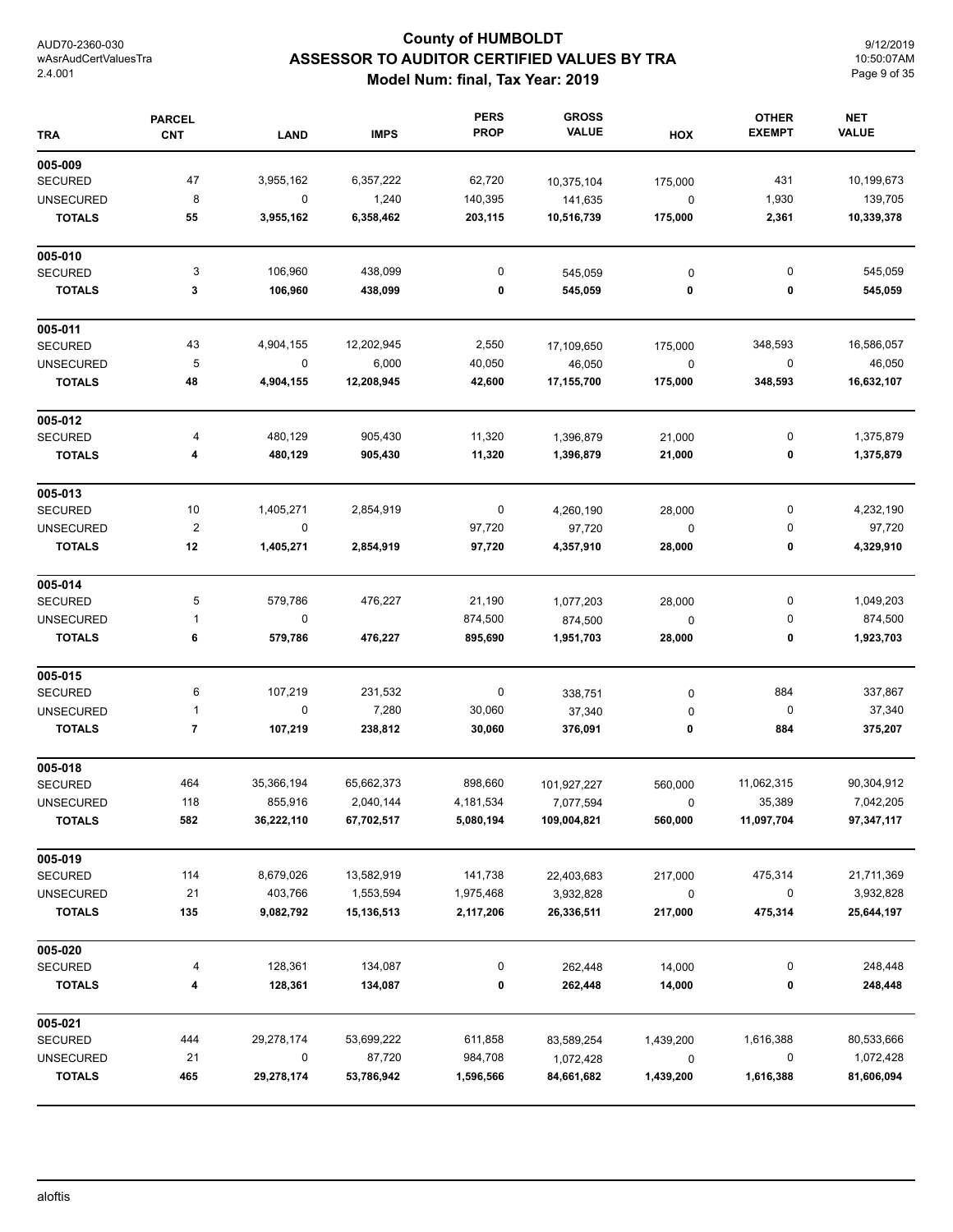## **County of HUMBOLDT ASSESSOR TO AUDITOR CERTIFIED VALUES BY TRA Model Num: final, Tax Year: 2019**

9/12/2019 10:50:07AM Page 10 of 35

| <b>TRA</b>       | <b>PARCEL</b><br><b>CNT</b> | <b>LAND</b> | <b>IMPS</b> | <b>PERS</b><br><b>PROP</b> | <b>GROSS</b><br><b>VALUE</b> | HOX       | <b>OTHER</b><br><b>EXEMPT</b> | <b>NET</b><br><b>VALUE</b> |
|------------------|-----------------------------|-------------|-------------|----------------------------|------------------------------|-----------|-------------------------------|----------------------------|
| 005-022          |                             |             |             |                            |                              |           |                               |                            |
| <b>SECURED</b>   | 21                          | 2,587,487   | 4,383,850   | 77,590                     | 7,048,927                    | 14,000    | 0                             | 7,034,927                  |
| <b>UNSECURED</b> | 16                          | $\mathbf 0$ | 147,589     | 265,584                    | 413,173                      | 0         | 0                             | 413,173                    |
| <b>TOTALS</b>    | 37                          | 2,587,487   | 4,531,439   | 343,174                    | 7,462,100                    | 14,000    | 0                             | 7,448,100                  |
| 005-023          |                             |             |             |                            |                              |           |                               |                            |
| <b>SECURED</b>   | 360                         | 19,470,031  | 37,846,225  | 937,960                    | 58,254,216                   | 1,253,000 | 1,197,216                     | 55,804,000                 |
| <b>UNSECURED</b> | 18                          | $\mathbf 0$ | 18,220      | 229,572                    | 247,792                      | 0         | 0                             | 247,792                    |
| <b>TOTALS</b>    | 378                         | 19,470,031  | 37,864,445  | 1,167,532                  | 58,502,008                   | 1,253,000 | 1,197,216                     | 56,051,792                 |
| 005-024          |                             |             |             |                            |                              |           |                               |                            |
| <b>SECURED</b>   | 23                          | 6,766,131   | 14,623,381  | 2,065,980                  | 23,455,492                   | 7,000     | 0                             | 23,448,492                 |
| <b>UNSECURED</b> | $\overline{7}$              | $\pmb{0}$   | 167,650     | 427,280                    | 594,930                      | $\pmb{0}$ | 0                             | 594,930                    |
| <b>TOTALS</b>    | 30                          | 6,766,131   | 14,791,031  | 2,493,260                  | 24,050,422                   | 7,000     | 0                             | 24,043,422                 |
| 005-026          |                             |             |             |                            |                              |           |                               |                            |
| <b>SECURED</b>   | 1                           | 172,704     |             | 0                          | 172,704                      | $\pmb{0}$ | 0                             | 172,704                    |
| <b>TOTALS</b>    | 1                           | 172,704     |             | 0                          | 172,704                      | 0         | 0                             | 172,704                    |
| 005-027          |                             |             |             |                            |                              |           |                               |                            |
| <b>UNSECURED</b> | 2                           | 6,555       | 6,556       | 0                          | 13,111                       | 0         | 0                             | 13,111                     |
| <b>TOTALS</b>    | 3                           | 6,555       | 6,556       | 0                          | 13,111                       | 0         | 0                             | 13,111                     |
| 005-028          |                             |             |             |                            |                              |           |                               |                            |
| <b>SECURED</b>   | 26                          | 3,606,145   | 5,609,260   | 0                          | 9,215,405                    | 0         | 5,542                         | 9,209,863                  |
| <b>UNSECURED</b> | 3                           | $\mathbf 0$ | 857,260     | 649,250                    | 1,506,510                    | 0         | 0                             | 1,506,510                  |
| <b>TOTALS</b>    | 29                          | 3,606,145   | 6,466,520   | 649,250                    | 10,721,915                   | 0         | 5,542                         | 10,716,373                 |
| 005-029          |                             |             |             |                            |                              |           |                               |                            |
| <b>SECURED</b>   | 21                          | 1,695,896   | 2,326,550   | 0                          | 4,022,446                    | 91,000    | 796                           | 3,930,650                  |
| <b>UNSECURED</b> | 3                           | $\mathbf 0$ |             | 28,790                     | 28,790                       | 0         | $\boldsymbol{0}$              | 28,790                     |
| <b>TOTALS</b>    | 24                          | 1,695,896   | 2,326,550   | 28,790                     | 4,051,236                    | 91,000    | 796                           | 3,959,440                  |
| 005-030          |                             |             |             |                            |                              |           |                               |                            |
| <b>SECURED</b>   | 10                          | 788,314     | 1,562,289   | 0                          | 2,350,603                    | 42,000    | 0                             | 2,308,603                  |
| TOTALS           | 10                          | 788,314     | 1,562,289   | U                          | 2,350,603                    | 42,000    | U                             | 2,308,603                  |
| 006-000          |                             |             |             |                            |                              |           |                               |                            |
| <b>SECURED</b>   | 254                         | 51,875,153  | 38,980,704  | 193,780                    | 91,049,637                   | 336,000   | 1,456,087                     | 89,257,550                 |
| <b>UNSECURED</b> | 40                          | 88,531      | 2,549,048   | 1,529,840                  | 4,167,419                    | 0         | 701,434                       | 3,465,985                  |
| <b>TOTALS</b>    | 294                         | 51,963,684  | 41,529,752  | 1,723,620                  | 95,217,056                   | 336,000   | 2,157,521                     | 92,723,535                 |
| 006-001          |                             |             |             |                            |                              |           |                               |                            |
| <b>SECURED</b>   | 25                          | 2,719,208   | 2,725,168   | 19,800                     | 5,464,176                    | 49,000    | 0                             | 5,415,176                  |
| <b>UNSECURED</b> | $\overline{\mathbf{c}}$     | 0           | 300         | 9,000                      | 9,300                        | 0         | 0                             | 9,300                      |
| <b>TOTALS</b>    | 27                          | 2,719,208   | 2,725,468   | 28,800                     | 5,473,476                    | 49,000    | 0                             | 5,424,476                  |
| 006-003          |                             |             |             |                            |                              |           |                               |                            |
| <b>SECURED</b>   | 5                           | 2,831       |             | 0                          | 2,831                        | 0         | 2,831                         | 0                          |
| <b>TOTALS</b>    | 5                           | 2,831       |             | 0                          | 2,831                        | 0         | 2,831                         | 0                          |
| 006-004          |                             |             |             |                            |                              |           |                               |                            |
| SECURED          | 2                           | 194,016     | 375,086     | 0                          | 569,102                      | 7,000     | 0                             | 562,102                    |
| <b>TOTALS</b>    | 2                           | 194,016     | 375,086     | 0                          | 569,102                      | 7,000     | 0                             | 562,102                    |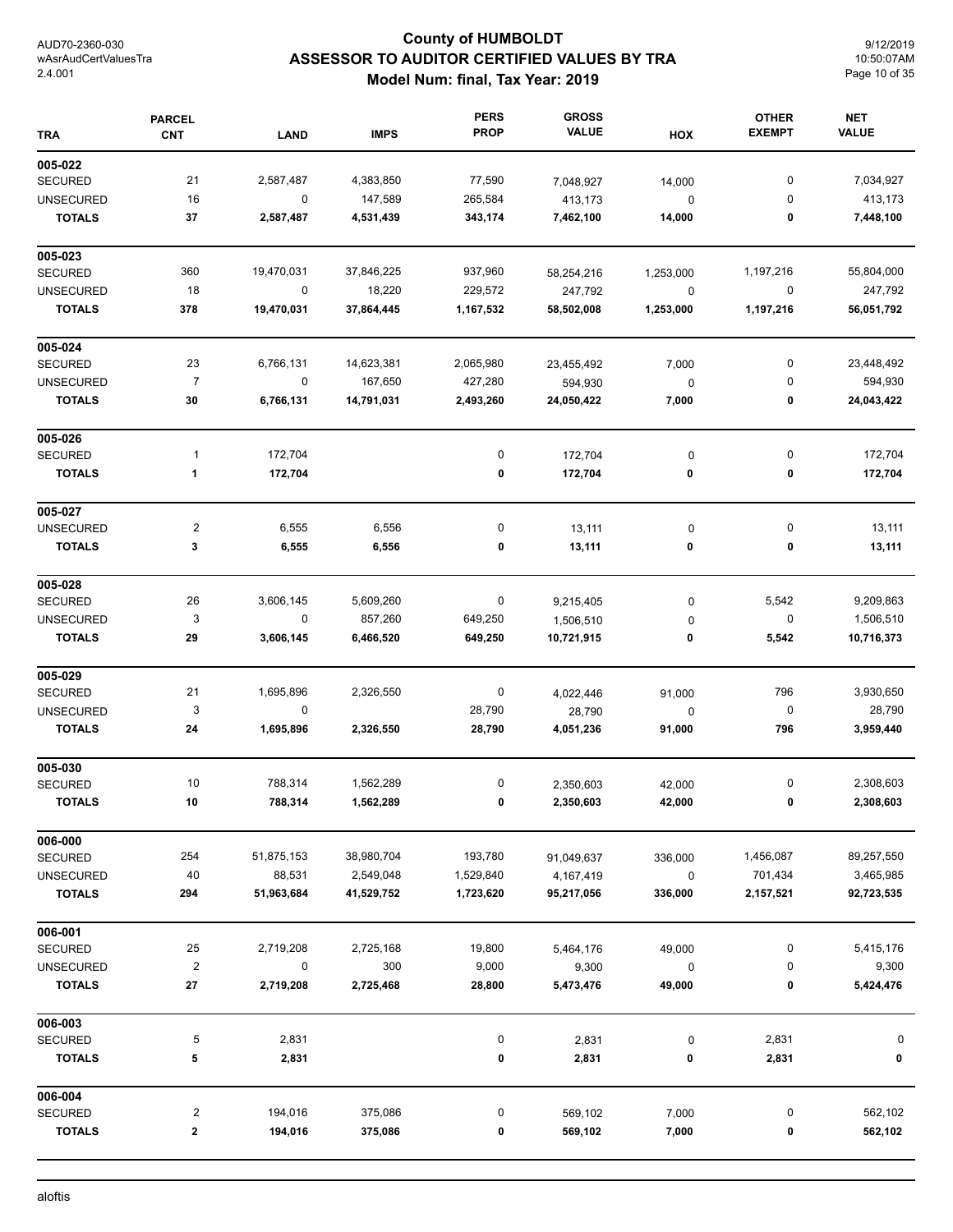# **County of HUMBOLDT ASSESSOR TO AUDITOR CERTIFIED VALUES BY TRA Model Num: final, Tax Year: 2019**

9/12/2019 10:50:07AM Page 11 of 35

| <b>TRA</b>       | <b>PARCEL</b><br><b>CNT</b> | <b>LAND</b> | <b>IMPS</b> | <b>PERS</b><br><b>PROP</b> | <b>GROSS</b><br><b>VALUE</b> | HOX         | <b>OTHER</b><br><b>EXEMPT</b> | <b>NET</b><br><b>VALUE</b> |
|------------------|-----------------------------|-------------|-------------|----------------------------|------------------------------|-------------|-------------------------------|----------------------------|
| 006-005          |                             |             |             |                            |                              |             |                               |                            |
| <b>SECURED</b>   | 6                           | 402,376     | 316,934     | 0                          | 719,310                      | 7,000       | $\pmb{0}$                     | 712,310                    |
| <b>TOTALS</b>    | 6                           | 402,376     | 316,934     | 0                          | 719,310                      | 7,000       | 0                             | 712,310                    |
| 007-001          |                             |             |             |                            |                              |             |                               |                            |
| <b>SECURED</b>   | 426                         | 19,088,203  | 33,972,625  | 143,373                    | 53,204,201                   | 963,200     | 843,250                       | 51,397,751                 |
| <b>UNSECURED</b> | 22                          | $\pmb{0}$   | 668,274     | 366,818                    | 1,035,092                    | 0           | 0                             | 1,035,092                  |
| <b>TOTALS</b>    | 448                         | 19,088,203  | 34,640,899  | 510,191                    | 54,239,293                   | 963,200     | 843,250                       | 52,432,843                 |
| 007-002          |                             |             |             |                            |                              |             |                               |                            |
| <b>SECURED</b>   | 106                         | 5,567,662   | 10,476,722  | 66,640                     | 16, 111, 024                 | 252,000     | 212,228                       | 15,646,796                 |
| <b>UNSECURED</b> | 9                           | 0           |             | 95,540                     | 95,540                       | $\mathbf 0$ | 0                             | 95,540                     |
| <b>TOTALS</b>    | 115                         | 5,567,662   | 10,476,722  | 162,180                    | 16,206,564                   | 252,000     | 212,228                       | 15,742,336                 |
| 007-003          |                             |             |             |                            |                              |             |                               |                            |
| <b>SECURED</b>   | 846                         | 36,530,023  | 72,429,403  | 2,931,956                  | 111,891,382                  | 2,502,057   | 3,094,992                     | 106,294,333                |
| <b>UNSECURED</b> | 53                          | 204,914     | 898,130     | 1,953,260                  | 3,056,304                    | $\pmb{0}$   | 0                             | 3,056,304                  |
| <b>TOTALS</b>    | 899                         | 36,734,937  | 73,327,533  | 4,885,216                  | 114,947,686                  | 2,502,057   | 3,094,992                     | 109,350,637                |
| 007-004          |                             |             |             |                            |                              |             |                               |                            |
| <b>SECURED</b>   | 8                           | 1,980,998   | 1,528,139   | 0                          | 3,509,137                    | 0           | 0                             | 3,509,137                  |
| <b>UNSECURED</b> | $\mathbf{1}$                | 0           |             | 24,240                     | 24,240                       | 0           | 0                             | 24,240                     |
| <b>TOTALS</b>    | 9                           | 1,980,998   | 1,528,139   | 24,240                     | 3,533,377                    | 0           | 0                             | 3,533,377                  |
| 007-005          |                             |             |             |                            |                              |             |                               |                            |
| <b>SECURED</b>   | 3                           | 69,227      | 119,114     | 0                          | 188,341                      | 7,000       | 881                           | 180,460                    |
| <b>TOTALS</b>    | 3                           | 69,227      | 119,114     | 0                          | 188,341                      | 7,000       | 881                           | 180,460                    |
| 007-006          |                             |             |             |                            |                              |             |                               |                            |
| <b>SECURED</b>   | 7                           | 557,269     | 1,638,996   | 0                          | 2,196,265                    | 21,000      | 0                             | 2,175,265                  |
| <b>UNSECURED</b> | $\mathbf{1}$                | $\mathbf 0$ |             | 14,670                     | 14,670                       | 0           | 0                             | 14,670                     |
| <b>TOTALS</b>    | 8                           | 557,269     | 1,638,996   | 14,670                     | 2,210,935                    | 21,000      | 0                             | 2,189,935                  |
| 007-007          |                             |             |             |                            |                              |             |                               |                            |
| <b>SECURED</b>   | 4                           | 236,988     | 313,273     | 0                          | 550,261                      | 21,000      | 0                             | 529,261                    |
| UNSECURED        | 1                           |             |             | 6,930                      | 6,930                        | 0           | U                             | 6,930                      |
| <b>TOTALS</b>    | 5                           | 236,988     | 313,273     | 6,930                      | 557,191                      | 21,000      | 0                             | 536,191                    |
| 007-008          |                             |             |             |                            |                              |             |                               |                            |
| <b>SECURED</b>   | 10                          | 1,254,823   | 232,408     | 149,488                    | 1,636,719                    | 0           | 122                           | 1,636,597                  |
| <b>TOTALS</b>    | 10                          | 1,254,823   | 232,408     | 149,488                    | 1,636,719                    | 0           | 122                           | 1,636,597                  |
| 007-009          |                             |             |             |                            |                              |             |                               |                            |
| <b>SECURED</b>   | 17                          | 6,087,673   | 938,101     | 0                          | 7,025,774                    | 0           | 0                             | 7,025,774                  |
| <b>UNSECURED</b> | 3                           | 0           |             | 200,020                    | 200,020                      | 0           | 180                           | 199,840                    |
| <b>TOTALS</b>    | 20                          | 6,087,673   | 938,101     | 200,020                    | 7,225,794                    | 0           | 180                           | 7,225,614                  |
| 051-001          |                             |             |             |                            |                              |             |                               |                            |
| <b>SECURED</b>   | 16                          | 1,170,826   | 1,841,080   | 5,270                      | 3,017,176                    | 14,000      | 2,100                         | 3,001,076                  |
| <b>UNSECURED</b> | $\overline{2}$              | 0           | 117,250     | 53,290                     | 170,540                      | 0           | 0                             | 170,540                    |
| <b>TOTALS</b>    | 18                          | 1,170,826   | 1,958,330   | 58,560                     | 3,187,716                    | 14,000      | 2,100                         | 3,171,616                  |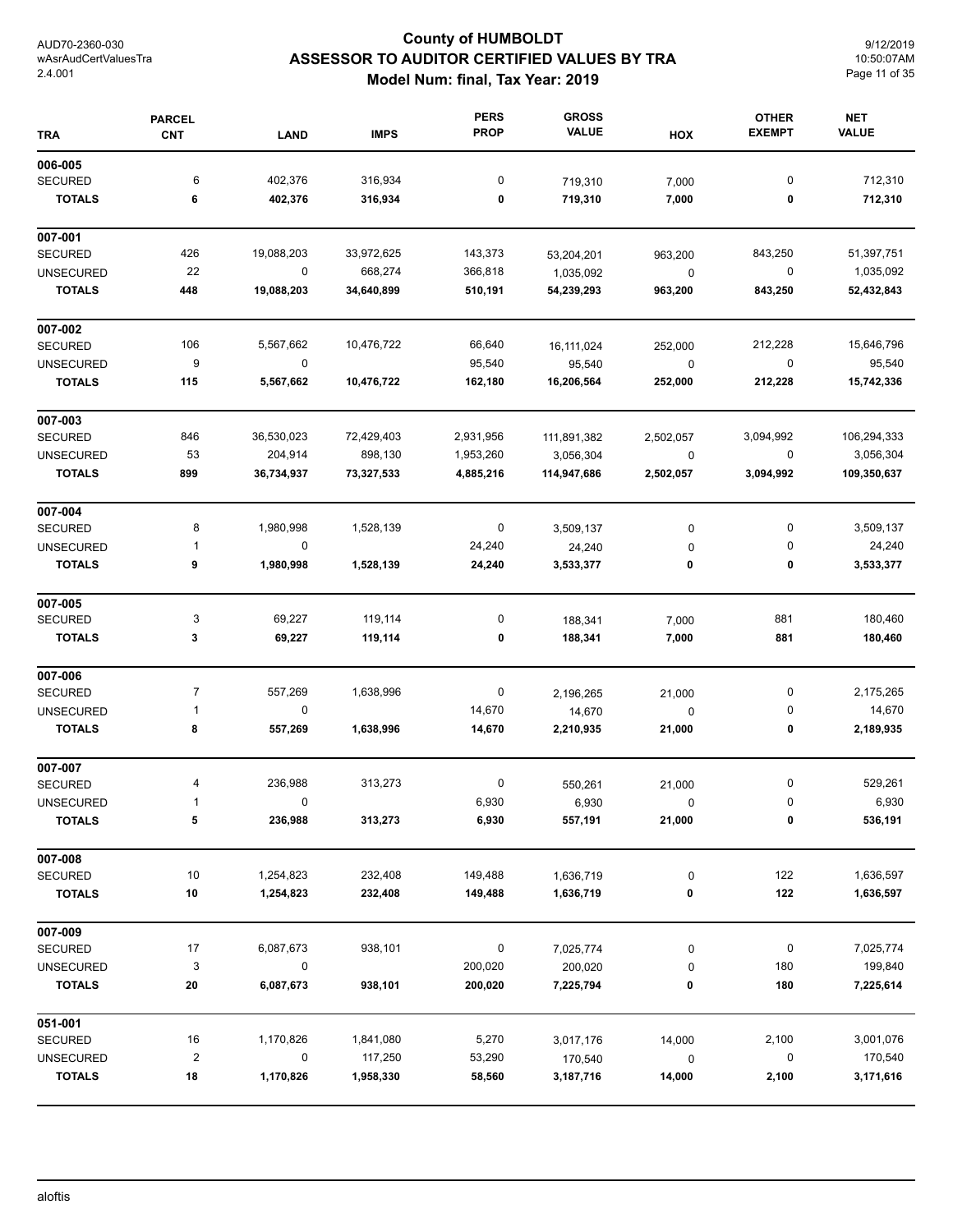## **County of HUMBOLDT ASSESSOR TO AUDITOR CERTIFIED VALUES BY TRA Model Num: final, Tax Year: 2019**

9/12/2019 10:50:07AM Page 12 of 35

| <b>TRA</b>       | <b>PARCEL</b><br><b>CNT</b> | <b>LAND</b> | <b>IMPS</b> | <b>PERS</b><br><b>PROP</b> | <b>GROSS</b><br><b>VALUE</b> | HOX       | <b>OTHER</b><br><b>EXEMPT</b> | <b>NET</b><br><b>VALUE</b> |
|------------------|-----------------------------|-------------|-------------|----------------------------|------------------------------|-----------|-------------------------------|----------------------------|
| 051-002          |                             |             |             |                            |                              |           |                               |                            |
| <b>SECURED</b>   | 98                          | 10,614,998  | 10,247,191  | 76,810                     | 20,938,999                   | 224,000   | 142,115                       | 20,572,884                 |
| <b>UNSECURED</b> | 8                           | 0           | 8,110       | 129,027                    | 137,137                      | $\pmb{0}$ | $\pmb{0}$                     | 137,137                    |
| <b>TOTALS</b>    | 106                         | 10,614,998  | 10,255,301  | 205,837                    | 21,076,136                   | 224,000   | 142,115                       | 20,710,021                 |
| 051-004          |                             |             |             |                            |                              |           |                               |                            |
| <b>SECURED</b>   | 32                          | 3,225,921   | 4,243,675   | 1,251,265                  | 8,720,861                    | 28,000    | 1,589                         | 8,691,272                  |
| <b>UNSECURED</b> | 6                           | 0           | 301,420     | 319,630                    | 621,050                      | $\pmb{0}$ | 0                             | 621,050                    |
| <b>TOTALS</b>    | 38                          | 3,225,921   | 4,545,095   | 1,570,895                  | 9,341,911                    | 28,000    | 1,589                         | 9,312,322                  |
| 051-006          |                             |             |             |                            |                              |           |                               |                            |
| <b>SECURED</b>   | $\overline{c}$              | 27,562      |             | $\pmb{0}$                  | 27,562                       | $\pmb{0}$ | 0                             | 27,562                     |
| <b>TOTALS</b>    | $\mathbf 2$                 | 27,562      |             | 0                          | 27,562                       | 0         | 0                             | 27,562                     |
| 051-007          |                             |             |             |                            |                              |           |                               |                            |
| <b>SECURED</b>   | 136                         | 7,935,641   | 7,481,057   | 371,707                    | 15,788,405                   | 175,000   | 465,854                       | 15, 147, 551               |
| <b>UNSECURED</b> | 14                          | 47,754      | 218,530     | 1,761,200                  | 2,027,484                    | $\pmb{0}$ | 0                             | 2,027,484                  |
| <b>TOTALS</b>    | 150                         | 7,983,395   | 7,699,587   | 2,132,907                  | 17,815,889                   | 175,000   | 465,854                       | 17,175,035                 |
| 051-008          |                             |             |             |                            |                              |           |                               |                            |
| <b>SECURED</b>   | 159                         | 12,795,510  | 18,027,743  | 98,865                     | 30,922,118                   | 532,000   | 143,714                       | 30,246,404                 |
| <b>UNSECURED</b> | 9                           | $\mathsf 0$ | 141,719     | 137,890                    | 279,609                      | 7,000     | 0                             | 272,609                    |
| <b>TOTALS</b>    | 168                         | 12,795,510  | 18,169,462  | 236,755                    | 31,201,727                   | 539,000   | 143,714                       | 30,519,013                 |
| 051-009          |                             |             |             |                            |                              |           |                               |                            |
| <b>SECURED</b>   | 132                         | 10,208,639  | 12,284,618  | 237,457                    | 22,730,714                   | 224,000   | 144,350                       | 22,362,364                 |
| <b>UNSECURED</b> | 5                           | 0           |             | 34,970                     | 34,970                       | $\pmb{0}$ | 0                             | 34,970                     |
| <b>TOTALS</b>    | 137                         | 10,208,639  | 12,284,618  | 272,427                    | 22,765,684                   | 224,000   | 144,350                       | 22,397,334                 |
| 051-010          |                             |             |             |                            |                              |           |                               |                            |
| <b>SECURED</b>   | 4                           | 171,239     | 1,434,533   | $\boldsymbol{0}$           | 1,605,772                    | 7,000     | 0                             | 1,598,772                  |
| <b>UNSECURED</b> | 4                           | 0           | 59,180      | 1,594,400                  | 1,653,580                    | 0         | 0                             | 1,653,580                  |
| <b>TOTALS</b>    | 8                           | 171,239     | 1,493,713   | 1,594,400                  | 3,259,352                    | 7,000     | 0                             | 3,252,352                  |
| 051-011          |                             |             |             |                            |                              |           |                               |                            |
| <b>SECURED</b>   | 27                          | 2,059,066   | 2,402,334   | 353,050                    | 4,814,450                    | 49,000    | 132                           | 4,765,318                  |
| <b>UNSECURED</b> | 4                           | 0           | 23,000      | 167,980                    | 190,980                      | 0         | 0                             | 190,980                    |
| UTILITY          | $\mathbf{1}$                | 11,173      | 2,960       | $\boldsymbol{0}$           | 14,133                       | $\pmb{0}$ | 0                             | 14,133                     |
| <b>TOTALS</b>    | 32                          | 2,070,239   | 2,428,294   | 521,030                    | 5,019,563                    | 49,000    | 132                           | 4,970,431                  |
| 051-012          |                             |             |             |                            |                              |           |                               |                            |
| <b>SECURED</b>   | 35                          | 2,999,435   | 2,809,830   | 50,115                     | 5,859,380                    | 35,000    | 380,962                       | 5,443,418                  |
| <b>UNSECURED</b> | 5                           | 0           | 53,110      | 906,680                    | 959,790                      | $\pmb{0}$ | 0                             | 959,790                    |
| <b>TOTALS</b>    | 40                          | 2,999,435   | 2,862,940   | 956,795                    | 6,819,170                    | 35,000    | 380,962                       | 6,403,208                  |
| 051-013          |                             |             |             |                            |                              |           |                               |                            |
| <b>SECURED</b>   | 1                           | 27,900      |             | 0                          | 27,900                       | 0         | 0                             | 27,900                     |
| <b>TOTALS</b>    | 1                           | 27,900      |             | 0                          | 27,900                       | 0         | 0                             | 27,900                     |
| 051-014          |                             |             |             |                            |                              |           |                               |                            |
| <b>SECURED</b>   | 110                         | 7,042,954   | 8,936,830   | 606,736                    | 16,586,520                   | 231,000   | 139,216                       | 16,216,304                 |
| <b>UNSECURED</b> | 5                           | 0           | 3,340       | 218,700                    | 222,040                      | 0         | $\pmb{0}$                     | 222,040                    |
| <b>TOTALS</b>    | 115                         | 7,042,954   | 8,940,170   | 825,436                    | 16,808,560                   | 231,000   | 139,216                       | 16,438,344                 |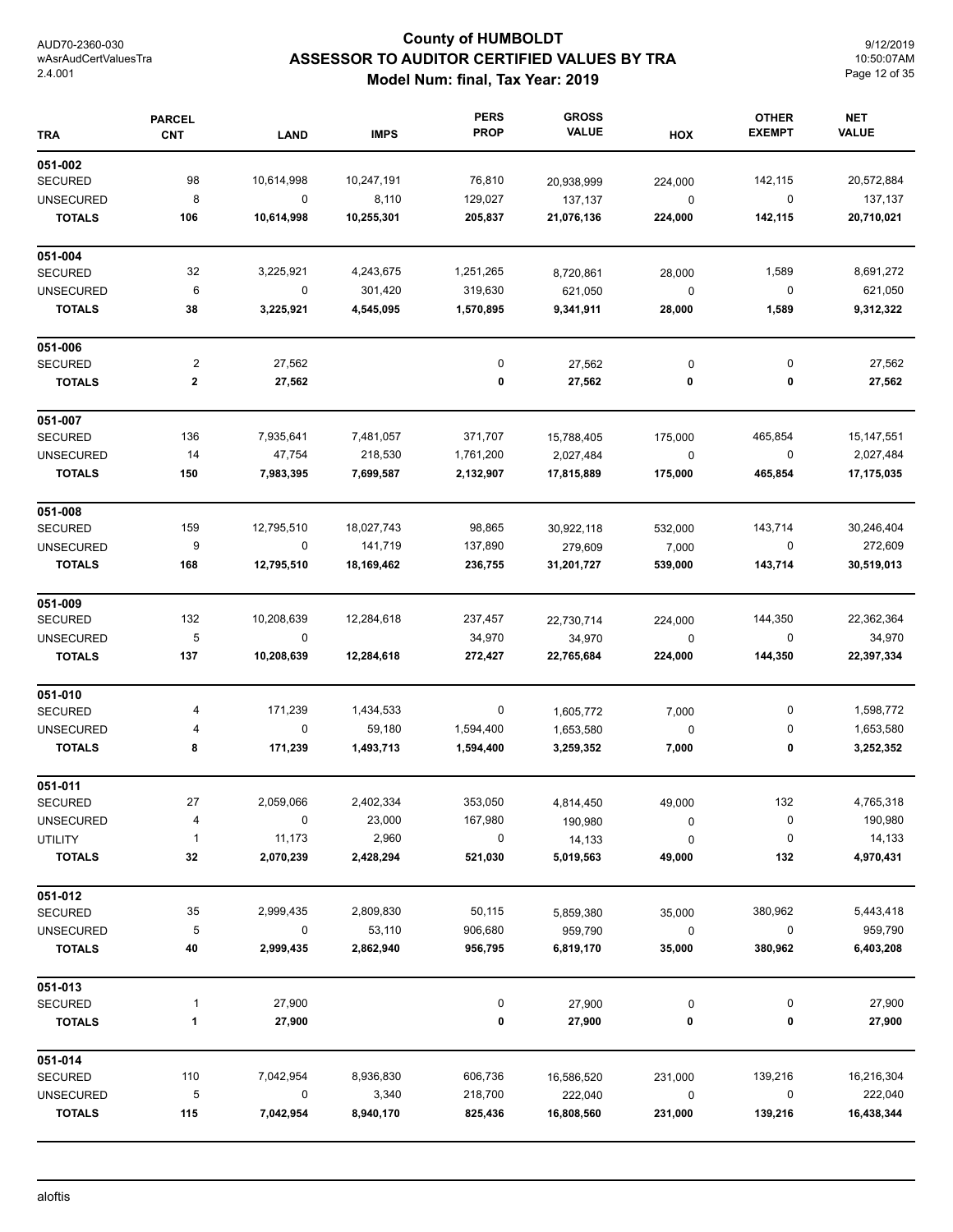## **County of HUMBOLDT ASSESSOR TO AUDITOR CERTIFIED VALUES BY TRA Model Num: final, Tax Year: 2019**

9/12/2019 10:50:07AM Page 13 of 35

| <b>TRA</b>       | <b>PARCEL</b><br>CNT | <b>LAND</b> | <b>IMPS</b> | <b>PERS</b><br><b>PROP</b> | <b>GROSS</b><br><b>VALUE</b> | HOX       | <b>OTHER</b><br><b>EXEMPT</b> | <b>NET</b><br><b>VALUE</b> |
|------------------|----------------------|-------------|-------------|----------------------------|------------------------------|-----------|-------------------------------|----------------------------|
| 051-015          |                      |             |             |                            |                              |           |                               |                            |
| <b>SECURED</b>   | 29                   | 1,306,847   | 583,330     | 0                          | 1,890,177                    | 0         | 783                           | 1,889,394                  |
| <b>TOTALS</b>    | 29                   | 1,306,847   | 583,330     | 0                          | 1,890,177                    | 0         | 783                           | 1,889,394                  |
| 051-016          |                      |             |             |                            |                              |           |                               |                            |
| <b>SECURED</b>   | 6                    | 45,810      |             | $\pmb{0}$                  | 45,810                       | 0         | 0                             | 45,810                     |
| <b>TOTALS</b>    | 6                    | 45,810      |             | 0                          | 45,810                       | 0         | 0                             | 45,810                     |
| 051-017          |                      |             |             |                            |                              |           |                               |                            |
| <b>SECURED</b>   | 240                  | 23,543,233  | 38,597,356  | 72,980                     | 62,213,569                   | 665,000   | 311,415                       | 61,237,154                 |
| <b>UNSECURED</b> | 66                   | 167,574     | 220,931     | 1,896,230                  | 2,284,735                    | $\pmb{0}$ | 1,940                         | 2,282,795                  |
| <b>TOTALS</b>    | 306                  | 23,710,807  | 38,818,287  | 1,969,210                  | 64,498,304                   | 665,000   | 313,355                       | 63,519,949                 |
| 051-018          |                      |             |             |                            |                              |           |                               |                            |
| <b>SECURED</b>   | 35                   | 2,766,533   | 4,498,529   | 36,330                     | 7,301,392                    | 119,000   | 126                           | 7,182,266                  |
| <b>UNSECURED</b> | 3                    | 0           |             | 26,790                     | 26,790                       | $\pmb{0}$ | 0                             | 26,790                     |
| <b>TOTALS</b>    | 38                   | 2,766,533   | 4,498,529   | 63,120                     | 7,328,182                    | 119,000   | 126                           | 7,209,056                  |
| 051-019          |                      |             |             |                            |                              |           |                               |                            |
| <b>SECURED</b>   | $\mathbf{1}$         | 3,426       |             | 0                          | 3,426                        | 0         | 0                             | 3,426                      |
| <b>TOTALS</b>    | 1                    | 3,426       |             | 0                          | 3,426                        | 0         | 0                             | 3,426                      |
| 051-020          |                      |             |             |                            |                              |           |                               |                            |
| <b>SECURED</b>   | 6                    | 1,449,293   | 156,131     | 0                          | 1,605,424                    | $\pmb{0}$ | 693                           | 1,604,731                  |
| <b>TOTALS</b>    | 6                    | 1,449,293   | 156,131     | 0                          | 1,605,424                    | 0         | 693                           | 1,604,731                  |
| 053-002          |                      |             |             |                            |                              |           |                               |                            |
| <b>SECURED</b>   | $\overline{7}$       | 2,181,442   | 1,661,530   | 0                          | 3,842,972                    | 14,000    | 2,512,696                     | 1,316,276                  |
| <b>TOTALS</b>    | 7                    | 2,181,442   | 1,661,530   | 0                          | 3,842,972                    | 14,000    | 2,512,696                     | 1,316,276                  |
| 053-003          |                      |             |             |                            |                              |           |                               |                            |
| SECURED          | 3                    | 104,521     |             | 0                          | 104,521                      | 0         | 0                             | 104,521                    |
| <b>TOTALS</b>    | 3                    | 104,521     |             | 0                          | 104,521                      | 0         | 0                             | 104,521                    |
| 053-004          |                      |             |             |                            |                              |           |                               |                            |
| SECURED          |                      | 325,246     | 228,159     |                            | 553,405                      | 0         | 1,307                         | 552,098                    |
| <b>TOTALS</b>    | 4                    | 325,246     | 228,159     | 0                          | 553,405                      | 0         | 1,307                         | 552,098                    |
| 053-005          |                      |             |             |                            |                              |           |                               |                            |
| <b>SECURED</b>   | 12                   | 165,870     |             | 0                          | 165,870                      | 0         | 0                             | 165,870                    |
| <b>TOTALS</b>    | 12                   | 165,870     |             | 0                          | 165,870                      | 0         | 0                             | 165,870                    |
| 053-006          |                      |             |             |                            |                              |           |                               |                            |
| <b>SECURED</b>   | 55                   | 3,463,450   | 2,241,587   | 24,500                     | 5,729,537                    | 42,000    | 3,529                         | 5,684,008                  |
| <b>UNSECURED</b> | 4                    | 10,359      |             | 20,620                     | 30,979                       | $\pmb{0}$ | 0                             | 30,979                     |
| <b>TOTALS</b>    | 59                   | 3,473,809   | 2,241,587   | 45,120                     | 5,760,516                    | 42,000    | 3,529                         | 5,714,987                  |
| 053-007          |                      |             |             |                            |                              |           |                               |                            |
| <b>SECURED</b>   | 9                    | 399,023     |             | 0                          | 399,023                      | $\pmb{0}$ | 2,380                         | 396,643                    |
| <b>UNSECURED</b> | 2                    | 442,234     |             | 0                          | 442,234                      | 0         | 0                             | 442,234                    |
| <b>TOTALS</b>    | 11                   | 841,257     |             | 0                          | 841,257                      | 0         | 2,380                         | 838,877                    |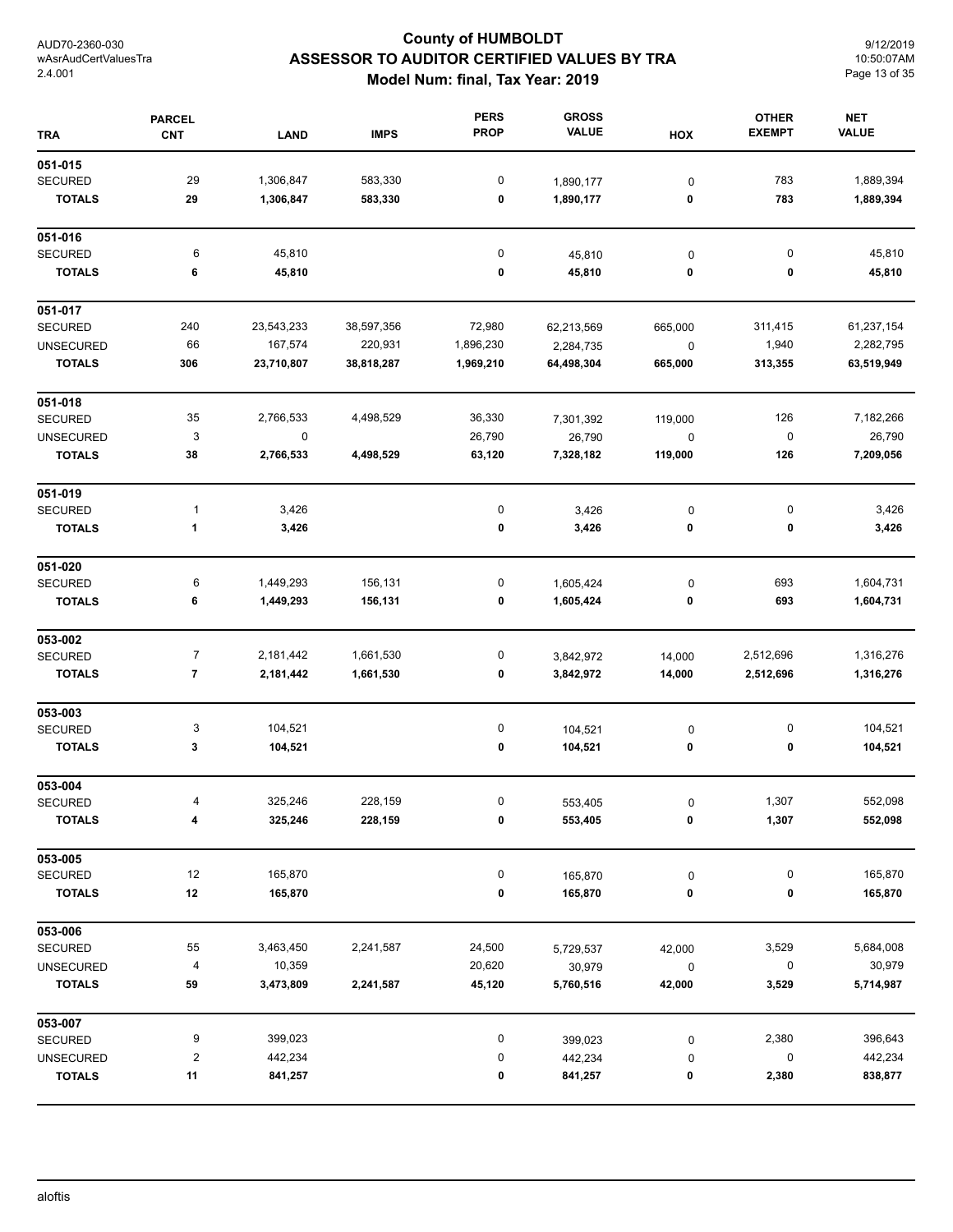## **County of HUMBOLDT ASSESSOR TO AUDITOR CERTIFIED VALUES BY TRA Model Num: final, Tax Year: 2019**

9/12/2019 10:50:07AM Page 14 of 35

| <b>TRA</b>       | <b>PARCEL</b><br><b>CNT</b> | <b>LAND</b>      | <b>IMPS</b> | <b>PERS</b><br><b>PROP</b> | <b>GROSS</b><br><b>VALUE</b> | HOX         | <b>OTHER</b><br><b>EXEMPT</b> | <b>NET</b><br><b>VALUE</b> |
|------------------|-----------------------------|------------------|-------------|----------------------------|------------------------------|-------------|-------------------------------|----------------------------|
| 053-008          |                             |                  |             |                            |                              |             |                               |                            |
| <b>SECURED</b>   | 46                          | 5,397,134        | 8,221,095   | 108,959                    | 13,727,188                   | 189,000     | 0                             | 13,538,188                 |
| <b>UNSECURED</b> | 8                           | $\mathbf 0$      |             | 111,760                    | 111,760                      | $\mathbf 0$ | 0                             | 111,760                    |
| <b>TOTALS</b>    | 54                          | 5,397,134        | 8,221,095   | 220,719                    | 13,838,948                   | 189,000     | 0                             | 13,649,948                 |
| 053-009          |                             |                  |             |                            |                              |             |                               |                            |
| <b>SECURED</b>   | 333                         | 15,380,572       | 21,887,920  | 305,801                    | 37,574,293                   | 602,000     | 1,151,654                     | 35,820,639                 |
| <b>UNSECURED</b> | 12                          | $\boldsymbol{0}$ | 40,225      | 46,210                     | 86,435                       | 10,488      | $\mathbf 0$                   | 75,947                     |
| <b>TOTALS</b>    | 345                         | 15,380,572       | 21,928,145  | 352,011                    | 37,660,728                   | 612,488     | 1,151,654                     | 35,896,586                 |
| 053-010          |                             |                  |             |                            |                              |             |                               |                            |
| <b>SECURED</b>   | 18                          | 191,823          |             | 0                          | 191,823                      | $\pmb{0}$   | 1,957                         | 189,866                    |
| <b>UNSECURED</b> | 3                           | 42,617           | 127,897     | 0                          | 170,514                      | 0           | $\pmb{0}$                     | 170,514                    |
| <b>TOTALS</b>    | 21                          | 234,440          | 127,897     | 0                          | 362,337                      | 0           | 1,957                         | 360,380                    |
| 053-011          |                             |                  |             |                            |                              |             |                               |                            |
| <b>SECURED</b>   | 26                          | 719,987          | 594,514     | 0                          | 1,314,501                    | 14,000      | 706                           | 1,299,795                  |
| <b>TOTALS</b>    | 26                          | 719,987          | 594,514     | 0                          | 1,314,501                    | 14,000      | 706                           | 1,299,795                  |
| 053-013          |                             |                  |             |                            |                              |             |                               |                            |
| <b>SECURED</b>   | 44                          | 4,409,589        | 5,910,147   | 324,755                    | 10,644,491                   | 119,000     | 148,452                       | 10,377,039                 |
| <b>UNSECURED</b> | 5                           | 52,831           | 9,963       | 31,216                     | 94,010                       | $\pmb{0}$   | 0                             | 94,010                     |
| <b>TOTALS</b>    | 49                          | 4,462,420        | 5,920,110   | 355,971                    | 10,738,501                   | 119,000     | 148,452                       | 10,471,049                 |
| 053-015          |                             |                  |             |                            |                              |             |                               |                            |
| <b>SECURED</b>   | 64                          | 3,014,583        | 3,297,470   | 10,000                     | 6,322,053                    | 161,000     | 1,024                         | 6,160,029                  |
| <b>UNSECURED</b> | 3                           | 0                | 16,020      | 31,510                     | 47,530                       | $\mathbf 0$ | 0                             | 47,530                     |
| <b>TOTALS</b>    | 67                          | 3,014,583        | 3,313,490   | 41,510                     | 6,369,583                    | 161,000     | 1,024                         | 6,207,559                  |
| 053-016          |                             |                  |             |                            |                              |             |                               |                            |
| <b>SECURED</b>   | 8                           | 556,004          | 46,526      | 0                          | 602,530                      | 0           | 0                             | 602,530                    |
| <b>TOTALS</b>    | 8                           | 556,004          | 46,526      | 0                          | 602,530                      | 0           | 0                             | 602,530                    |
| 053-017          |                             |                  |             |                            |                              |             |                               |                            |
| <b>SECURED</b>   | 78                          | 7,697,091        | 10,895,309  | 53,780                     | 18,646,180                   | 252,000     | 140,219                       | 18,253,961                 |
| <b>UNSECURED</b> | 4                           |                  |             | 26,770                     | 26,770                       | 0           | $\mathbf 0$                   | 26,770                     |
| <b>TOTALS</b>    | 82                          | 7,697,091        | 10,895,309  | 80,550                     | 18,672,950                   | 252,000     | 140,219                       | 18,280,731                 |
| 053-018          |                             |                  |             |                            |                              |             |                               |                            |
| SECURED          | 11                          | 512,788          | 242,863     | 0                          | 755,651                      | 7,000       | 0                             | 748,651                    |
| <b>UNSECURED</b> | $\mathbf{1}$                | 3,999            |             | 0                          | 3,999                        | 0           | 0                             | 3,999                      |
| <b>TOTALS</b>    | 12                          | 516,787          | 242,863     | 0                          | 759,650                      | 7,000       | 0                             | 752,650                    |
| 053-019          |                             |                  |             |                            |                              |             |                               |                            |
| SECURED          | 4                           | 133,100          | 631,974     | 0                          | 765,074                      | 0           | 0                             | 765,074                    |
| <b>UNSECURED</b> | 1                           | 0                |             | 11,380                     | 11,380                       | $\pmb{0}$   | 0                             | 11,380                     |
| <b>TOTALS</b>    | 5                           | 133,100          | 631,974     | 11,380                     | 776,454                      | 0           | 0                             | 776,454                    |
| 053-020          |                             |                  |             |                            |                              |             |                               |                            |
| <b>SECURED</b>   | 27                          | 3,279,380        | 3,434,973   | 9,640                      | 6,723,993                    | 56,000      | 0                             | 6,667,993                  |
| <b>UNSECURED</b> | 3                           | $\mathbf 0$      | 3,850       | 135,570                    | 139,420                      | 0           | 0                             | 139,420                    |
| <b>TOTALS</b>    | 30                          | 3,279,380        | 3,438,823   | 145,210                    | 6,863,413                    | 56,000      | 0                             | 6,807,413                  |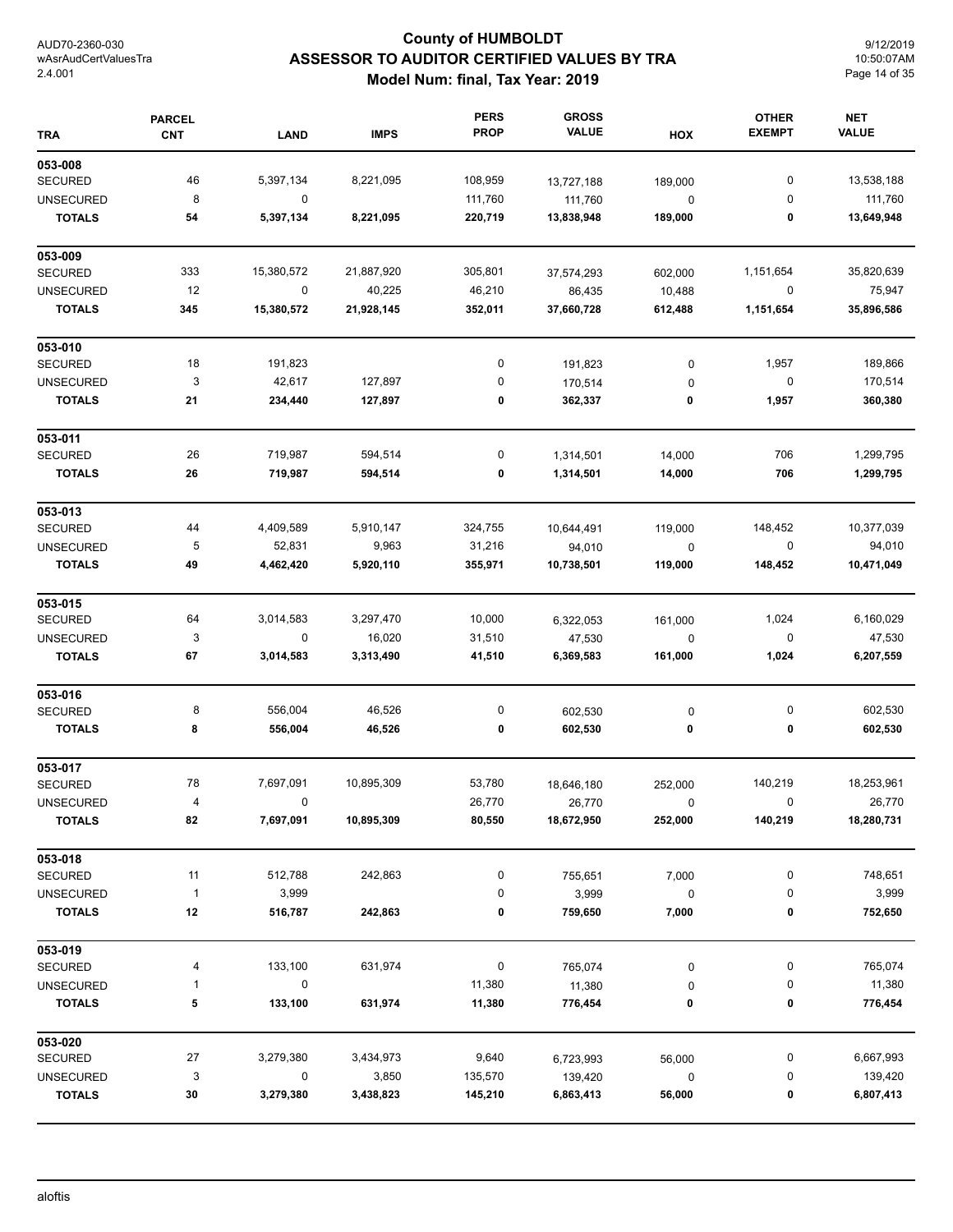## **County of HUMBOLDT ASSESSOR TO AUDITOR CERTIFIED VALUES BY TRA Model Num: final, Tax Year: 2019**

9/12/2019 10:50:07AM Page 15 of 35

| <b>TRA</b>                         | <b>PARCEL</b><br><b>CNT</b>    | <b>LAND</b>            | <b>IMPS</b>  | <b>PERS</b><br><b>PROP</b> | <b>GROSS</b><br><b>VALUE</b> | HOX                  | <b>OTHER</b><br><b>EXEMPT</b> | <b>NET</b><br><b>VALUE</b> |
|------------------------------------|--------------------------------|------------------------|--------------|----------------------------|------------------------------|----------------------|-------------------------------|----------------------------|
| 053-024                            |                                |                        |              |                            |                              |                      |                               |                            |
| <b>SECURED</b>                     | $\mathbf 1$                    | 100                    |              | 0                          | 100                          | 0                    | 100                           | 0                          |
| <b>TOTALS</b>                      | 1                              | 100                    |              | 0                          | 100                          | 0                    | 100                           | 0                          |
| 053-025                            |                                |                        |              |                            |                              |                      |                               |                            |
| <b>SECURED</b><br><b>UNSECURED</b> | 60<br>$\overline{2}$           | 1,629,206<br>$\pmb{0}$ | 1,886,617    | 612,955<br>10,720          | 4,128,778                    | 137,120              | 7,741<br>$\pmb{0}$            | 3,983,917<br>10,720        |
| <b>TOTALS</b>                      | 62                             | 1,629,206              | 1,886,617    | 623,675                    | 10,720<br>4,139,498          | $\pmb{0}$<br>137,120 | 7,741                         | 3,994,637                  |
| 053-026                            |                                |                        |              |                            |                              |                      |                               |                            |
| <b>SECURED</b>                     | 3                              | 326,787                | 60,818       | 0                          | 387,605                      | $\pmb{0}$            | 0                             | 387,605                    |
| <b>UNSECURED</b>                   | 1                              | $\pmb{0}$              | 1,020        | 12,560                     | 13,580                       | 0                    | 0                             | 13,580                     |
| <b>TOTALS</b>                      | 4                              | 326,787                | 61,838       | 12,560                     | 401,185                      | 0                    | 0                             | 401,185                    |
| 053-028                            |                                |                        |              |                            |                              |                      |                               |                            |
| <b>SECURED</b>                     | 69                             | 5,146,909              | 6,841,853    | 135,518                    | 12,124,280                   | 140,000              | 1,532                         | 11,982,748                 |
| <b>UNSECURED</b>                   | 4                              | 0                      |              | 46,340                     | 46,340                       | $\pmb{0}$            | 0                             | 46,340                     |
| <b>TOTALS</b>                      | 73                             | 5,146,909              | 6,841,853    | 181,858                    | 12,170,620                   | 140,000              | 1,532                         | 12,029,088                 |
| 053-029                            |                                |                        |              |                            |                              |                      |                               |                            |
| <b>SECURED</b>                     | 8                              | 381,915                |              | $\pmb{0}$                  | 381,915                      | 0                    | 693                           | 381,222                    |
| <b>UNSECURED</b>                   | $\overline{\mathbf{c}}$        | 33,476                 |              | 0                          | 33,476                       | 0                    | $\mathbf 0$                   | 33,476                     |
| <b>TOTALS</b>                      | 10                             | 415,391                |              | 0                          | 415,391                      | 0                    | 693                           | 414,698                    |
| 053-030                            |                                |                        |              |                            |                              |                      |                               |                            |
| <b>SECURED</b>                     | 1                              | 4,000                  | 225,902      | 0                          | 229,902                      | 7,000                | 0                             | 222,902                    |
| <b>TOTALS</b>                      | 1                              | 4,000                  | 225,902      | 0                          | 229,902                      | 7,000                | 0                             | 222,902                    |
| 056-000                            |                                |                        |              |                            |                              |                      |                               |                            |
| <b>SECURED</b>                     | 162<br>$\overline{\mathbf{c}}$ | 6,386,986<br>0         | 3,036,517    | 45,866                     | 9,469,369                    | 42,000               | 0                             | 9,427,369<br>13,650        |
| <b>UNSECURED</b><br><b>TOTALS</b>  | 164                            | 6,386,986              | 3,036,517    | 15,570<br>61,436           | 15,570<br>9,484,939          | 0<br>42,000          | 1,920<br>1,920                | 9,441,019                  |
| 056-001                            |                                |                        |              |                            |                              |                      |                               |                            |
| <b>SECURED</b>                     | 69                             | 12,297,613             | 11,662,694   | 48,510                     | 24,008,817                   | 161,000              | 1,555,893                     | 22,291,924                 |
| <b>UNSECURED</b>                   | $\overline{4}$                 | 0                      |              | 34,390                     | 34,390                       | $\mathbf 0$          |                               | 34,390                     |
| <b>TOTALS</b>                      | 73                             | 12,297,613             | 11,662,694   | 82,900                     | 24,043,207                   | 161,000              | 1,555,893                     | 22,326,314                 |
| 056-002                            |                                |                        |              |                            |                              |                      |                               |                            |
| <b>SECURED</b>                     | 332                            | 38,776,697             | 29,262,946   | 1,305,164                  | 69,344,807                   | 490,525              | 1,765                         | 68,852,517                 |
| <b>UNSECURED</b>                   | 51                             | 13,782                 | 112,146      | 319,393                    | 445,321                      | $\mathbf 0$          | 25,936                        | 419,385                    |
| <b>TOTALS</b>                      | 383                            | 38,790,479             | 29,375,092   | 1,624,557                  | 69,790,128                   | 490,525              | 27,701                        | 69,271,902                 |
| 056-003                            |                                |                        |              |                            |                              |                      |                               |                            |
| <b>SECURED</b>                     | 61                             | 5,665,625              | 7,122,417    | 0                          | 12,788,042                   | 112,000              | 209,156                       | 12,466,886                 |
| <b>UNSECURED</b>                   | $\overline{\mathbf{c}}$        | 0                      |              | 24,610                     | 24,610                       | $\mathbf 0$          | 0                             | 24,610                     |
| <b>TOTALS</b>                      | 63                             | 5,665,625              | 7,122,417    | 24,610                     | 12,812,652                   | 112,000              | 209,156                       | 12,491,496                 |
| 057-000                            |                                |                        |              |                            |                              |                      |                               |                            |
| <b>SECURED</b>                     | 113                            | 11,034,511             | 3,521,417    | 243,990                    | 14,799,918                   | 14,000               | 5,432                         | 14,780,486                 |
| <b>UNSECURED</b>                   | $\overline{7}$                 | 208,301                | 43, 184, 295 | 3,947,240                  | 47,339,836                   | 0                    | 0                             | 47,339,836                 |
| <b>TOTALS</b>                      | 120                            | 11,242,812             | 46,705,712   | 4,191,230                  | 62,139,754                   | 14,000               | 5,432                         | 62,120,322                 |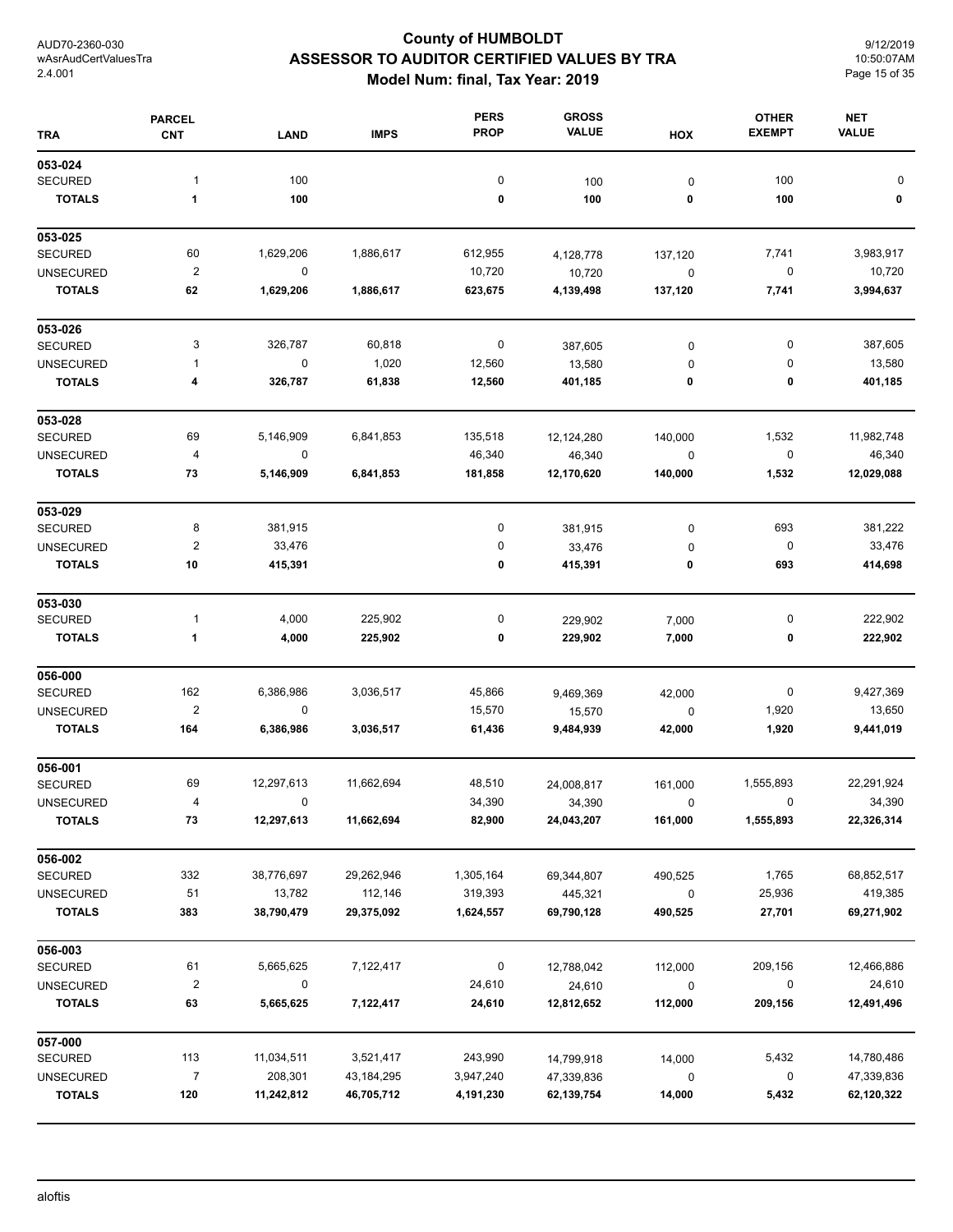## **County of HUMBOLDT ASSESSOR TO AUDITOR CERTIFIED VALUES BY TRA Model Num: final, Tax Year: 2019**

9/12/2019 10:50:07AM Page 16 of 35

| <b>TRA</b>       | <b>PARCEL</b><br><b>CNT</b> | <b>LAND</b> | <b>IMPS</b> | <b>PERS</b><br><b>PROP</b> | <b>GROSS</b><br><b>VALUE</b> | HOX         | <b>OTHER</b><br><b>EXEMPT</b> | <b>NET</b><br><b>VALUE</b> |
|------------------|-----------------------------|-------------|-------------|----------------------------|------------------------------|-------------|-------------------------------|----------------------------|
| 057-001          |                             |             |             |                            |                              |             |                               |                            |
| <b>SECURED</b>   | 69                          | 2,153,252   | 6,193,068   | 4,624,121                  | 12,970,441                   | 56,000      | 114,671                       | 12,799,770                 |
| <b>UNSECURED</b> | 8                           | 0           | 346,883     | 459,540                    | 806,423                      | $\pmb{0}$   | 0                             | 806,423                    |
| <b>TOTALS</b>    | 77                          | 2,153,252   | 6,539,951   | 5,083,661                  | 13,776,864                   | 56,000      | 114,671                       | 13,606,193                 |
| 057-002          |                             |             |             |                            |                              |             |                               |                            |
| <b>SECURED</b>   | 113                         | 11,839,585  | 13,772,119  | 366,552                    | 25,978,256                   | 397,600     | 2,535                         | 25,578,121                 |
| <b>UNSECURED</b> | 11                          | $\mathbf 0$ | 150         | 326,150                    | 326,300                      | $\pmb{0}$   | 0                             | 326,300                    |
| <b>TOTALS</b>    | 124                         | 11,839,585  | 13,772,269  | 692,702                    | 26,304,556                   | 397,600     | 2,535                         | 25,904,421                 |
| 057-003          |                             |             |             |                            |                              |             |                               |                            |
| <b>SECURED</b>   | $\overline{7}$              | 91,794      | 71,983      | 0                          | 163,777                      | 0           | $\pmb{0}$                     | 163,777                    |
| <b>TOTALS</b>    | $\overline{\mathbf{7}}$     | 91,794      | 71,983      | 0                          | 163,777                      | 0           | 0                             | 163,777                    |
| 057-004          |                             |             |             |                            |                              |             |                               |                            |
| <b>SECURED</b>   | 255                         | 12,890,562  | 4,648,316   | 55,460                     | 17,594,338                   | 70,000      | 646                           | 17,523,692                 |
| <b>UNSECURED</b> | $\overline{a}$              | $\pmb{0}$   |             | 104,657                    | 104,657                      | $\mathbf 0$ | $\pmb{0}$                     | 104,657                    |
| <b>TOTALS</b>    | 259                         | 12,890,562  | 4,648,316   | 160,117                    | 17,698,995                   | 70,000      | 646                           | 17,628,349                 |
| 057-006          |                             |             |             |                            |                              |             |                               |                            |
| <b>SECURED</b>   | 227                         | 18,655,964  | 25,991,366  | 1,078,966                  | 45,726,296                   | 691,600     | 383,261                       | 44,651,435                 |
| <b>UNSECURED</b> | 20                          | 5,344       | 84,310      | 289,990                    | 379,644                      | $\mathbf 0$ | 0                             | 379,644                    |
| <b>TOTALS</b>    | 247                         | 18,661,308  | 26,075,676  | 1,368,956                  | 46,105,940                   | 691,600     | 383,261                       | 45,031,079                 |
| 057-008          |                             |             |             |                            |                              |             |                               |                            |
| <b>SECURED</b>   | 27                          | 3,442,833   | 2,594,970   | 1,455,540                  | 7,493,343                    | 14,000      | 1,900                         | 7,477,443                  |
| <b>UNSECURED</b> | $\overline{7}$              | 0           | 570,401     | 8,992,509                  | 9,562,910                    | $\pmb{0}$   | 0                             | 9,562,910                  |
| <b>TOTALS</b>    | 34                          | 3,442,833   | 3,165,371   | 10,448,049                 | 17,056,253                   | 14,000      | 1,900                         | 17,040,353                 |
| 057-009          |                             |             |             |                            |                              |             |                               |                            |
| <b>SECURED</b>   | 180                         | 14,902,460  | 18,760,282  | 750,478                    | 34,413,220                   | 497,000     | 142,044                       | 33,774,176                 |
| <b>UNSECURED</b> | 14                          | 0           | 779,012     | 163,920                    | 942,932                      | 0           | 0                             | 942,932                    |
| <b>TOTALS</b>    | 194                         | 14,902,460  | 19,539,294  | 914,398                    | 35,356,152                   | 497,000     | 142,044                       | 34,717,108                 |
| 060-000          |                             |             |             |                            |                              |             |                               |                            |
| <b>SECURED</b>   | 1,631                       | 106,353,672 | 49,714,439  | 2,923,228                  | 158,991,339                  | 714,000     | 2,063,917                     | 156,213,422                |
| <b>UNSECURED</b> | 39                          | 37,075      | 640,674     | 2,004,821                  | 2,682,570                    | 0           | 0                             | 2,682,570                  |
| <b>TOTALS</b>    | 1,670                       | 106,390,747 | 50,355,113  | 4,928,049                  | 161,673,909                  | 714,000     | 2,063,917                     | 158,895,992                |
| 071-000          |                             |             |             |                            |                              |             |                               |                            |
| <b>SECURED</b>   | 277                         | 9,804,035   | 5,265,955   | 45,200                     | 15,115,190                   | 87,915      | 15,272                        | 15,012,003                 |
| UNSECURED        | 5                           | 24,574      | 17,468      | 33,170                     | 75,212                       | 0           | 0                             | 75,212                     |
| <b>TOTALS</b>    | 282                         | 9,828,609   | 5,283,423   | 78,370                     | 15,190,402                   | 87,915      | 15,272                        | 15,087,215                 |
| 071-001          |                             |             |             |                            |                              |             |                               |                            |
| <b>SECURED</b>   | 111                         | 12,508,318  | 10,657,972  | 223,560                    | 23,389,850                   | 294,000     | 99,729                        | 22,996,121                 |
| <b>UNSECURED</b> | 16                          | 0           | 205,830     | 1,355,856                  | 1,561,686                    | 0           | 0                             | 1,561,686                  |
| <b>UTILITY</b>   | $\mathbf{1}$                | 52,580      |             | 0                          | 52,580                       | 0           | 0                             | 52,580                     |
| <b>TOTALS</b>    | 128                         | 12,560,898  | 10,863,802  | 1,579,416                  | 25,004,116                   | 294,000     | 99,729                        | 24,610,387                 |
| 071-002          |                             |             |             |                            |                              |             |                               |                            |
| <b>SECURED</b>   | 247                         | 19,616,277  | 27,530,447  | 614,854                    | 47,761,578                   | 775,600     | 645,289                       | 46,340,689                 |
| <b>UNSECURED</b> | 26                          | $\mathbf 0$ | 506,210     | 708,940                    | 1,215,150                    | $\pmb{0}$   | $\mathbf 0$                   | 1,215,150                  |
| <b>TOTALS</b>    | 273                         | 19,616,277  | 28,036,657  | 1,323,794                  | 48,976,728                   | 775,600     | 645,289                       | 47,555,839                 |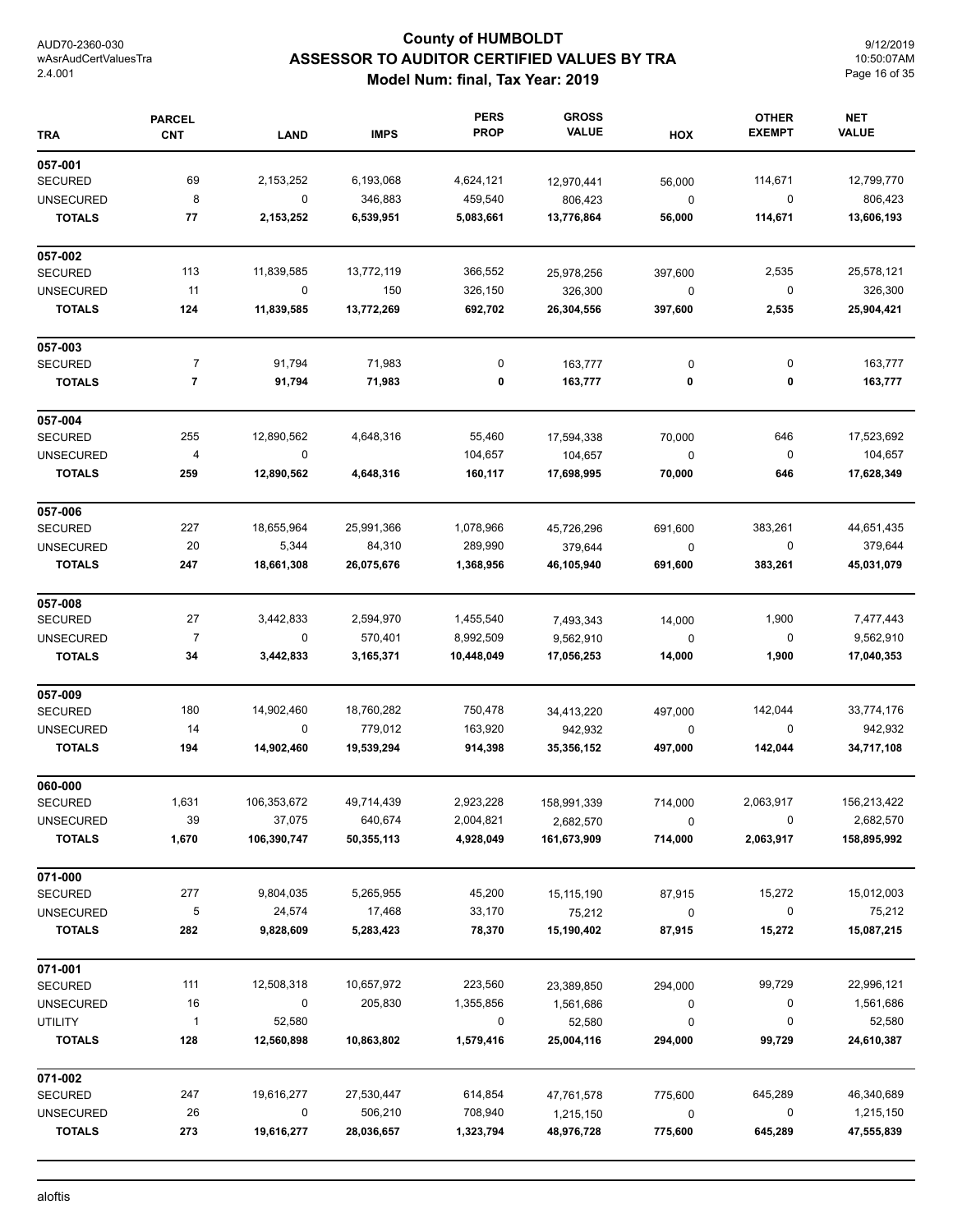## **County of HUMBOLDT ASSESSOR TO AUDITOR CERTIFIED VALUES BY TRA Model Num: final, Tax Year: 2019**

9/12/2019 10:50:07AM Page 17 of 35

| <b>TRA</b>       | <b>PARCEL</b><br><b>CNT</b> | <b>LAND</b> | <b>IMPS</b> | <b>PERS</b><br><b>PROP</b> | <b>GROSS</b><br><b>VALUE</b> | HOX         | <b>OTHER</b><br><b>EXEMPT</b> | <b>NET</b><br><b>VALUE</b> |
|------------------|-----------------------------|-------------|-------------|----------------------------|------------------------------|-------------|-------------------------------|----------------------------|
| 071-003          |                             |             |             |                            |                              |             |                               |                            |
| <b>SECURED</b>   | 4                           | 20,233      |             | 0                          | 20,233                       | $\pmb{0}$   | $\pmb{0}$                     | 20,233                     |
| <b>TOTALS</b>    | 4                           | 20,233      |             | 0                          | 20,233                       | 0           | 0                             | 20,233                     |
| 071-004          |                             |             |             |                            |                              |             |                               |                            |
| <b>SECURED</b>   | 22                          | 1,814,752   | 2,545,676   | 35,000                     | 4,395,428                    | 63,000      | 141,159                       | 4,191,269                  |
| <b>UNSECURED</b> | 40                          | $\mathsf 0$ | 1,601,990   | 4,840                      | 1,606,830                    | 28,000      | $\pmb{0}$                     | 1,578,830                  |
| <b>TOTALS</b>    | 62                          | 1,814,752   | 4,147,666   | 39,840                     | 6,002,258                    | 91,000      | 141,159                       | 5,770,099                  |
| 073-001          |                             |             |             |                            |                              |             |                               |                            |
| SECURED          | 17                          | 497,391     |             | $\pmb{0}$                  | 497,391                      | $\pmb{0}$   | $\pmb{0}$                     | 497,391                    |
| <b>TOTALS</b>    | 17                          | 497,391     |             | $\pmb{0}$                  | 497,391                      | 0           | 0                             | 497,391                    |
| 073-002          |                             |             |             |                            |                              |             |                               |                            |
| <b>SECURED</b>   | 16                          | 650,765     |             | 0                          | 650,765                      | $\pmb{0}$   | 84                            | 650,681                    |
| <b>TOTALS</b>    | 16                          | 650,765     |             | 0                          | 650,765                      | 0           | 84                            | 650,681                    |
| 073-003          |                             |             |             |                            |                              |             |                               |                            |
| <b>SECURED</b>   | 28                          | 3,277,689   | 6,073,158   | $\pmb{0}$                  | 9,350,847                    | 147,000     | 0                             | 9,203,847                  |
| <b>UNSECURED</b> | $\overline{2}$              | $\pmb{0}$   |             | 60,880                     | 60,880                       | $\pmb{0}$   | 0                             | 60,880                     |
| <b>TOTALS</b>    | 30                          | 3,277,689   | 6,073,158   | 60,880                     | 9,411,727                    | 147,000     | 0                             | 9,264,727                  |
| 073-004          |                             |             |             |                            |                              |             |                               |                            |
| <b>SECURED</b>   | 1,916                       | 163,255,815 | 275,318,632 | 1,636,129                  | 440,210,576                  | 7,030,800   | 4,288,493                     | 428,891,283                |
| <b>UNSECURED</b> | 144                         | 1,744,671   | 2,198,688   | 4,255,629                  | 8,198,988                    | $\mathbf 0$ | 69,036                        | 8,129,952                  |
| <b>TOTALS</b>    | 2,060                       | 165,000,486 | 277,517,320 | 5,891,758                  | 448,409,564                  | 7,030,800   | 4,357,529                     | 437,021,235                |
| 073-005          |                             |             |             |                            |                              |             |                               |                            |
| <b>SECURED</b>   | 100                         | 10,231,277  | 14,984,911  | 145,291                    | 25,361,479                   | 418,600     | 2,684                         | 24,940,195                 |
| <b>UNSECURED</b> | $\overline{7}$              | $\pmb{0}$   |             | 68,920                     | 68,920                       | 0           | 0                             | 68,920                     |
| <b>TOTALS</b>    | 107                         | 10,231,277  | 14,984,911  | 214,211                    | 25,430,399                   | 418,600     | 2,684                         | 25,009,115                 |
| 073-006          |                             |             |             |                            |                              |             |                               |                            |
| SECURED          | $\mathbf{1}$                | 143,049     |             | 0                          | 143,049                      | $\pmb{0}$   | 0                             | 143,049                    |
| <b>TOTALS</b>    | 1                           | 143,049     |             | 0                          | 143,049                      | 0           | 0                             | 143,049                    |
| 074-001          |                             |             |             |                            |                              |             |                               |                            |
| <b>SECURED</b>   | 5                           | 403,402     | 878,846     | $\pmb{0}$                  | 1,282,248                    | 28,000      | 0                             | 1,254,248                  |
| <b>TOTALS</b>    | 5                           | 403,402     | 878,846     | 0                          | 1,282,248                    | 28,000      | 0                             | 1,254,248                  |
| 074-002          |                             |             |             |                            |                              |             |                               |                            |
| <b>SECURED</b>   | 547                         | 48,201,078  | 62,802,915  | 4,396,516                  | 115,400,509                  | 1,556,554   | 2,432,723                     | 111,411,232                |
| <b>UNSECURED</b> | 31                          | $\pmb{0}$   | 357,814     | 487,940                    | 845,754                      | 0           | 1,880                         | 843,874                    |
| <b>TOTALS</b>    | 578                         | 48,201,078  | 63,160,729  | 4,884,456                  | 116,246,263                  | 1,556,554   | 2,434,603                     | 112,255,106                |
| 074-003          |                             |             |             |                            |                              |             |                               |                            |
| <b>SECURED</b>   | 6                           | 95,450      |             | $\pmb{0}$                  | 95,450                       | $\pmb{0}$   | 0                             | 95,450                     |
| <b>TOTALS</b>    | 6                           | 95,450      |             | $\pmb{0}$                  | 95,450                       | 0           | 0                             | 95,450                     |
| 074-004          |                             |             |             |                            |                              |             |                               |                            |
| <b>SECURED</b>   | $\mathbf{1}$                | 27,540      |             | 0                          | 27,540                       | $\pmb{0}$   | 0                             | 27,540                     |
| <b>TOTALS</b>    | 1                           | 27,540      |             | 0                          | 27,540                       | 0           | 0                             | 27,540                     |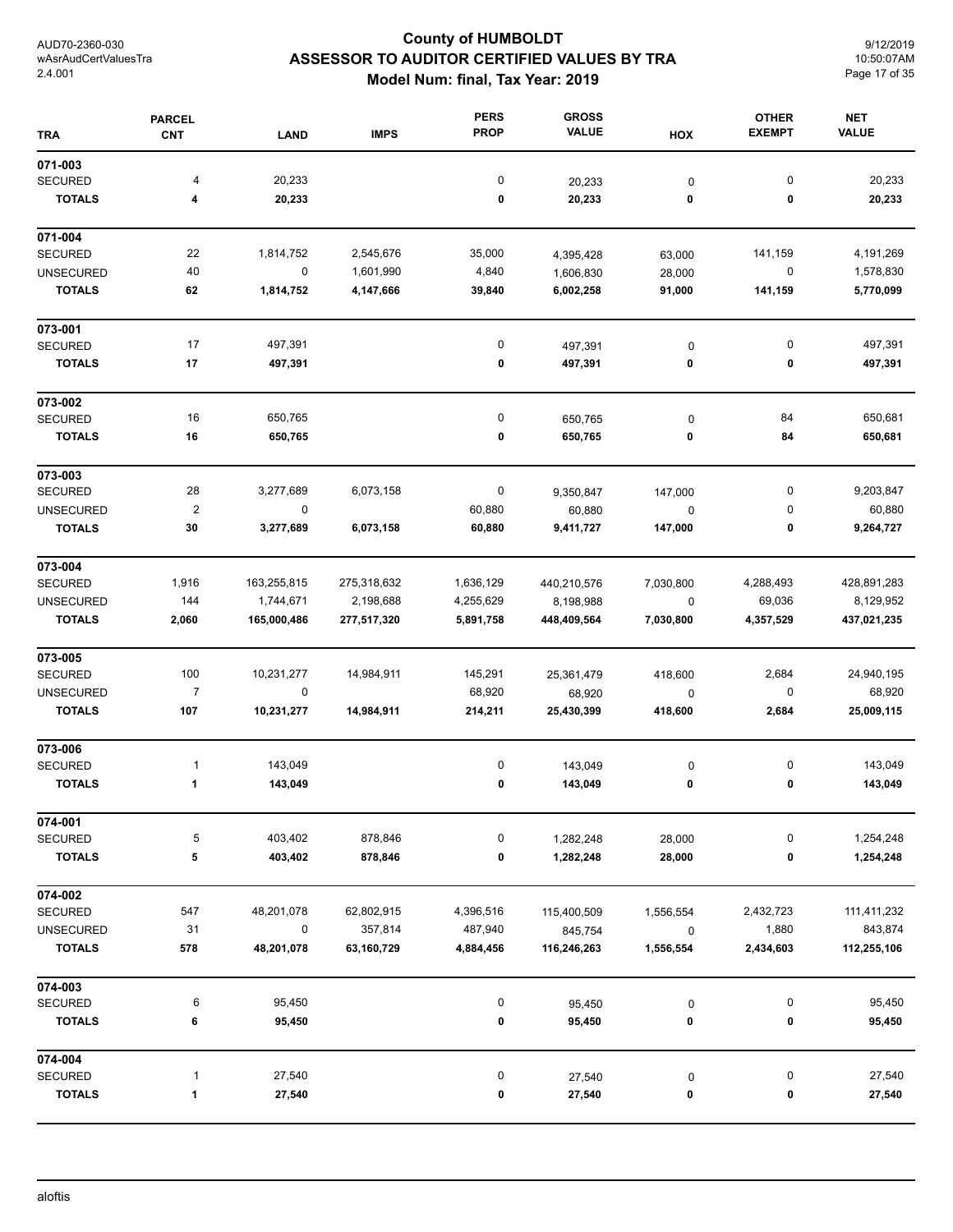## **County of HUMBOLDT ASSESSOR TO AUDITOR CERTIFIED VALUES BY TRA Model Num: final, Tax Year: 2019**

9/12/2019 10:50:07AM Page 18 of 35

| <b>TRA</b>       | <b>PARCEL</b><br><b>CNT</b> | <b>LAND</b>      | <b>IMPS</b> | <b>PERS</b><br><b>PROP</b> | <b>GROSS</b><br><b>VALUE</b> | HOX       | <b>OTHER</b><br><b>EXEMPT</b> | <b>NET</b><br><b>VALUE</b> |
|------------------|-----------------------------|------------------|-------------|----------------------------|------------------------------|-----------|-------------------------------|----------------------------|
| 074-005          |                             |                  |             |                            |                              |           |                               |                            |
| <b>SECURED</b>   | 196                         | 16,698,317       | 25,115,932  | 237,224                    | 42,051,473                   | 728,000   | 141,115                       | 41,182,358                 |
| <b>UNSECURED</b> | 14                          | $\boldsymbol{0}$ | 7,500       | 206,700                    | 214,200                      | $\pmb{0}$ | 0                             | 214,200                    |
| <b>TOTALS</b>    | 210                         | 16,698,317       | 25,123,432  | 443,924                    | 42,265,673                   | 728,000   | 141,115                       | 41,396,558                 |
| 074-006          |                             |                  |             |                            |                              |           |                               |                            |
| <b>SECURED</b>   | $\mathbf{1}$                | 97,811           | 91,974      | 14,220                     | 204,005                      | 7,000     | 0                             | 197,005                    |
| <b>TOTALS</b>    | 1                           | 97,811           | 91,974      | 14,220                     | 204,005                      | 7,000     | 0                             | 197,005                    |
| 074-007          |                             |                  |             |                            |                              |           |                               |                            |
| <b>SECURED</b>   | 1                           | 171,666          | 239,292     | 0                          | 410,958                      | 0         | 0                             | 410,958                    |
| <b>TOTALS</b>    | 1                           | 171,666          | 239,292     | 0                          | 410,958                      | 0         | 0                             | 410,958                    |
| 074-008          |                             |                  |             |                            |                              |           |                               |                            |
| <b>SECURED</b>   | $\overline{7}$              | 764,313          | 795,861     | $\pmb{0}$                  | 1,560,174                    | 7,000     | 1,856                         | 1,551,318                  |
| <b>UNSECURED</b> | 1                           | $\pmb{0}$        | 39,550      | 120,500                    | 160,050                      | $\pmb{0}$ | $\pmb{0}$                     | 160,050                    |
| <b>TOTALS</b>    | 8                           | 764,313          | 835,411     | 120,500                    | 1,720,224                    | 7,000     | 1,856                         | 1,711,368                  |
| 074-009          |                             |                  |             |                            |                              |           |                               |                            |
| <b>SECURED</b>   | 22                          | 2,621,357        | 4,066,456   | 5,000                      | 6,692,813                    | 105,000   | 0                             | 6,587,813                  |
| <b>TOTALS</b>    | 22                          | 2,621,357        | 4,066,456   | 5,000                      | 6,692,813                    | 105,000   | 0                             | 6,587,813                  |
| 074-010          |                             |                  |             |                            |                              |           |                               |                            |
| <b>SECURED</b>   | 4                           | 384,750          | 430,206     | 0                          | 814,956                      | 14,000    | 0                             | 800,956                    |
| <b>TOTALS</b>    | 4                           | 384,750          | 430,206     | 0                          | 814,956                      | 14,000    | 0                             | 800,956                    |
| 074-011          |                             |                  |             |                            |                              |           |                               |                            |
| <b>SECURED</b>   | 9                           | 860,365          | 1,626,265   | 0                          | 2,486,630                    | 42,000    | 1,154                         | 2,443,476                  |
| <b>UNSECURED</b> | $\boldsymbol{2}$            | $\mathbf 0$      |             | 8,060                      | 8,060                        | 0         | 0                             | 8,060                      |
| <b>TOTALS</b>    | 11                          | 860,365          | 1,626,265   | 8,060                      | 2,494,690                    | 42,000    | 1,154                         | 2,451,536                  |
| 074-012          |                             |                  |             |                            |                              |           |                               |                            |
| <b>SECURED</b>   | 186                         | 19,953,780       | 26,159,665  | 180,836                    | 46,294,281                   | 607,600   | 139,689                       | 45,546,992                 |
| <b>UNSECURED</b> | 17                          | $\mathbf 0$      | 2,320       | 245,166                    | 247,486                      | 0         | 0                             | 247,486                    |
| <b>TOTALS</b>    | 203                         | 19,953,780       | 26,161,985  | 426,002                    | 46,541,767                   | 607,600   | 139,689                       | 45,794,478                 |
| 074-013          |                             |                  |             |                            |                              |           |                               |                            |
| <b>SECURED</b>   | 219                         | 21,208,596       | 29,198,412  | 414,694                    | 50,821,702                   | 691,600   | 144,963                       | 49,985,139                 |
| <b>UNSECURED</b> | 14                          | $\pmb{0}$        | 9,091       | 314,940                    | 324,031                      | $\pmb{0}$ | $\pmb{0}$                     | 324,031                    |
| <b>TOTALS</b>    | 233                         | 21,208,596       | 29,207,503  | 729,634                    | 51, 145, 733                 | 691,600   | 144,963                       | 50,309,170                 |
| 074-014          |                             |                  |             |                            |                              |           |                               |                            |
| <b>SECURED</b>   | 14                          | 661,629          | 1,339,505   | 0                          | 2,001,134                    | 49,000    | 858                           | 1,951,276                  |
| <b>TOTALS</b>    | 14                          | 661,629          | 1,339,505   | 0                          | 2,001,134                    | 49,000    | 858                           | 1,951,276                  |
| 074-015          |                             |                  |             |                            |                              |           |                               |                            |
| <b>SECURED</b>   | $\overline{\mathbf{c}}$     | 7,366            |             | 0                          | 7,366                        | 0         | 0                             | 7,366                      |
| <b>TOTALS</b>    | 2                           | 7,366            |             | 0                          | 7,366                        | 0         | 0                             | 7,366                      |
| 075-001          |                             |                  |             |                            |                              |           |                               |                            |
| SECURED          | 85                          | 4,663,224        | 2,658,367   | 7,060                      | 7,328,651                    | 28,000    | $\pmb{0}$                     | 7,300,651                  |
| <b>TOTALS</b>    | 85                          | 4,663,224        | 2,658,367   | 7,060                      | 7,328,651                    | 28,000    | 0                             | 7,300,651                  |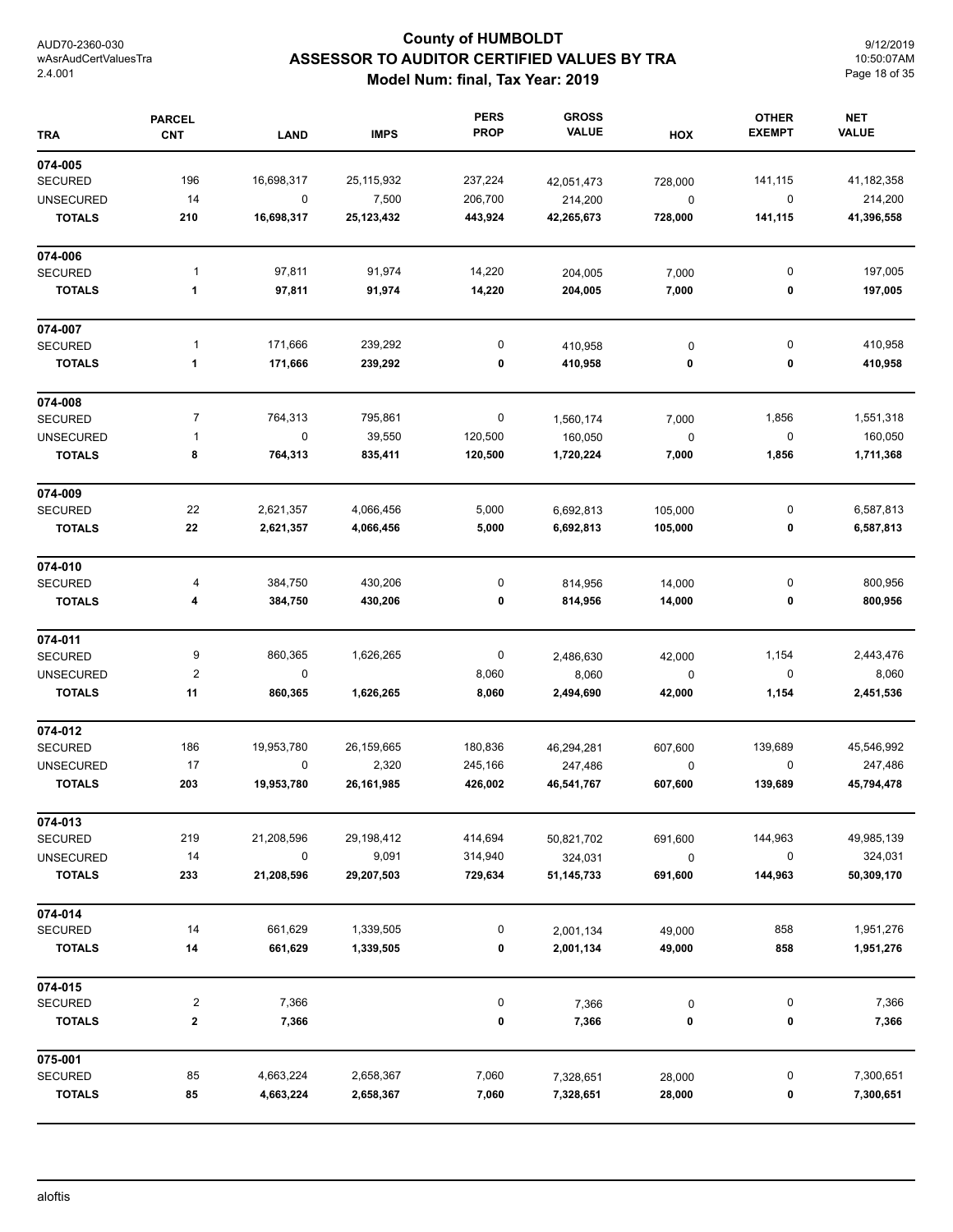## **County of HUMBOLDT ASSESSOR TO AUDITOR CERTIFIED VALUES BY TRA Model Num: final, Tax Year: 2019**

9/12/2019 10:50:07AM Page 19 of 35

| <b>TRA</b>       | <b>PARCEL</b><br><b>CNT</b> | <b>LAND</b> | <b>IMPS</b> | <b>PERS</b><br><b>PROP</b> | <b>GROSS</b><br><b>VALUE</b> | HOX         | <b>OTHER</b><br><b>EXEMPT</b> | <b>NET</b><br><b>VALUE</b> |
|------------------|-----------------------------|-------------|-------------|----------------------------|------------------------------|-------------|-------------------------------|----------------------------|
| 075-002          |                             |             |             |                            |                              |             |                               |                            |
| <b>SECURED</b>   | 26                          | 1,754,873   | 1,877,085   | 15,000                     | 3,646,958                    | 49,000      | 19,344                        | 3,578,614                  |
| <b>UNSECURED</b> | $\boldsymbol{2}$            | $\mathbf 0$ | 75,243      | 4,740                      | 79,983                       | 0           | 75,243                        | 4,740                      |
| <b>TOTALS</b>    | 28                          | 1,754,873   | 1,952,328   | 19,740                     | 3,726,941                    | 49,000      | 94,587                        | 3,583,354                  |
| 075-003          |                             |             |             |                            |                              |             |                               |                            |
| <b>SECURED</b>   | 3                           | 46,800      |             | 0                          | 46,800                       | 0           | 0                             | 46,800                     |
| <b>TOTALS</b>    | 3                           | 46,800      |             | 0                          | 46,800                       | 0           | 0                             | 46,800                     |
| 075-004          |                             |             |             |                            |                              |             |                               |                            |
| <b>SECURED</b>   | 12                          | 278,840     |             | 0                          | 278,840                      | $\pmb{0}$   | 0                             | 278,840                    |
| <b>TOTALS</b>    | 12                          | 278,840     |             | 0                          | 278,840                      | 0           | 0                             | 278,840                    |
| 075-005          |                             |             |             |                            |                              |             |                               |                            |
| <b>SECURED</b>   | 6                           | 478,440     |             | 0                          | 478,440                      | $\pmb{0}$   | 0                             | 478,440                    |
| <b>TOTALS</b>    | 6                           | 478,440     |             | 0                          | 478,440                      | 0           | 0                             | 478,440                    |
| 075-006          |                             |             |             |                            |                              |             |                               |                            |
| <b>SECURED</b>   | 135                         | 14,423,391  | 17,449,702  | 140,875                    | 32,013,968                   | 469,000     | 422,358                       | 31,122,610                 |
| <b>UNSECURED</b> | 9                           | 8,686       | 26,061      | 140,280                    | 175,027                      | 0           | 1,990                         | 173,037                    |
| <b>TOTALS</b>    | 144                         | 14,432,077  | 17,475,763  | 281,155                    | 32,188,995                   | 469,000     | 424,348                       | 31,295,647                 |
| 076-001          |                             |             |             |                            |                              |             |                               |                            |
| <b>SECURED</b>   | 344                         | 14,304,400  | 6,545,400   | 324,090                    | 21,173,890                   | 63,000      | 582,274                       | 20,528,616                 |
| <b>UNSECURED</b> | 14                          | 0           | 649,957     | 639,038                    | 1,288,995                    | 0           | 0                             | 1,288,995                  |
| <b>TOTALS</b>    | 358                         | 14,304,400  | 7,195,357   | 963,128                    | 22,462,885                   | 63,000      | 582,274                       | 21,817,611                 |
| 076-002          |                             |             |             |                            |                              |             |                               |                            |
| <b>SECURED</b>   | 237                         | 26,478,342  | 27,644,452  | 758,484                    | 54,881,278                   | 511,000     | 578,482                       | 53,791,796                 |
| <b>UNSECURED</b> | 24                          | $\mathbf 0$ | 12,170      | 1,163,579                  | 1,175,749                    | $\mathbf 0$ | 154,030                       | 1,021,719                  |
| <b>TOTALS</b>    | 261                         | 26,478,342  | 27,656,622  | 1,922,063                  | 56,057,027                   | 511,000     | 732,512                       | 54,813,515                 |
| 077-001          |                             |             |             |                            |                              |             |                               |                            |
| <b>SECURED</b>   | 36                          | 1,691,479   | 1,151,087   | 3,000                      | 2,845,566                    | 35,000      | 3,391                         | 2,807,175                  |
| <b>UNSECURED</b> | $\overline{c}$              | 0           | 34,140      | 46,970                     | 81,110                       | $\pmb{0}$   | 0                             | 81,110                     |
| TOTALS           | 38                          | 1,691,479   | 1,185,227   | 49,970                     | 2,926,676                    | 35,000      | 3,391                         | 2,888,285                  |
| 077-002          |                             |             |             |                            |                              |             |                               |                            |
| SECURED          | 70                          | 5,850,943   | 6,275,661   | 0                          | 12,126,604                   | 189,000     | 3,293                         | 11,934,311                 |
| <b>UNSECURED</b> | 4                           | 0           | 8,176       | 55,340                     | 63,516                       | $\pmb{0}$   | 1,596                         | 61,920                     |
| <b>TOTALS</b>    | 74                          | 5,850,943   | 6,283,837   | 55,340                     | 12,190,120                   | 189,000     | 4,889                         | 11,996,231                 |
| 077-004          |                             |             |             |                            |                              |             |                               |                            |
| <b>SECURED</b>   | 53                          | 5,919,541   | 6,160,757   | 188,280                    | 12,268,578                   | 175,000     | 0                             | 12,093,578                 |
| <b>UNSECURED</b> | 3                           | 0           |             | 12,240                     | 12,240                       | 0           | 0                             | 12,240                     |
| <b>TOTALS</b>    | 56                          | 5,919,541   | 6,160,757   | 200,520                    | 12,280,818                   | 175,000     | 0                             | 12,105,818                 |
| 077-005          |                             |             |             |                            |                              |             |                               |                            |
| SECURED          | $\overline{c}$              | 399,723     | 198,323     | $\pmb{0}$                  | 598,046                      | 0           | $\pmb{0}$                     | 598,046                    |
| <b>TOTALS</b>    | $\mathbf 2$                 | 399,723     | 198,323     | 0                          | 598,046                      | 0           | 0                             | 598,046                    |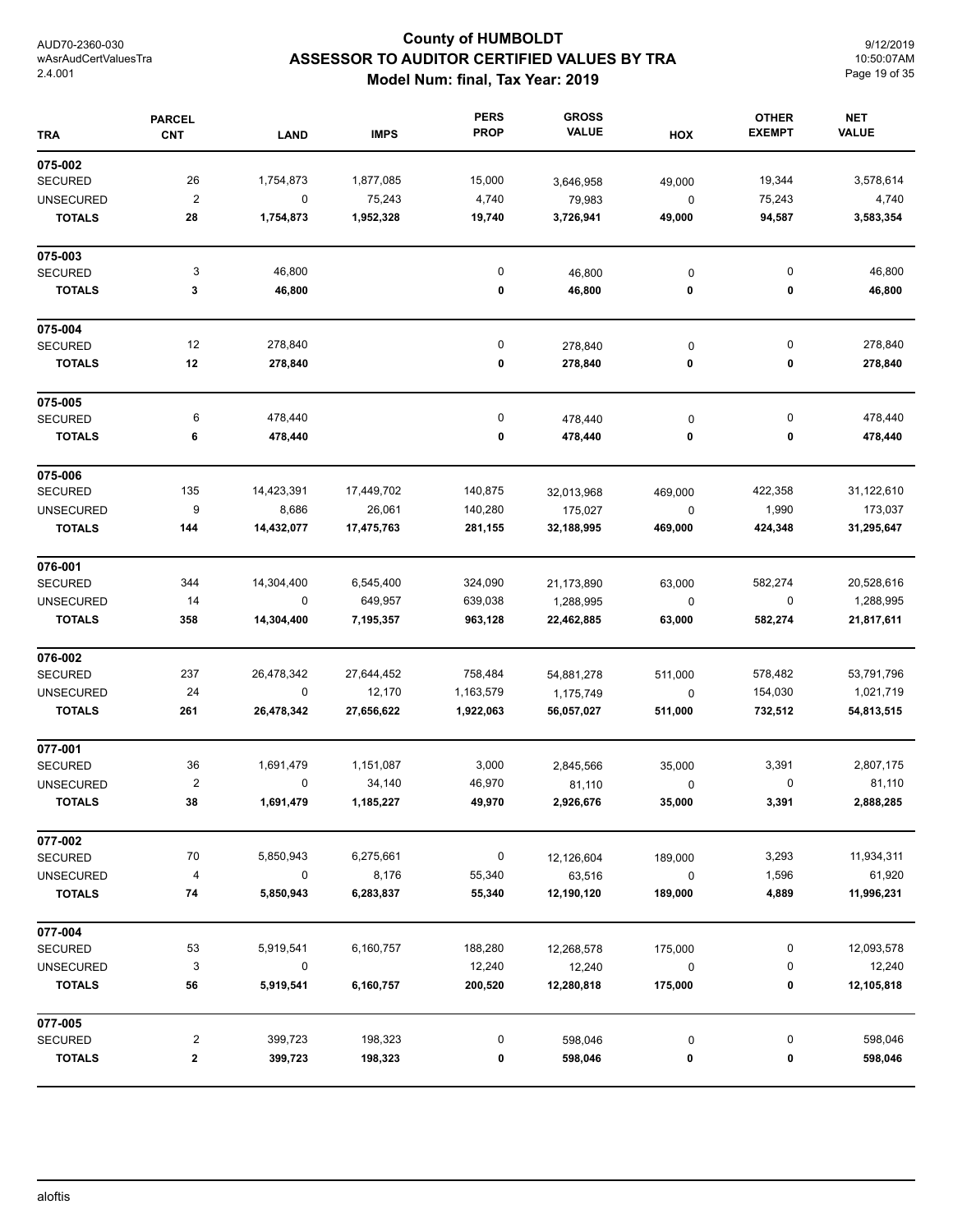## **County of HUMBOLDT ASSESSOR TO AUDITOR CERTIFIED VALUES BY TRA Model Num: final, Tax Year: 2019**

9/12/2019 10:50:07AM Page 20 of 35

| <b>TRA</b>       | <b>PARCEL</b><br><b>CNT</b> | <b>LAND</b> | <b>IMPS</b> | <b>PERS</b><br><b>PROP</b> | <b>GROSS</b><br><b>VALUE</b> | HOX       | <b>OTHER</b><br><b>EXEMPT</b> | <b>NET</b><br><b>VALUE</b> |
|------------------|-----------------------------|-------------|-------------|----------------------------|------------------------------|-----------|-------------------------------|----------------------------|
| 077-006          |                             |             |             |                            |                              |           |                               |                            |
| <b>SECURED</b>   | 833                         | 61,018,984  | 93,877,498  | 765,105                    | 155,661,587                  | 2,986,577 | 2,190,531                     | 150,484,479                |
| <b>UNSECURED</b> | 44                          | 0           | 14,510      | 431,520                    | 446,030                      | $\pmb{0}$ | 3,950                         | 442,080                    |
| <b>TOTALS</b>    | 877                         | 61,018,984  | 93,892,008  | 1,196,625                  | 156,107,617                  | 2,986,577 | 2,194,481                     | 150,926,559                |
| 077-007          |                             |             |             |                            |                              |           |                               |                            |
| <b>SECURED</b>   | 94                          | 4,837,822   | 4,660,413   | 185,533                    | 9,683,768                    | 63,000    | 786,649                       | 8,834,119                  |
| <b>UNSECURED</b> | 6                           | 0           | 26,110      | 860,940                    | 887,050                      | $\pmb{0}$ | $\mathbf 0$                   | 887,050                    |
| <b>TOTALS</b>    | 100                         | 4,837,822   | 4,686,523   | 1,046,473                  | 10,570,818                   | 63,000    | 786,649                       | 9,721,169                  |
| 077-008          |                             |             |             |                            |                              |           |                               |                            |
| <b>SECURED</b>   | 135                         | 8,780,042   | 11,165,014  | 103,201                    | 20,048,257                   | 203,000   | 205,557                       | 19,639,700                 |
| <b>UNSECURED</b> | 10                          | $\pmb{0}$   | 431,821     | 584,297                    | 1,016,118                    | $\pmb{0}$ | 205,939                       | 810,179                    |
| <b>UTILITY</b>   | $\overline{1}$              | 376,860     |             | $\boldsymbol{0}$           | 376,860                      | $\pmb{0}$ | $\pmb{0}$                     | 376,860                    |
| <b>TOTALS</b>    | 146                         | 9,156,902   | 11,596,835  | 687,498                    | 21,441,235                   | 203,000   | 411,496                       | 20,826,739                 |
| 077-009          |                             |             |             |                            |                              |           |                               |                            |
| <b>UNSECURED</b> | $\mathbf{1}$                | 108,420     | 36,141      | 0                          | 144,561                      | $\pmb{0}$ | 0                             | 144,561                    |
| <b>TOTALS</b>    | $\bf{2}$                    | 108,420     | 36,141      | 0                          | 144,561                      | 0         | 0                             | 144,561                    |
| 077-010          |                             |             |             |                            |                              |           |                               |                            |
| <b>SECURED</b>   | 122                         | 13,149,567  | 13,100,569  | 196,123                    | 26,446,259                   | 343,000   | 145,334                       | 25,957,925                 |
| <b>UNSECURED</b> | 4                           | $\pmb{0}$   | 12,370      | 170,570                    | 182,940                      | $\pmb{0}$ | $\pmb{0}$                     | 182,940                    |
| <b>TOTALS</b>    | 126                         | 13,149,567  | 13,112,939  | 366,693                    | 26,629,199                   | 343,000   | 145,334                       | 26,140,865                 |
| 077-011          |                             |             |             |                            |                              |           |                               |                            |
| <b>SECURED</b>   | 10                          | 794,878     |             | 0                          | 794,878                      | 0         | 0                             | 794,878                    |
| <b>TOTALS</b>    | 10                          | 794,878     |             | 0                          | 794,878                      | 0         | 0                             | 794,878                    |
| 077-012          |                             |             |             |                            |                              |           |                               |                            |
| <b>SECURED</b>   | 45                          | 4,430,813   | 6,359,618   | 0                          | 10,790,431                   | 168,000   | 0                             | 10,622,431                 |
| <b>UNSECURED</b> | 5                           | 0           | 29,020      | 39,300                     | 68,320                       | 0         | 0                             | 68,320                     |
| <b>TOTALS</b>    | 50                          | 4,430,813   | 6,388,638   | 39,300                     | 10,858,751                   | 168,000   | 0                             | 10,690,751                 |
| 077-013          |                             |             |             |                            |                              |           |                               |                            |
| <b>SECURED</b>   | 284                         | 12,305,337  | 10,793,129  | 304,699                    | 23,403,165                   | 265,440   | 281,122                       | 22,856,603                 |
| <b>UNSECURED</b> | 17                          | 0           | 33,032      | 163,611                    | 196,643                      | 0         | 0                             | 196,643                    |
| <b>TOTALS</b>    | 301                         | 12,305,337  | 10,826,161  | 468,310                    | 23,599,808                   | 265,440   | 281,122                       | 23,053,246                 |
| 077-015          |                             |             |             |                            |                              |           |                               |                            |
| <b>SECURED</b>   | 33                          | 2,632,659   | 2,127,246   | 149,740                    | 4,909,645                    | 49,000    | 153,218                       | 4,707,427                  |
| <b>UNSECURED</b> | 6                           | 54,882      | 170,291     | 52,430                     | 277,603                      | 0         | $\boldsymbol{0}$              | 277,603                    |
| <b>TOTALS</b>    | 39                          | 2,687,541   | 2,297,537   | 202,170                    | 5,187,248                    | 49,000    | 153,218                       | 4,985,030                  |
| 077-016          |                             |             |             |                            |                              |           |                               |                            |
| <b>SECURED</b>   | 18                          | 735,411     | 1,532,557   | 153,950                    | 2,421,918                    | 0         | 2,202                         | 2,419,716                  |
| <b>UNSECURED</b> | $\overline{7}$              | 0           | 267,947     | 555,530                    | 823,477                      | 0         | 0                             | 823,477                    |
| <b>TOTALS</b>    | 25                          | 735,411     | 1,800,504   | 709,480                    | 3,245,395                    | 0         | 2,202                         | 3,243,193                  |
| 077-017          |                             |             |             |                            |                              |           |                               |                            |
| <b>SECURED</b>   | 10                          | 1,208,803   | 1,135,559   | 0                          | 2,344,362                    | 7,000     | 0                             | 2,337,362                  |
| <b>UNSECURED</b> | $\boldsymbol{2}$            | 17,221      | 27,777      | 0                          | 44,998                       | 0         | 0                             | 44,998                     |
| <b>TOTALS</b>    | 12                          | 1,226,024   | 1,163,336   | 0                          | 2,389,360                    | 7,000     | 0                             | 2,382,360                  |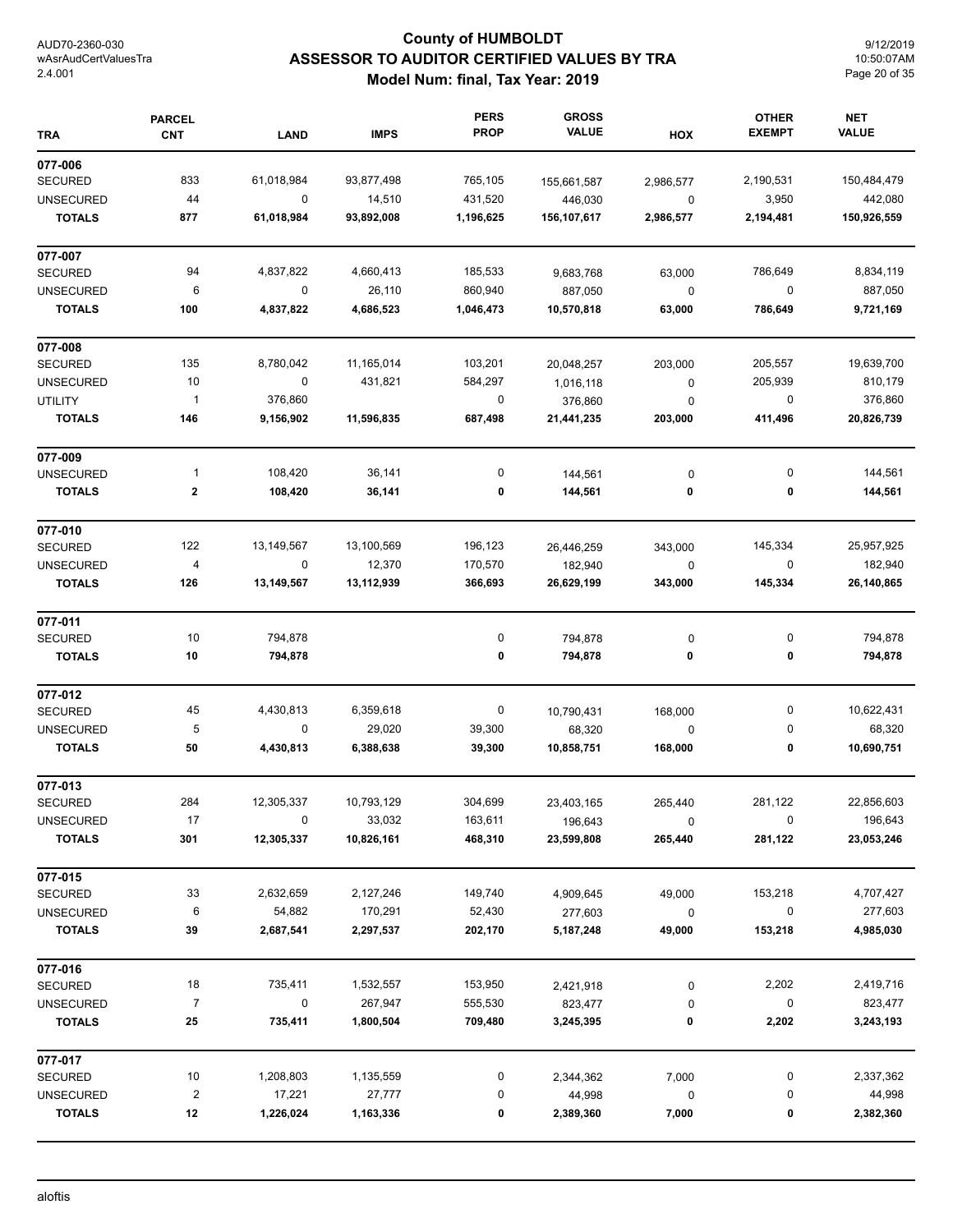## **County of HUMBOLDT ASSESSOR TO AUDITOR CERTIFIED VALUES BY TRA Model Num: final, Tax Year: 2019**

9/12/2019 10:50:07AM Page 21 of 35

| <b>TRA</b>       | <b>PARCEL</b><br><b>CNT</b> | <b>LAND</b> | <b>IMPS</b> | <b>PERS</b><br><b>PROP</b> | <b>GROSS</b><br><b>VALUE</b> | HOX         | <b>OTHER</b><br><b>EXEMPT</b> | <b>NET</b><br><b>VALUE</b> |
|------------------|-----------------------------|-------------|-------------|----------------------------|------------------------------|-------------|-------------------------------|----------------------------|
| 077-018          |                             |             |             |                            |                              |             |                               |                            |
| <b>SECURED</b>   | 36                          | 2,111,004   | 3,551,719   | $\boldsymbol{0}$           | 5,662,723                    | 91,000      | 693                           | 5,571,030                  |
| <b>UNSECURED</b> | 5                           | $\mathbf 0$ |             | 37,120                     | 37,120                       | $\pmb{0}$   | $\pmb{0}$                     | 37,120                     |
| <b>TOTALS</b>    | 41                          | 2,111,004   | 3,551,719   | 37,120                     | 5,699,843                    | 91,000      | 693                           | 5,608,150                  |
| 077-019          |                             |             |             |                            |                              |             |                               |                            |
| <b>SECURED</b>   | 84                          | 2,027,858   | 599,083     | 0                          | 2,626,941                    | 14,000      | 5,907                         | 2,607,034                  |
| <b>TOTALS</b>    | 84                          | 2,027,858   | 599,083     | 0                          | 2,626,941                    | 14,000      | 5,907                         | 2,607,034                  |
| 077-020          |                             |             |             |                            |                              |             |                               |                            |
| <b>SECURED</b>   | 35                          | 2,671,068   | 3,376,592   | 2,270                      | 6,049,930                    | 77,000      | 162                           | 5,972,768                  |
| <b>UNSECURED</b> | $\overline{\mathbf{c}}$     | $\pmb{0}$   | 530         | 10,107                     | 10,637                       | $\mathbf 0$ | $\pmb{0}$                     | 10,637                     |
| <b>TOTALS</b>    | 37                          | 2,671,068   | 3,377,122   | 12,377                     | 6,060,567                    | 77,000      | 162                           | 5,983,405                  |
| 077-021          |                             |             |             |                            |                              |             |                               |                            |
| <b>SECURED</b>   | 8                           | 225,244     |             | $\pmb{0}$                  | 225,244                      | $\pmb{0}$   | 1,099                         | 224,145                    |
| <b>TOTALS</b>    | 8                           | 225,244     |             | 0                          | 225,244                      | 0           | 1,099                         | 224,145                    |
| 077-022          |                             |             |             |                            |                              |             |                               |                            |
| <b>SECURED</b>   | 15                          | 49,098      |             | 0                          | 49,098                       | 0           | 498                           | 48,600                     |
| <b>TOTALS</b>    | 15                          | 49,098      |             | 0                          | 49,098                       | 0           | 498                           | 48,600                     |
| 077-023          |                             |             |             |                            |                              |             |                               |                            |
| <b>SECURED</b>   | $\mathbf{1}$                | 67,828      | 133,500     | 0                          | 201,328                      | 7,000       | 0                             | 194,328                    |
| <b>TOTALS</b>    | 1                           | 67,828      | 133,500     | 0                          | 201,328                      | 7,000       | 0                             | 194,328                    |
| 077-024          |                             |             |             |                            |                              |             |                               |                            |
| <b>SECURED</b>   | 1,322                       | 95,989,792  | 153,146,073 | 6,817,770                  | 255,953,635                  | 4,756,256   | 4,335,853                     | 246,861,526                |
| <b>UNSECURED</b> | 72                          | $\pmb{0}$   | 724,340     | 2,736,438                  | 3,460,778                    | $\pmb{0}$   | 3,610                         | 3,457,168                  |
| <b>TOTALS</b>    | 1,394                       | 95,989,792  | 153,870,413 | 9,554,208                  | 259,414,413                  | 4,756,256   | 4,339,463                     | 250,318,694                |
| 077-025          |                             |             |             |                            |                              |             |                               |                            |
| <b>SECURED</b>   | 10                          | 82,174      | 211,017     | $\pmb{0}$                  | 293,191                      | 0           | 2,573                         | 290,618                    |
| <b>UNSECURED</b> | 40                          | 203,547     | 90,221      | 131,570                    | 425,338                      | 0           | 22,800                        | 402,538                    |
| <b>TOTALS</b>    | 50                          | 285,721     | 301,238     | 131,570                    | 718,529                      | 0           | 25,373                        | 693,156                    |
| 077-026          |                             |             |             |                            |                              |             |                               |                            |
| <b>SECURED</b>   | 24                          | 2,891,522   | 2,688,356   | 87,000                     | 5,666,878                    | 21,000      | 139,437                       | 5,506,441                  |
| <b>UTILITY</b>   | $\mathbf{1}$                | 99,925      |             | $\pmb{0}$                  | 99,925                       | $\pmb{0}$   | $\pmb{0}$                     | 99,925                     |
| <b>TOTALS</b>    | 25                          | 2,991,447   | 2,688,356   | 87,000                     | 5,766,803                    | 21,000      | 139,437                       | 5,606,366                  |
| 077-028          |                             |             |             |                            |                              |             |                               |                            |
| <b>SECURED</b>   | 18                          | 2,190,512   | 1,732,216   | 27,500                     | 3,950,228                    | 42,000      | 854                           | 3,907,374                  |
| <b>UNSECURED</b> | $\overline{2}$              | 0           |             | 36,330                     | 36,330                       | $\pmb{0}$   | $\pmb{0}$                     | 36,330                     |
| <b>TOTALS</b>    | 20                          | 2,190,512   | 1,732,216   | 63,830                     | 3,986,558                    | 42,000      | 854                           | 3,943,704                  |
| 077-030          |                             |             |             |                            |                              |             |                               |                            |
| <b>SECURED</b>   | 16                          | 1,575,095   | 2,781,495   | $\boldsymbol{0}$           | 4,356,590                    | 70,000      | 0                             | 4,286,590                  |
| <b>UNSECURED</b> | $\sqrt{2}$                  | 0           |             | 13,650                     | 13,650                       | 0           | 0                             | 13,650                     |
| <b>TOTALS</b>    | 18                          | 1,575,095   | 2,781,495   | 13,650                     | 4,370,240                    | 70,000      | 0                             | 4,300,240                  |
| 077-031          |                             |             |             |                            |                              |             |                               |                            |
| <b>SECURED</b>   | $\mathbf{1}$                | 252,000     | 158,000     | 0                          | 410,000                      | 7,000       | 0                             | 403,000                    |
| <b>TOTALS</b>    | 1                           | 252,000     | 158,000     | 0                          | 410,000                      | 7,000       | 0                             | 403,000                    |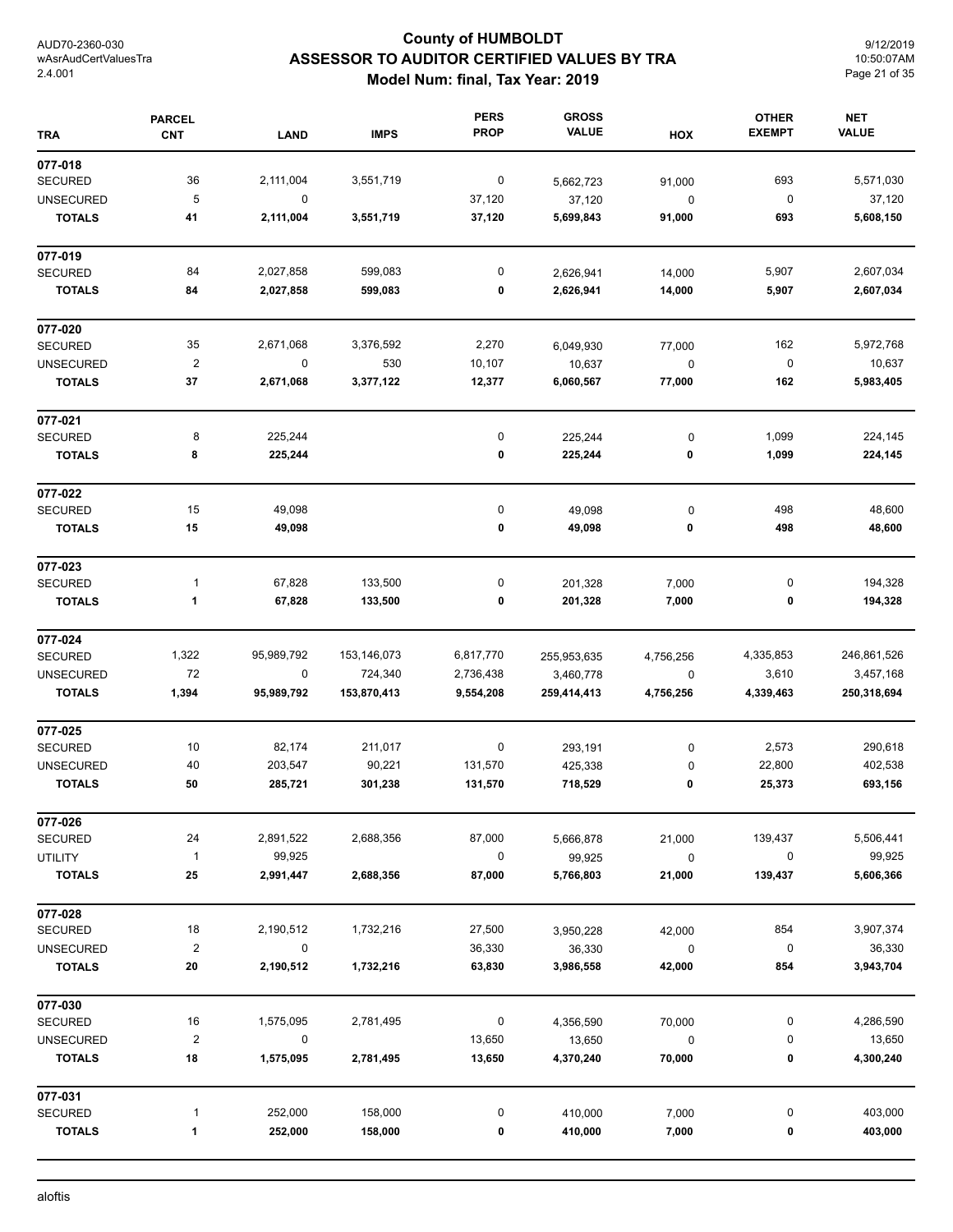## **County of HUMBOLDT ASSESSOR TO AUDITOR CERTIFIED VALUES BY TRA Model Num: final, Tax Year: 2019**

9/12/2019 10:50:07AM Page 22 of 35

| <b>TRA</b>       | <b>PARCEL</b><br><b>CNT</b> | <b>LAND</b> | <b>IMPS</b> | <b>PERS</b><br><b>PROP</b> | <b>GROSS</b><br><b>VALUE</b> | HOX       | <b>OTHER</b><br><b>EXEMPT</b> | <b>NET</b><br><b>VALUE</b> |
|------------------|-----------------------------|-------------|-------------|----------------------------|------------------------------|-----------|-------------------------------|----------------------------|
| 077-032          |                             |             |             |                            |                              |           |                               |                            |
| <b>SECURED</b>   | 9                           | 474,974     | 993,072     | 0                          | 1,468,046                    | 14,000    | 22,967                        | 1,431,079                  |
| <b>TOTALS</b>    | 9                           | 474,974     | 993,072     | 0                          | 1,468,046                    | 14,000    | 22,967                        | 1,431,079                  |
| 077-033          |                             |             |             |                            |                              |           |                               |                            |
| <b>SECURED</b>   | 14                          | 1,338,520   | 1,006,343   | $\boldsymbol{0}$           | 2,344,863                    | 35,000    | 140,622                       | 2,169,241                  |
| <b>UNSECURED</b> | $\overline{c}$              | 0           |             | 14,801                     | 14,801                       | $\pmb{0}$ | 0                             | 14,801                     |
| <b>TOTALS</b>    | 16                          | 1,338,520   | 1,006,343   | 14,801                     | 2,359,664                    | 35,000    | 140,622                       | 2,184,042                  |
| 081-001          |                             |             |             |                            |                              |           |                               |                            |
| <b>UNSECURED</b> | $\mathbf 2$                 | 85,298      | 3,878       | 0                          | 89,176                       | $\pmb{0}$ | 0                             | 89,176                     |
| <b>TOTALS</b>    | 3                           | 85,298      | 3,878       | 0                          | 89,176                       | 0         | 0                             | 89,176                     |
| 081-002          |                             |             |             |                            |                              |           |                               |                            |
| <b>SECURED</b>   | 291                         | 17,790,974  | 29,352,467  | 84,680                     | 47,228,121                   | 823,200   | 2,942,827                     | 43,462,094                 |
| <b>UNSECURED</b> | 12                          | $\pmb{0}$   | 326,010     | 637,910                    | 963,920                      | $\pmb{0}$ | 0                             | 963,920                    |
| <b>TOTALS</b>    | 303                         | 17,790,974  | 29,678,477  | 722,590                    | 48,192,041                   | 823,200   | 2,942,827                     | 44,426,014                 |
| 081-003          |                             |             |             |                            |                              |           |                               |                            |
| <b>SECURED</b>   | 84                          | 7,240,768   | 11,452,778  | 161,030                    | 18,854,576                   | 329,000   | 276,583                       | 18,248,993                 |
| <b>UNSECURED</b> | 10                          | 0           | 12,030      | 1,857,410                  | 1,869,440                    | $\pmb{0}$ | 1,960                         | 1,867,480                  |
| <b>TOTALS</b>    | 94                          | 7,240,768   | 11,464,808  | 2,018,440                  | 20,724,016                   | 329,000   | 278,543                       | 20,116,473                 |
| 081-004          |                             |             |             |                            |                              |           |                               |                            |
| <b>SECURED</b>   | 1                           | 1,290,585   | 3,309,706   | 0                          | 4,600,291                    | $\pmb{0}$ | 0                             | 4,600,291                  |
| <b>TOTALS</b>    | 1                           | 1,290,585   | 3,309,706   | 0                          | 4,600,291                    | 0         | 0                             | 4,600,291                  |
| 081-005          |                             |             |             |                            |                              |           |                               |                            |
| <b>SECURED</b>   | 58                          | 4,383,402   | 17,787,422  | 217,780                    | 22,388,604                   | 21,000    | 16,577,361                    | 5,790,243                  |
| <b>UNSECURED</b> | 34                          | 195,056     | 320,874     | 312,650                    | 828,580                      | 0         | 0                             | 828,580                    |
| <b>TOTALS</b>    | 92                          | 4,578,458   | 18,108,296  | 530,430                    | 23,217,184                   | 21,000    | 16,577,361                    | 6,618,823                  |
| 081-006          |                             |             |             |                            |                              |           |                               |                            |
| <b>SECURED</b>   | 9                           | 581,136     | 859,923     | 0                          | 1,441,059                    | 0         | 139,437                       | 1,301,622                  |
| <b>TOTALS</b>    | 9                           | 581,136     | 859,923     | 0                          | 1,441,059                    | 0         | 139,437                       | 1,301,622                  |
| 081-007          |                             |             |             |                            |                              |           |                               |                            |
| <b>SECURED</b>   | 4                           | 31,379      |             | 0                          | 31,379                       | 0         | 0                             | 31,379                     |
| <b>TOTALS</b>    | 4                           | 31,379      |             | 0                          | 31,379                       | 0         | 0                             | 31,379                     |
| 081-008          |                             |             |             |                            |                              |           |                               |                            |
| <b>SECURED</b>   | 3                           | 70,404      |             | 0                          | 70,404                       | $\pmb{0}$ | 0                             | 70,404                     |
| <b>TOTALS</b>    | 3                           | 70,404      |             | 0                          | 70,404                       | 0         | 0                             | 70,404                     |
| 081-009          |                             |             |             |                            |                              |           |                               |                            |
| <b>SECURED</b>   | 1,548                       | 127,667,208 | 265,850,179 | 2,967,184                  | 396,484,571                  | 4,775,400 | 24,216,038                    | 367,493,133                |
| <b>UNSECURED</b> | 178                         | $\pmb{0}$   | 6,737,531   | 8,505,204                  | 15,242,735                   | $\pmb{0}$ | 4,159,654                     | 11,083,081                 |
| <b>TOTALS</b>    | 1,726                       | 127,667,208 | 272,587,710 | 11,472,388                 | 411,727,306                  | 4,775,400 | 28,375,692                    | 378,576,214                |
| 081-010          |                             |             |             |                            |                              |           |                               |                            |
| <b>SECURED</b>   | $\mathbf{1}$                | 159,181     | 289,709     | $\pmb{0}$                  | 448,890                      | 7,000     | 0                             | 441,890                    |
| <b>UNSECURED</b> | $\overline{\mathbf{c}}$     | 0           |             | 9,090                      | 9,090                        | $\pmb{0}$ | 0                             | 9,090                      |
| <b>TOTALS</b>    | 3                           | 159,181     | 289,709     | 9,090                      | 457,980                      | 7,000     | 0                             | 450,980                    |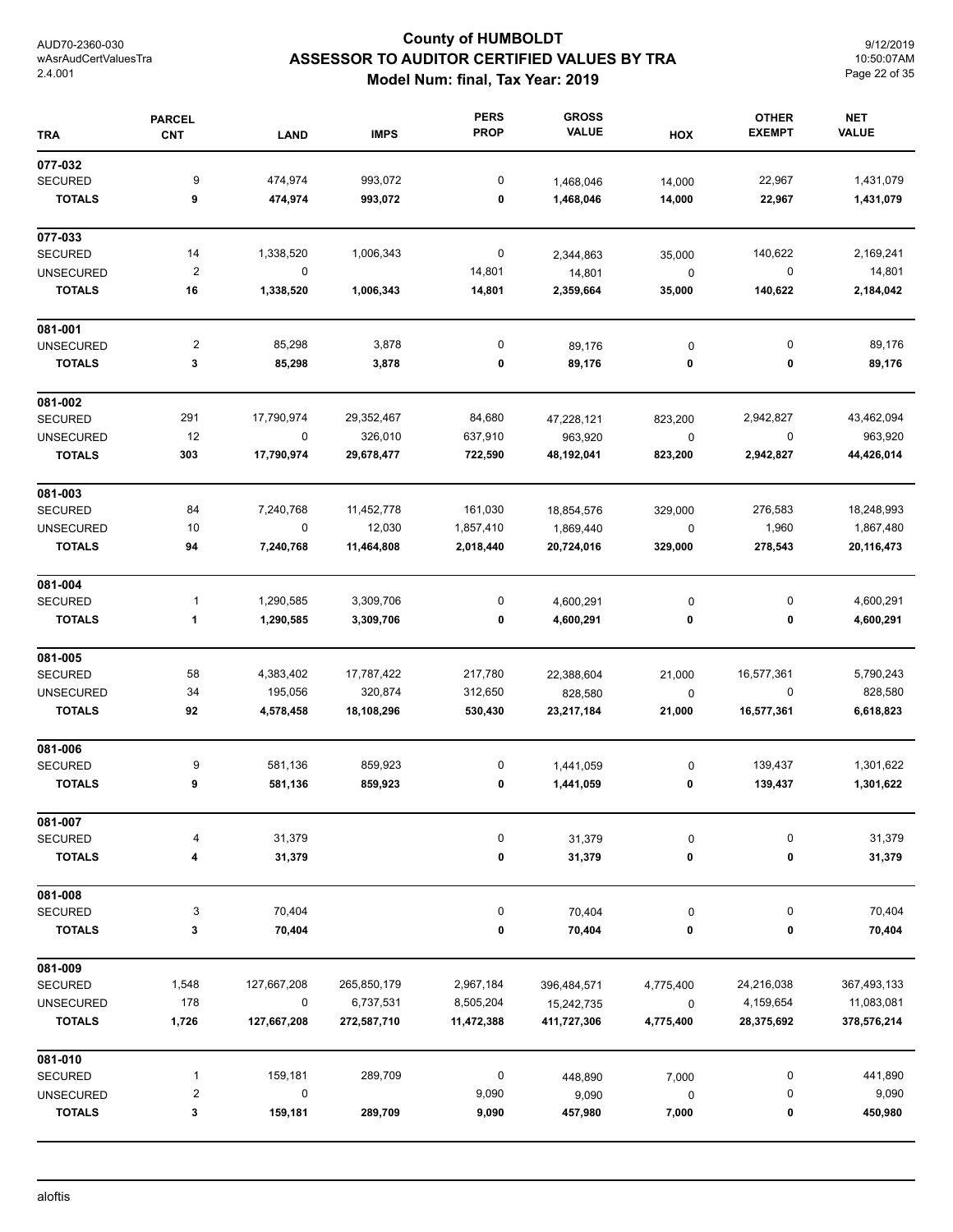## **County of HUMBOLDT ASSESSOR TO AUDITOR CERTIFIED VALUES BY TRA Model Num: final, Tax Year: 2019**

9/12/2019 10:50:07AM Page 23 of 35

| <b>TRA</b>       | <b>PARCEL</b><br><b>CNT</b> | <b>LAND</b> | <b>IMPS</b> | <b>PERS</b><br><b>PROP</b> | <b>GROSS</b><br><b>VALUE</b> | HOX       | <b>OTHER</b><br><b>EXEMPT</b> | <b>NET</b><br><b>VALUE</b> |
|------------------|-----------------------------|-------------|-------------|----------------------------|------------------------------|-----------|-------------------------------|----------------------------|
| 081-012          |                             |             |             |                            |                              |           |                               |                            |
| <b>SECURED</b>   | 41                          | 3,027,225   | 5,764,149   | 480,790                    | 9,272,164                    | 168,000   | 1,794,616                     | 7,309,548                  |
| <b>UNSECURED</b> | 6                           | $\pmb{0}$   |             | 108,080                    | 108,080                      | $\pmb{0}$ | $\pmb{0}$                     | 108,080                    |
| <b>TOTALS</b>    | 47                          | 3,027,225   | 5,764,149   | 588,870                    | 9,380,244                    | 168,000   | 1,794,616                     | 7,417,628                  |
| 081-013          |                             |             |             |                            |                              |           |                               |                            |
| <b>SECURED</b>   | 6                           | 168,780     |             | 0                          | 168,780                      | $\pmb{0}$ | 204                           | 168,576                    |
| <b>UNSECURED</b> | $\mathbf{1}$                | 463,008     |             | $\bf{0}$                   | 463,008                      | 0         | $\pmb{0}$                     | 463,008                    |
| <b>TOTALS</b>    | $\overline{\mathbf{7}}$     | 631,788     |             | 0                          | 631,788                      | 0         | 204                           | 631,584                    |
| 081-014          |                             |             |             |                            |                              |           |                               |                            |
| <b>SECURED</b>   | 22                          | 726,017     | 8,900       | $\pmb{0}$                  | 734,917                      | $\pmb{0}$ | 2,691                         | 732,226                    |
| <b>UNSECURED</b> | $\sqrt{5}$                  | 469,200     | 52,136      | 10,850                     | 532,186                      | 0         | $\pmb{0}$                     | 532,186                    |
| <b>TOTALS</b>    | ${\bf 27}$                  | 1,195,217   | 61,036      | 10,850                     | 1,267,103                    | 0         | 2,691                         | 1,264,412                  |
| 081-015          |                             |             |             |                            |                              |           |                               |                            |
| SECURED          | $\mathbf{1}$                | 19,001      |             | 0                          | 19,001                       | 0         | 0                             | 19,001                     |
| <b>TOTALS</b>    | 1                           | 19,001      |             | 0                          | 19,001                       | 0         | 0                             | 19,001                     |
| 081-017          |                             |             |             |                            |                              |           |                               |                            |
| <b>SECURED</b>   | 892                         | 55,682,149  | 75,512,248  | 2,089,214                  | 133,283,611                  | 2,523,570 | 1,114,623                     | 129,645,418                |
| <b>UNSECURED</b> | 42                          | $\pmb{0}$   | 48,050      | 522,130                    | 570,180                      | $\pmb{0}$ | $\pmb{0}$                     | 570,180                    |
| <b>TOTALS</b>    | 934                         | 55,682,149  | 75,560,298  | 2,611,344                  | 133,853,791                  | 2,523,570 | 1,114,623                     | 130,215,598                |
| 081-018          |                             |             |             |                            |                              |           |                               |                            |
| <b>SECURED</b>   | $\mathbf{1}$                | 185,399     | 245,943     | $\pmb{0}$                  | 431,342                      | 7,000     | 0                             | 424,342                    |
| <b>TOTALS</b>    | 1                           | 185,399     | 245,943     | 0                          | 431,342                      | 7,000     | 0                             | 424,342                    |
| 081-019          |                             |             |             |                            |                              |           |                               |                            |
| <b>SECURED</b>   | 5                           | 368,626     | 60,810      | 0                          | 429,436                      | 7,000     | 0                             | 422,436                    |
| <b>TOTALS</b>    | 5                           | 368,626     | 60,810      | 0                          | 429,436                      | 7,000     | 0                             | 422,436                    |
| 081-020          |                             |             |             |                            |                              |           |                               |                            |
| <b>SECURED</b>   | $\overline{\mathbf{c}}$     | 188,526     | 951,909     | 0                          | 1,140,435                    | 7,000     | 0                             | 1,133,435                  |
| <b>TOTALS</b>    | $\bf{2}$                    | 188,526     | 951,909     | 0                          | 1,140,435                    | 7,000     | 0                             | 1,133,435                  |
| 081-021          |                             |             |             |                            |                              |           |                               |                            |
| <b>SECURED</b>   | 41                          | 4,503,072   | 6,021,564   | 50,000                     | 10,574,636                   | 168,000   | 140,180                       | 10,266,456                 |
| <b>TOTALS</b>    | 41                          | 4,503,072   | 6,021,564   | 50,000                     | 10,574,636                   | 168,000   | 140,180                       | 10,266,456                 |
| 081-022          |                             |             |             |                            |                              |           |                               |                            |
| <b>SECURED</b>   | 43                          | 5,178,613   | 6,909,362   | 40,680                     | 12,128,655                   | 182,000   | 139,437                       | 11,807,218                 |
| <b>UNSECURED</b> | 5                           | $\pmb{0}$   |             | 30,470                     | 30,470                       | $\pmb{0}$ | 1,880                         | 28,590                     |
| <b>TOTALS</b>    | 48                          | 5,178,613   | 6,909,362   | 71,150                     | 12,159,125                   | 182,000   | 141,317                       | 11,835,808                 |
| 081-023          |                             |             |             |                            |                              |           |                               |                            |
| <b>SECURED</b>   | 32                          | 2,281,322   | 7,108,463   | 0                          | 9,389,785                    | 119,000   | 1,512                         | 9,269,273                  |
| <b>TOTALS</b>    | 32                          | 2,281,322   | 7,108,463   | 0                          | 9,389,785                    | 119,000   | 1,512                         | 9,269,273                  |
| 081-024          |                             |             |             |                            |                              |           |                               |                            |
| <b>SECURED</b>   | 15                          | 1,615,644   | 3,105,290   | 20,383                     | 4,741,317                    | 42,000    | 4,074                         | 4,695,243                  |
| <b>UNSECURED</b> | $\mathbf{1}$                | 0           |             | 19,950                     | 19,950                       | $\pmb{0}$ | 0                             | 19,950                     |
| <b>TOTALS</b>    | 16                          | 1,615,644   | 3,105,290   | 40,333                     | 4,761,267                    | 42,000    | 4,074                         | 4,715,193                  |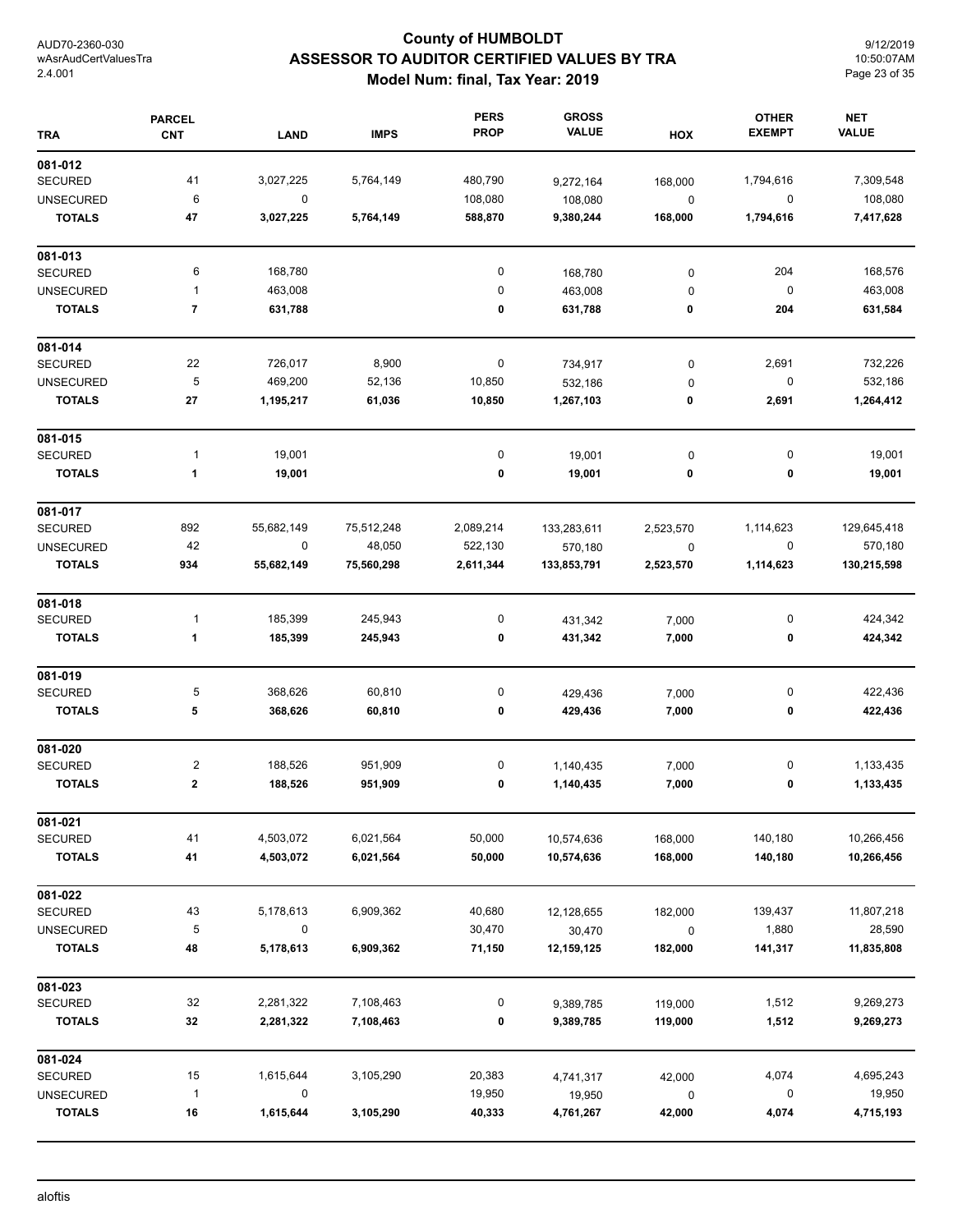## **County of HUMBOLDT ASSESSOR TO AUDITOR CERTIFIED VALUES BY TRA Model Num: final, Tax Year: 2019**

9/12/2019 10:50:07AM Page 24 of 35

| <b>TRA</b>       | <b>PARCEL</b><br><b>CNT</b> | <b>LAND</b> | <b>IMPS</b> | <b>PERS</b><br><b>PROP</b> | <b>GROSS</b><br><b>VALUE</b>             | HOX         | <b>OTHER</b><br><b>EXEMPT</b> | <b>NET</b><br><b>VALUE</b> |
|------------------|-----------------------------|-------------|-------------|----------------------------|------------------------------------------|-------------|-------------------------------|----------------------------|
| 081-061          |                             |             |             |                            |                                          |             |                               |                            |
| <b>UNSECURED</b> | 1                           | $\mathbf 0$ |             | 13,660                     | 13,660                                   | 0           | 0                             | 13,660                     |
| <b>TOTALS</b>    | $\mathbf{1}$                | 0           |             | 13,660                     | 13,660<br>TRA INACTIVATED TAX YEAR: 2013 | 0           | 0                             | 13,660                     |
| 081-066          |                             |             |             |                            |                                          |             |                               |                            |
| <b>SECURED</b>   | $\overline{c}$              | 535,454     | 2,233,853   | 148,510                    | 2,917,817                                | 0           | 0                             | 2,917,817                  |
| <b>TOTALS</b>    | $\mathbf 2$                 | 535,454     | 2,233,853   | 148,510                    | 2,917,817                                | 0           | 0                             | 2,917,817                  |
|                  |                             |             |             |                            | TRA INACTIVATED TAX YEAR: 2013           |             |                               |                            |
| 083-000          |                             |             |             |                            |                                          |             |                               |                            |
| <b>SECURED</b>   | 124                         | 10,760,577  | 10,832,215  | 246,350                    | 21,839,142                               | 224,000     | 339,698                       | 21,275,444                 |
| <b>UNSECURED</b> | 6                           | 18,562      | 643,561     | 483,030                    | 1,145,153                                | 7,000       | 0                             | 1,138,153                  |
| <b>TOTALS</b>    | 130                         | 10,779,139  | 11,475,776  | 729,380                    | 22,984,295                               | 231,000     | 339,698                       | 22,413,597                 |
| 083-001          |                             |             |             |                            |                                          |             |                               |                            |
| <b>SECURED</b>   | 504                         | 60,874,714  | 44,352,960  | 4,467,256                  | 109,694,930                              | 665,000     | 2,047,290                     | 106,982,640                |
| <b>UNSECURED</b> | 59                          | $\mathbf 0$ | 1,189,434   | 5,939,560                  | 7,128,994                                | $\mathbf 0$ | 0                             | 7,128,994                  |
| <b>TOTALS</b>    | 563                         | 60,874,714  | 45,542,394  | 10,406,816                 | 116,823,924                              | 665,000     | 2,047,290                     | 114,111,634                |
| 083-002          |                             |             |             |                            |                                          |             |                               |                            |
| <b>SECURED</b>   | 466                         | 26,817,133  | 15,498,945  | 1,230,037                  | 43,546,115                               | 196,000     | 27,384                        | 43,322,731                 |
| <b>UNSECURED</b> | 23                          | 2,366       | 306,867     | 1,601,346                  | 1,910,579                                | 7,000       | 670                           | 1,902,909                  |
| <b>TOTALS</b>    | 489                         | 26,819,499  | 15,805,812  | 2,831,383                  | 45,456,694                               | 203,000     | 28,054                        | 45,225,640                 |
| 083-003          |                             |             |             |                            |                                          |             |                               |                            |
| <b>SECURED</b>   | 65                          | 254,870     | 114,529     | 0                          | 369,399                                  | 0           | 9,234                         | 360,165                    |
| <b>TOTALS</b>    | 65                          | 254,870     | 114,529     | 0                          | 369,399                                  | 0           | 9,234                         | 360,165                    |
| 083-004          |                             |             |             |                            |                                          |             |                               |                            |
| <b>SECURED</b>   | 24                          | 2,394,763   | 1,268,423   | 20,000                     | 3,683,186                                | 7,000       | 3,240                         | 3,672,946                  |
| <b>UNSECURED</b> | $\mathbf 2$                 | $\mathbf 0$ |             | 20,180                     | 20,180                                   | 0           | 0                             | 20,180                     |
| <b>TOTALS</b>    | 26                          | 2,394,763   | 1,268,423   | 40,180                     | 3,703,366                                | 7,000       | 3,240                         | 3,693,126                  |
| 083-005          |                             |             |             |                            |                                          |             |                               |                            |
| <b>SECURED</b>   | 106                         | 12,051,906  | 10,766,401  | 1,178,207                  | 23,996,514                               | 224,000     | 5,436                         | 23,767,078                 |
| <b>UNSECURED</b> | 15                          | 0           | 274,212     | 2,129,548                  | 2,403,760                                | $\mathbf 0$ | 0                             | 2,403,760                  |
| <b>TOTALS</b>    | 121                         | 12,051,906  | 11,040,613  | 3,307,755                  | 26,400,274                               | 224,000     | 5,436                         | 26,170,838                 |
| 083-006          |                             |             |             |                            |                                          |             |                               |                            |
| <b>SECURED</b>   | 32                          | 1,839,727   | 2,801,751   | 115,472                    | 4,756,950                                | 77,000      | 587                           | 4,679,363                  |
| <b>UNSECURED</b> | $\overline{1}$              | $\mathbf 0$ |             | 5,420                      | 5,420                                    | $\pmb{0}$   | $\boldsymbol{0}$              | 5,420                      |
| <b>TOTALS</b>    | 33                          | 1,839,727   | 2,801,751   | 120,892                    | 4,762,370                                | 77,000      | 587                           | 4,684,783                  |
| 083-007          |                             |             |             |                            |                                          |             |                               |                            |
| <b>SECURED</b>   | 10                          | 1,257,958   | 1,499,712   | $\boldsymbol{0}$           | 2,757,670                                | 35,000      | 369                           | 2,722,301                  |
| <b>TOTALS</b>    | 10                          | 1,257,958   | 1,499,712   | 0                          | 2,757,670                                | 35,000      | 369                           | 2,722,301                  |
| 083-008          |                             |             |             |                            |                                          |             |                               |                            |
| <b>SECURED</b>   | 144                         | 8,870,942   | 7,959,000   | 201,470                    | 17,031,412                               | 218,020     | 11,391                        | 16,802,001                 |
| <b>UNSECURED</b> | $\overline{7}$              | 0           | 56,580      | 439,243                    | 495,823                                  | 0           | 0                             | 495,823                    |
| <b>TOTALS</b>    | 151                         | 8,870,942   | 8,015,580   | 640,713                    | 17,527,235                               | 218,020     | 11,391                        | 17,297,824                 |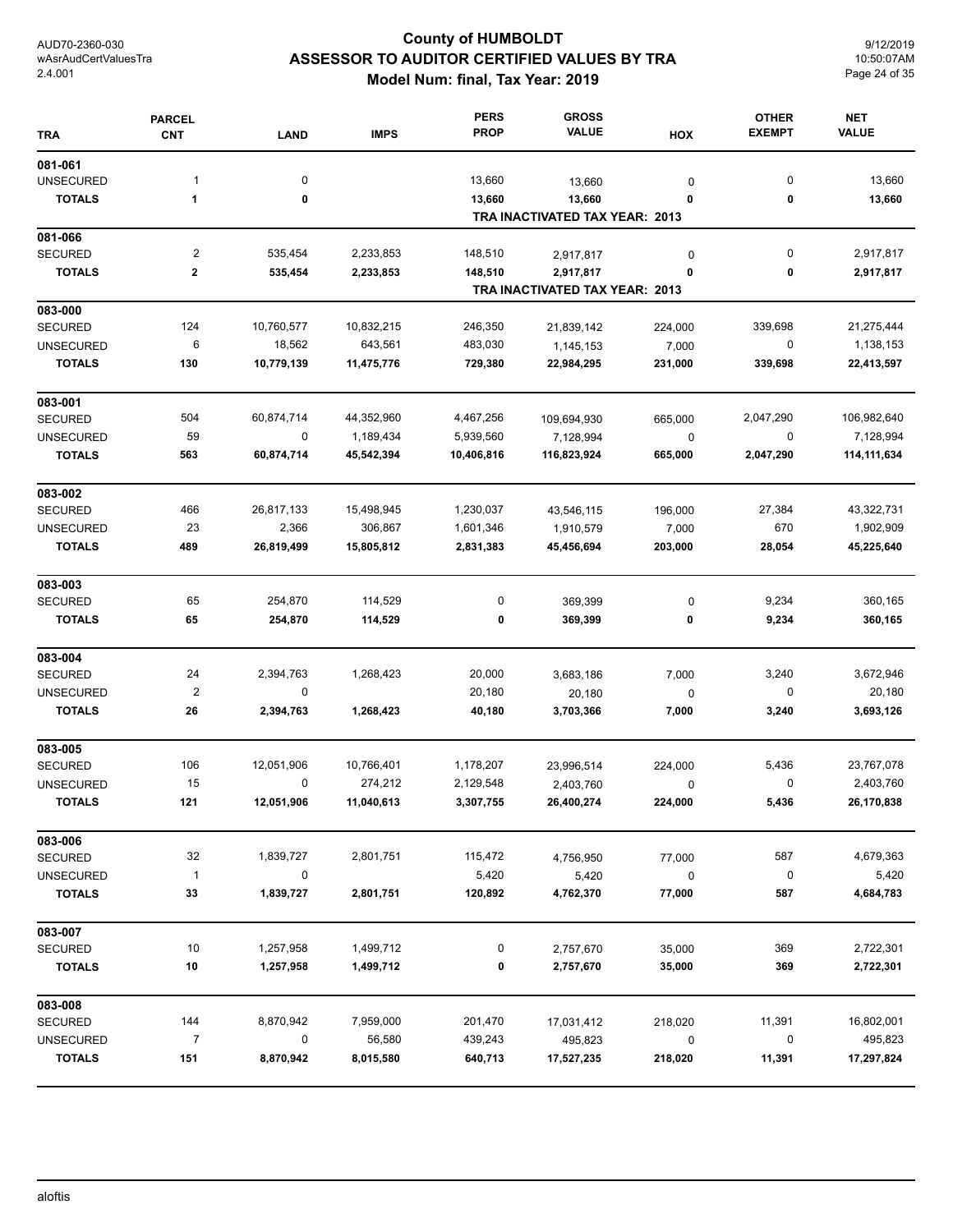## **County of HUMBOLDT ASSESSOR TO AUDITOR CERTIFIED VALUES BY TRA Model Num: final, Tax Year: 2019**

9/12/2019 10:50:07AM Page 25 of 35

| <b>TRA</b>       | <b>PARCEL</b><br><b>CNT</b> | <b>LAND</b> | <b>IMPS</b> | <b>PERS</b><br><b>PROP</b> | <b>GROSS</b><br><b>VALUE</b> | HOX       | <b>OTHER</b><br><b>EXEMPT</b> | <b>NET</b><br><b>VALUE</b> |
|------------------|-----------------------------|-------------|-------------|----------------------------|------------------------------|-----------|-------------------------------|----------------------------|
| 085-000          |                             |             |             |                            |                              |           |                               |                            |
| <b>SECURED</b>   | 412                         | 44,511,029  | 60,006,618  | 1,715,352                  | 106,232,999                  | 1,603,000 | 577,418                       | 104,052,581                |
| <b>UNSECURED</b> | 34                          | 0           | 86,191      | 716,180                    | 802,371                      | 0         | 1,872                         | 800,499                    |
| <b>TOTALS</b>    | 446                         | 44,511,029  | 60,092,809  | 2,431,532                  | 107,035,370                  | 1,603,000 | 579,290                       | 104,853,080                |
| 085-001          |                             |             |             |                            |                              |           |                               |                            |
| <b>SECURED</b>   | 22                          | 3,831,864   | 3,545,113   | 55,844                     | 7,432,821                    | 84,000    | 0                             | 7,348,821                  |
| <b>UNSECURED</b> | $\mathbf 2$                 | $\mathbf 0$ |             | 38,620                     | 38,620                       | 0         | 0                             | 38,620                     |
| <b>TOTALS</b>    | 24                          | 3,831,864   | 3,545,113   | 94,464                     | 7,471,441                    | 84,000    | 0                             | 7,387,441                  |
| 095-001          |                             |             |             |                            |                              |           |                               |                            |
| <b>SECURED</b>   | 559                         | 30,732,220  | 21,487,388  | 408,205                    | 52,627,813                   | 322,000   | 581,147                       | 51,724,666                 |
| <b>UNSECURED</b> | 26                          | 187,516     | 65,794      | 366,554                    | 619,864                      | 0         | 990                           | 618,874                    |
| <b>TOTALS</b>    | 585                         | 30,919,736  | 21,553,182  | 774,759                    | 53,247,677                   | 322,000   | 582,137                       | 52,343,540                 |
| 100-001          |                             |             |             |                            |                              |           |                               |                            |
| <b>SECURED</b>   | 50                          | 2,318,241   | 831,721     | 353,630                    | 3,503,592                    | $\pmb{0}$ | 0                             | 3,503,592                  |
| <b>TOTALS</b>    | 50                          | 2,318,241   | 831,721     | 353,630                    | 3,503,592                    | 0         | 0                             | 3,503,592                  |
| 100-002          |                             |             |             |                            |                              |           |                               |                            |
| <b>SECURED</b>   | 96                          | 12,588,640  | 14,589,595  | 1,222,918                  | 28,401,153                   | 287,000   | 5,434                         | 28,108,719                 |
| <b>UNSECURED</b> | 9                           | 0           | 321,830     | 2,733,280                  | 3,055,110                    | 0         | 0                             | 3,055,110                  |
| <b>TOTALS</b>    | 105                         | 12,588,640  | 14,911,425  | 3,956,198                  | 31,456,263                   | 287,000   | 5,434                         | 31,163,829                 |
| 100-003          |                             |             |             |                            |                              |           |                               |                            |
| <b>SECURED</b>   | 137                         | 7,728,091   | 13,037,304  | 1,099,520                  | 21,864,915                   | 356,000   | 851,948                       | 20,656,967                 |
| <b>UNSECURED</b> | 10                          | 627,516     |             | 172,860                    | 800,376                      | 0         | 0                             | 800,376                    |
| <b>TOTALS</b>    | 147                         | 8,355,607   | 13,037,304  | 1,272,380                  | 22,665,291                   | 356,000   | 851,948                       | 21,457,343                 |
| 100-004          |                             |             |             |                            |                              |           |                               |                            |
| <b>SECURED</b>   | 22                          | 796,062     | 7,357       | 0                          | 803,419                      | 0         | 1,237                         | 802,182                    |
| <b>TOTALS</b>    | 22                          | 796,062     | 7,357       | 0                          | 803,419                      | 0         | 1,237                         | 802,182                    |
| 100-005          |                             |             |             |                            |                              |           |                               |                            |
| <b>SECURED</b>   | 59                          | 4,883,409   | 3,129,350   | 324,870                    | 8,337,629                    | 70,000    | 3,639                         | 8,263,990                  |
| UNSECURED        | 3                           | 0           |             | 40,820                     | 40,820                       | 0         | 0                             | 40,820                     |
| <b>UTILITY</b>   | $\mathbf{1}$                | 40,500      |             | 0                          | 40,500                       | 0         | 0                             | 40,500                     |
| <b>TOTALS</b>    | 63                          | 4,923,909   | 3,129,350   | 365,690                    | 8,418,949                    | 70,000    | 3,639                         | 8,345,310                  |
| 100-006          |                             |             |             |                            |                              |           |                               |                            |
| <b>SECURED</b>   | 4                           | 179,410     |             | 0                          | 179,410                      | 0         | 0                             | 179,410                    |
| <b>TOTALS</b>    | 4                           | 179,410     |             | 0                          | 179,410                      | 0         | 0                             | 179,410                    |
| 100-007          |                             |             |             |                            |                              |           |                               |                            |
| <b>SECURED</b>   | 242                         | 19,191,436  | 35,304,378  | 589,135                    | 55,084,949                   | 838,600   | 2,067,599                     | 52,178,750                 |
| <b>UNSECURED</b> | 26                          | 0           | 10,680      | 383,094                    | 393,774                      | $\pmb{0}$ | 0                             | 393,774                    |
| <b>TOTALS</b>    | 268                         | 19,191,436  | 35,315,058  | 972,229                    | 55,478,723                   | 838,600   | 2,067,599                     | 52,572,524                 |
| 100-008          |                             |             |             |                            |                              |           |                               |                            |
| <b>SECURED</b>   | 151                         | 16,039,000  | 28,491,873  | 833,390                    | 45,364,263                   | 595,000   | 418,311                       | 44,350,952                 |
| <b>UNSECURED</b> | 17                          | $\mathbf 0$ | 25,230      | 279,460                    | 304,690                      | 0         | 0                             | 304,690                    |
| <b>TOTALS</b>    | 168                         | 16,039,000  | 28,517,103  | 1,112,850                  | 45,668,953                   | 595,000   | 418,311                       | 44,655,642                 |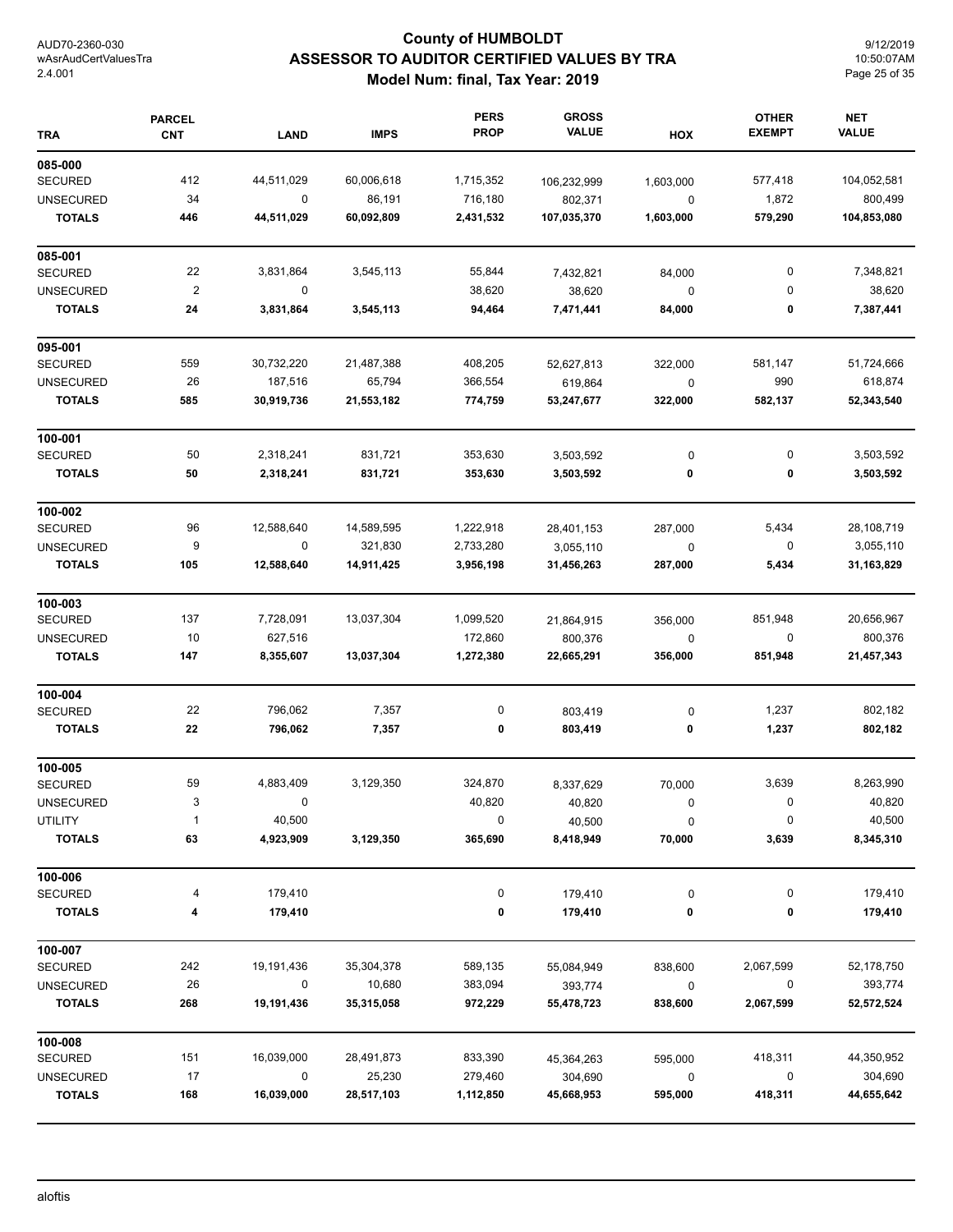## **County of HUMBOLDT ASSESSOR TO AUDITOR CERTIFIED VALUES BY TRA Model Num: final, Tax Year: 2019**

9/12/2019 10:50:07AM Page 26 of 35

| <b>TRA</b>       | <b>PARCEL</b><br><b>CNT</b> | <b>LAND</b> | <b>IMPS</b> | <b>PERS</b><br><b>PROP</b> | <b>GROSS</b><br><b>VALUE</b> | HOX       | <b>OTHER</b><br><b>EXEMPT</b> | <b>NET</b><br><b>VALUE</b> |
|------------------|-----------------------------|-------------|-------------|----------------------------|------------------------------|-----------|-------------------------------|----------------------------|
| 100-009          |                             |             |             |                            |                              |           |                               |                            |
| <b>SECURED</b>   | 4                           | 480,582     | 927,687     | 0                          | 1,408,269                    | 7,000     | $\pmb{0}$                     | 1,401,269                  |
| <b>TOTALS</b>    | 4                           | 480,582     | 927,687     | 0                          | 1,408,269                    | 7,000     | 0                             | 1,401,269                  |
| 100-010          |                             |             |             |                            |                              |           |                               |                            |
| <b>SECURED</b>   | $\overline{2}$              | 319,390     | 744,405     | 90,664                     | 1,154,459                    | 7,000     | 0                             | 1,147,459                  |
| <b>TOTALS</b>    | 2                           | 319,390     | 744,405     | 90,664                     | 1,154,459                    | 7,000     | 0                             | 1,147,459                  |
| 100-011          |                             |             |             |                            |                              |           |                               |                            |
| <b>SECURED</b>   | $\mathbf{1}$                | 145,666     | 14,255      | 63,000                     | 222,921                      | 0         | 0                             | 222,921                    |
| <b>TOTALS</b>    | 1                           | 145,666     | 14,255      | 63,000                     | 222,921                      | 0         | 0                             | 222,921                    |
| 102-001          |                             |             |             |                            |                              |           |                               |                            |
| SECURED          | 41                          | 1,847,071   | 1,220,595   | 110,000                    | 3,177,666                    | 33,600    | 1,720                         | 3,142,346                  |
| <b>TOTALS</b>    | 41                          | 1,847,071   | 1,220,595   | 110,000                    | 3,177,666                    | 33,600    | 1,720                         | 3,142,346                  |
| 102-002          |                             |             |             |                            |                              |           |                               |                            |
| <b>SECURED</b>   | 4                           | 65,160      |             | 0                          | 65,160                       | $\pmb{0}$ | 0                             | 65,160                     |
| <b>TOTALS</b>    | 4                           | 65,160      |             | 0                          | 65,160                       | 0         | 0                             | 65,160                     |
| 102-003          |                             |             |             |                            |                              |           |                               |                            |
| SECURED          | 364                         | 51,021,926  | 66,654,871  | 900,413                    | 118,577,210                  | 1,190,000 | 559,055                       | 116,828,155                |
| <b>UNSECURED</b> | 36                          | 227,302     | 123,271     | 581,871                    | 932,444                      | $\pmb{0}$ | $\pmb{0}$                     | 932,444                    |
| <b>TOTALS</b>    | 400                         | 51,249,228  | 66,778,142  | 1,482,284                  | 119,509,654                  | 1,190,000 | 559,055                       | 117,760,599                |
| 102-004          |                             |             |             |                            |                              |           |                               |                            |
| <b>SECURED</b>   | $\overline{\mathbf{c}}$     | 37,938      |             | $\pmb{0}$                  | 37,938                       | 0         | 0                             | 37,938                     |
| <b>TOTALS</b>    | 2                           | 37,938      |             | 0                          | 37,938                       | 0         | 0                             | 37,938                     |
| 102-005          |                             |             |             |                            |                              |           |                               |                            |
| <b>SECURED</b>   | 74                          | 6,489,378   | 7,238,484   | 137,409                    | 13,865,271                   | 189,000   | 218,355                       | 13,457,916                 |
| <b>UNSECURED</b> | 5                           | 0           | 6,500       | 51,530                     | 58,030                       | 0         | 0                             | 58,030                     |
| <b>TOTALS</b>    | 79                          | 6,489,378   | 7,244,984   | 188,939                    | 13,923,301                   | 189,000   | 218,355                       | 13,515,946                 |
| 102-006          |                             |             |             |                            |                              |           |                               |                            |
| <b>SECURED</b>   | 60                          | 4,228,716   | 6,207,770   | 19,440                     | 10,455,926                   | 98,000    | 68,233                        | 10,289,693                 |
| <b>UNSECURED</b> | 5                           | 0           | 145,690     | 85,440                     | 231,130                      | 0         | 14,280                        | 216,850                    |
| <b>TOTALS</b>    | 65                          | 4,228,716   | 6,353,460   | 104,880                    | 10,687,056                   | 98,000    | 82,513                        | 10,506,543                 |
| 102-007          |                             |             |             |                            |                              |           |                               |                            |
| SECURED          | $\overline{2}$              | 31,140      |             | 0                          | 31,140                       | $\pmb{0}$ | 0                             | 31,140                     |
| <b>TOTALS</b>    | 2                           | 31,140      |             | 0                          | 31,140                       | 0         | 0                             | 31,140                     |
| 102-008          |                             |             |             |                            |                              |           |                               |                            |
| <b>SECURED</b>   | 371                         | 43,462,949  | 62,254,696  | 907,211                    | 106,624,856                  | 1,414,000 | 3,605,940                     | 101,604,916                |
| <b>UNSECURED</b> | 27                          | 0           | 190,578     | 358,510                    | 549,088                      | $\pmb{0}$ | 169,694                       | 379,394                    |
| <b>TOTALS</b>    | 398                         | 43,462,949  | 62,445,274  | 1,265,721                  | 107,173,944                  | 1,414,000 | 3,775,634                     | 101,984,310                |
| 102-009          |                             |             |             |                            |                              |           |                               |                            |
| <b>SECURED</b>   | 3                           | 30,060      |             | $\pmb{0}$                  | 30,060                       | 0         | 0                             | 30,060                     |
| <b>TOTALS</b>    | 3                           | 30,060      |             | 0                          | 30,060                       | 0         | 0                             | 30,060                     |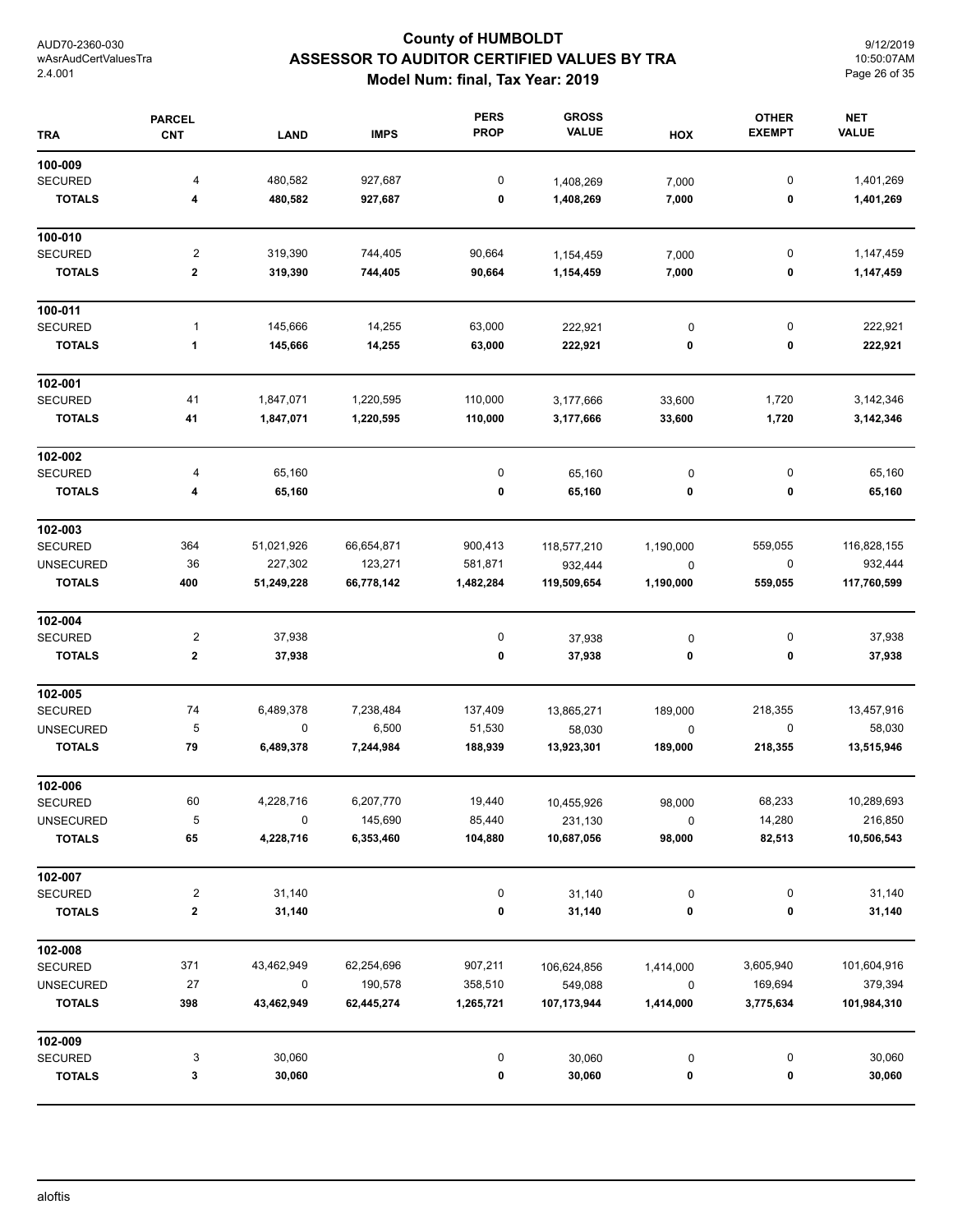## **County of HUMBOLDT ASSESSOR TO AUDITOR CERTIFIED VALUES BY TRA Model Num: final, Tax Year: 2019**

9/12/2019 10:50:07AM Page 27 of 35

| <b>TRA</b>       | <b>PARCEL</b><br><b>CNT</b> | <b>LAND</b> | <b>IMPS</b> | <b>PERS</b><br><b>PROP</b> | <b>GROSS</b><br><b>VALUE</b> | HOX       | <b>OTHER</b><br><b>EXEMPT</b> | <b>NET</b><br><b>VALUE</b> |
|------------------|-----------------------------|-------------|-------------|----------------------------|------------------------------|-----------|-------------------------------|----------------------------|
| 102-010          |                             |             |             |                            |                              |           |                               |                            |
| <b>SECURED</b>   | 10                          | 2,365,233   | 3,593,093   | 0                          | 5,958,326                    | 56,000    | 0                             | 5,902,326                  |
| <b>TOTALS</b>    | 10                          | 2,365,233   | 3,593,093   | 0                          | 5,958,326                    | 56,000    | 0                             | 5,902,326                  |
| 102-011          |                             |             |             |                            |                              |           |                               |                            |
| <b>SECURED</b>   | 24                          | 4,485,626   | 8,080,165   | $\boldsymbol{0}$           | 12,565,791                   | 84,000    | 0                             | 12,481,791                 |
| <b>UNSECURED</b> | $\overline{1}$              | 0           |             | 4,290                      | 4,290                        | $\pmb{0}$ | 0                             | 4,290                      |
| <b>TOTALS</b>    | 25                          | 4,485,626   | 8,080,165   | 4,290                      | 12,570,081                   | 84,000    | 0                             | 12,486,081                 |
| 102-013          |                             |             |             |                            |                              |           |                               |                            |
| <b>SECURED</b>   | $\mathbf{1}$                | 10,279      |             | $\pmb{0}$                  | 10,279                       | $\pmb{0}$ | 0                             | 10,279                     |
| <b>TOTALS</b>    | 1                           | 10,279      |             | 0                          | 10,279                       | 0         | 0                             | 10,279                     |
| 103-000          |                             |             |             |                            |                              |           |                               |                            |
| <b>SECURED</b>   | 132                         | 16,068,432  | 17,944,882  | 53,780                     | 34,067,094                   | 406,000   | 145,137                       | 33,515,957                 |
| <b>UNSECURED</b> | 8                           | $\mathsf 0$ | 9,980       | 202,454                    | 212,434                      | $\pmb{0}$ | $\pmb{0}$                     | 212,434                    |
| <b>TOTALS</b>    | 140                         | 16,068,432  | 17,954,862  | 256,234                    | 34,279,528                   | 406,000   | 145,137                       | 33,728,391                 |
| 103-001          |                             |             |             |                            |                              |           |                               |                            |
| <b>SECURED</b>   | 222                         | 28,996,937  | 48,875,734  | 17,577,060                 | 95,449,731                   | 259,000   | 423,157                       | 94,767,574                 |
| <b>UNSECURED</b> | 11                          | 0           | 111,580     | 343,815                    | 455,395                      | $\pmb{0}$ | 0                             | 455,395                    |
| <b>TOTALS</b>    | 233                         | 28,996,937  | 48,987,314  | 17,920,875                 | 95,905,126                   | 259,000   | 423,157                       | 95,222,969                 |
| 103-002          |                             |             |             |                            |                              |           |                               |                            |
| <b>SECURED</b>   | 6                           | 419,719     | 1,248,811   | 156,130                    | 1,824,660                    | 28,000    | 0                             | 1,796,660                  |
| <b>TOTALS</b>    | 6                           | 419,719     | 1,248,811   | 156,130                    | 1,824,660                    | 28,000    | 0                             | 1,796,660                  |
| 103-003          |                             |             |             |                            |                              |           |                               |                            |
| <b>SECURED</b>   | $\mathbf{1}$                | 278,616     | 415,984     | 0                          | 694,600                      | 7,000     | 0                             | 687,600                    |
| <b>TOTALS</b>    | $\mathbf{1}$                | 278,616     | 415,984     | 0                          | 694,600                      | 7,000     | 0                             | 687,600                    |
| 103-004          |                             |             |             |                            |                              |           |                               |                            |
| <b>SECURED</b>   | 8                           | 118,038     |             | 0                          | 118,038                      | 0         | 0                             | 118,038                    |
| <b>TOTALS</b>    | 8                           | 118,038     |             | 0                          | 118,038                      | 0         | 0                             | 118,038                    |
| 103-005          |                             |             |             |                            |                              |           |                               |                            |
| <b>SECURED</b>   | 49                          | 3,664,959   | 5,144,740   | 48,900                     | 8,858,599                    | 224,000   | 0                             | 8,634,599                  |
| <b>UNSECURED</b> | $\boldsymbol{2}$            | 0           |             | 3,820                      | 3,820                        | 0         | 0                             | 3,820                      |
| <b>TOTALS</b>    | 51                          | 3,664,959   | 5,144,740   | 52,720                     | 8,862,419                    | 224,000   | 0                             | 8,638,419                  |
| 103-006          |                             |             |             |                            |                              |           |                               |                            |
| <b>SECURED</b>   | 6                           | 9,283       |             | 0                          | 9,283                        | $\pmb{0}$ | 0                             | 9,283                      |
| <b>TOTALS</b>    | 6                           | 9,283       |             | 0                          | 9,283                        | 0         | 0                             | 9,283                      |
| 103-007          |                             |             |             |                            |                              |           |                               |                            |
| <b>SECURED</b>   | $\mathbf{1}$                | 7,470       |             | 0                          | 7,470                        | 0         | $\pmb{0}$                     | 7,470                      |
| <b>TOTALS</b>    | $\mathbf{1}$                | 7,470       |             | 0                          | 7,470                        | 0         | 0                             | 7,470                      |
| 103-008          |                             |             |             |                            |                              |           |                               |                            |
| <b>SECURED</b>   | 282                         | 25,783,519  | 44,681,628  | 409,733                    | 70,874,880                   | 882,000   | 773,401                       | 69,219,479                 |
| <b>UNSECURED</b> | 33                          | 0           | 1,014,226   | 4,347,717                  | 5,361,943                    | 0         | 0                             | 5,361,943                  |
| <b>TOTALS</b>    | 315                         | 25,783,519  | 45,695,854  | 4,757,450                  | 76,236,823                   | 882,000   | 773,401                       | 74,581,422                 |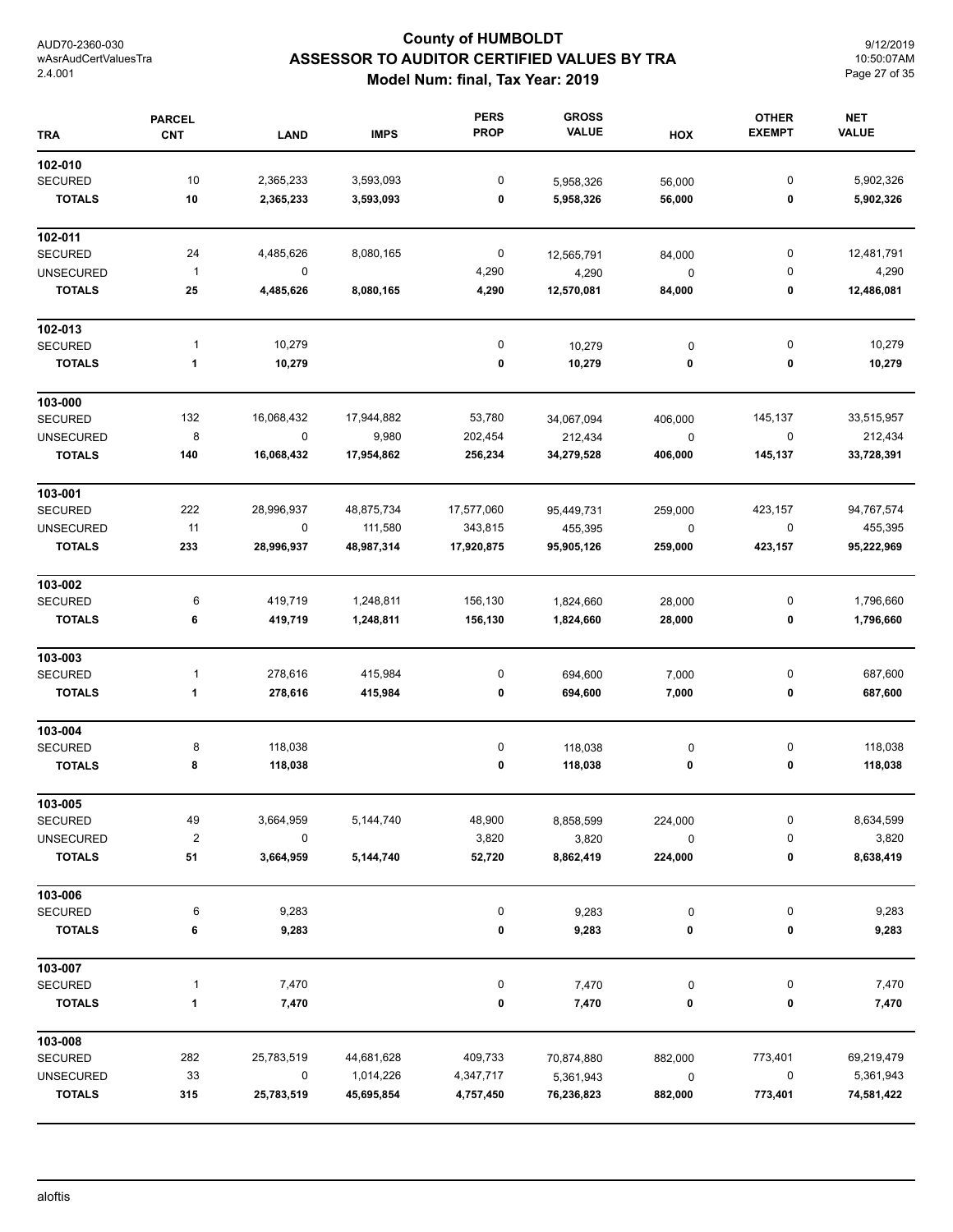## **County of HUMBOLDT ASSESSOR TO AUDITOR CERTIFIED VALUES BY TRA Model Num: final, Tax Year: 2019**

9/12/2019 10:50:07AM Page 28 of 35

| <b>TRA</b>       | <b>PARCEL</b><br><b>CNT</b> | <b>LAND</b>  | <b>IMPS</b> | <b>PERS</b><br><b>PROP</b> | <b>GROSS</b><br><b>VALUE</b> | HOX         | <b>OTHER</b><br><b>EXEMPT</b> | <b>NET</b><br><b>VALUE</b> |
|------------------|-----------------------------|--------------|-------------|----------------------------|------------------------------|-------------|-------------------------------|----------------------------|
| 103-013          |                             |              |             |                            |                              |             |                               |                            |
| <b>SECURED</b>   | 21                          | 1,849,704    | 3,124,206   | $\mathbf 0$                | 4,973,910                    | 63,000      | $\pmb{0}$                     | 4,910,910                  |
| <b>UNSECURED</b> | $\overline{\mathcal{A}}$    | $\mathbf 0$  | 24,150      | 16,150                     | 40,300                       | $\mathbf 0$ | 0                             | 40,300                     |
| <b>TOTALS</b>    | 25                          | 1,849,704    | 3,148,356   | 16,150                     | 5,014,210                    | 63,000      | 0                             | 4,951,210                  |
| 103-014          |                             |              |             |                            |                              |             |                               |                            |
| <b>SECURED</b>   | $\overline{\mathbf{c}}$     | 391,922      | 130,265     | 0                          | 522,187                      | 7,000       | 0                             | 515,187                    |
| <b>UNSECURED</b> | $\mathbf{1}$                | $\pmb{0}$    | 5,530       | 27,300                     | 32,830                       | $\mathbf 0$ | 0                             | 32,830                     |
| <b>TOTALS</b>    | 3                           | 391,922      | 135,795     | 27,300                     | 555,017                      | 7,000       | 0                             | 548,017                    |
| 103-015          |                             |              |             |                            |                              |             |                               |                            |
| <b>SECURED</b>   | 37                          | 5,094,520    | 8,450,994   | 0                          | 13,545,514                   | 154,000     | 136,475                       | 13,255,039                 |
| <b>UNSECURED</b> | $\boldsymbol{2}$            | 0            |             | 10,820                     | 10,820                       | $\mathbf 0$ | $\pmb{0}$                     | 10,820                     |
| <b>TOTALS</b>    | 39                          | 5,094,520    | 8,450,994   | 10,820                     | 13,556,334                   | 154,000     | 136,475                       | 13,265,859                 |
| 109-001          |                             |              |             |                            |                              |             |                               |                            |
| <b>SECURED</b>   | 213                         | 13,976,572   | 20,064,096  | 459,676                    | 34,500,344                   | 635,000     | 528,871                       | 33,336,473                 |
| <b>UNSECURED</b> | 12                          | $\pmb{0}$    | 199,450     | 469,780                    | 669,230                      | $\pmb{0}$   | 0                             | 669,230                    |
| <b>TOTALS</b>    | 225                         | 13,976,572   | 20,263,546  | 929,456                    | 35, 169, 574                 | 635,000     | 528,871                       | 34,005,703                 |
| 109-003          |                             |              |             |                            |                              |             |                               |                            |
| <b>SECURED</b>   | 14                          | 667,299      | 866,701     | 114,420                    | 1,648,420                    | 0           | 1,447                         | 1,646,973                  |
| <b>TOTALS</b>    | 14                          | 667,299      | 866,701     | 114,420                    | 1,648,420                    | 0           | 1,447                         | 1,646,973                  |
| 109-004          |                             |              |             |                            |                              |             |                               |                            |
| <b>SECURED</b>   | 112                         | 13, 144, 222 | 6,057,768   | 585,460                    | 19,787,450                   | 35,000      | 11,562                        | 19,740,888                 |
| <b>UNSECURED</b> | 6                           | 0            | 16,800      | 307,990                    | 324,790                      | $\pmb{0}$   | $\pmb{0}$                     | 324,790                    |
| <b>TOTALS</b>    | 118                         | 13,144,222   | 6,074,568   | 893,450                    | 20,112,240                   | 35,000      | 11,562                        | 20,065,678                 |
| 109-005          |                             |              |             |                            |                              |             |                               |                            |
| <b>SECURED</b>   | $\overline{\mathbf{c}}$     | 483,247      | 6,951,418   | 179,130                    | 7,613,795                    | 0           | 0                             | 7,613,795                  |
| <b>UNSECURED</b> | $\overline{\mathbf{c}}$     | 0            |             | 540,090                    | 540,090                      | 0           | 0                             | 540,090                    |
| <b>TOTALS</b>    | 4                           | 483,247      | 6,951,418   | 719,220                    | 8,153,885                    | 0           | 0                             | 8,153,885                  |
| 109-006          |                             |              |             |                            |                              |             |                               |                            |
| <b>SECURED</b>   | 421                         | 37,063,200   | 34,704,493  | 675,364                    | 72,443,057                   | 656,600     | 500,958                       | 71,285,499                 |
| <b>UNSECURED</b> | 24                          | 0            | 173,156     | 1,029,330                  | 1,202,486                    | 0           | 0                             | 1,202,486                  |
| <b>TOTALS</b>    | 445                         | 37,063,200   | 34,877,649  | 1,704,694                  | 73,645,543                   | 656,600     | 500,958                       | 72,487,985                 |
| 109-007          |                             |              |             |                            |                              |             |                               |                            |
| <b>SECURED</b>   | 1                           | 7,066        | 29,364      | 0                          | 36,430                       | 7,000       | 0                             | 29,430                     |
| <b>TOTALS</b>    | 1                           | 7,066        | 29,364      | 0                          | 36,430                       | 7,000       | 0                             | 29,430                     |
| 109-008          |                             |              |             |                            |                              |             |                               |                            |
| <b>SECURED</b>   | $\overline{\mathbf{c}}$     | 11,109       | 41,624      | 0                          | 52,733                       | 0           | 0                             | 52,733                     |
| <b>TOTALS</b>    | 2                           | 11,109       | 41,624      | 0                          | 52,733                       | $\pmb{0}$   | 0                             | 52,733                     |
| 109-011          |                             |              |             |                            |                              |             |                               |                            |
| <b>SECURED</b>   | $\overline{\mathbf{c}}$     | 20,362       | 149,289     | 0                          | 169,651                      | 0           | 0                             | 169,651                    |
| <b>TOTALS</b>    | 2                           | 20,362       | 149,289     | 0                          | 169,651                      | 0           | 0                             | 169,651                    |
| 109-012          |                             |              |             |                            |                              |             |                               |                            |
| <b>SECURED</b>   | 5                           | 323,332      | 780,882     | 0                          | 1,104,214                    | 28,000      | 0                             | 1,076,214                  |
| <b>TOTALS</b>    | 5                           | 323,332      | 780,882     | 0                          | 1,104,214                    | 28,000      | 0                             | 1,076,214                  |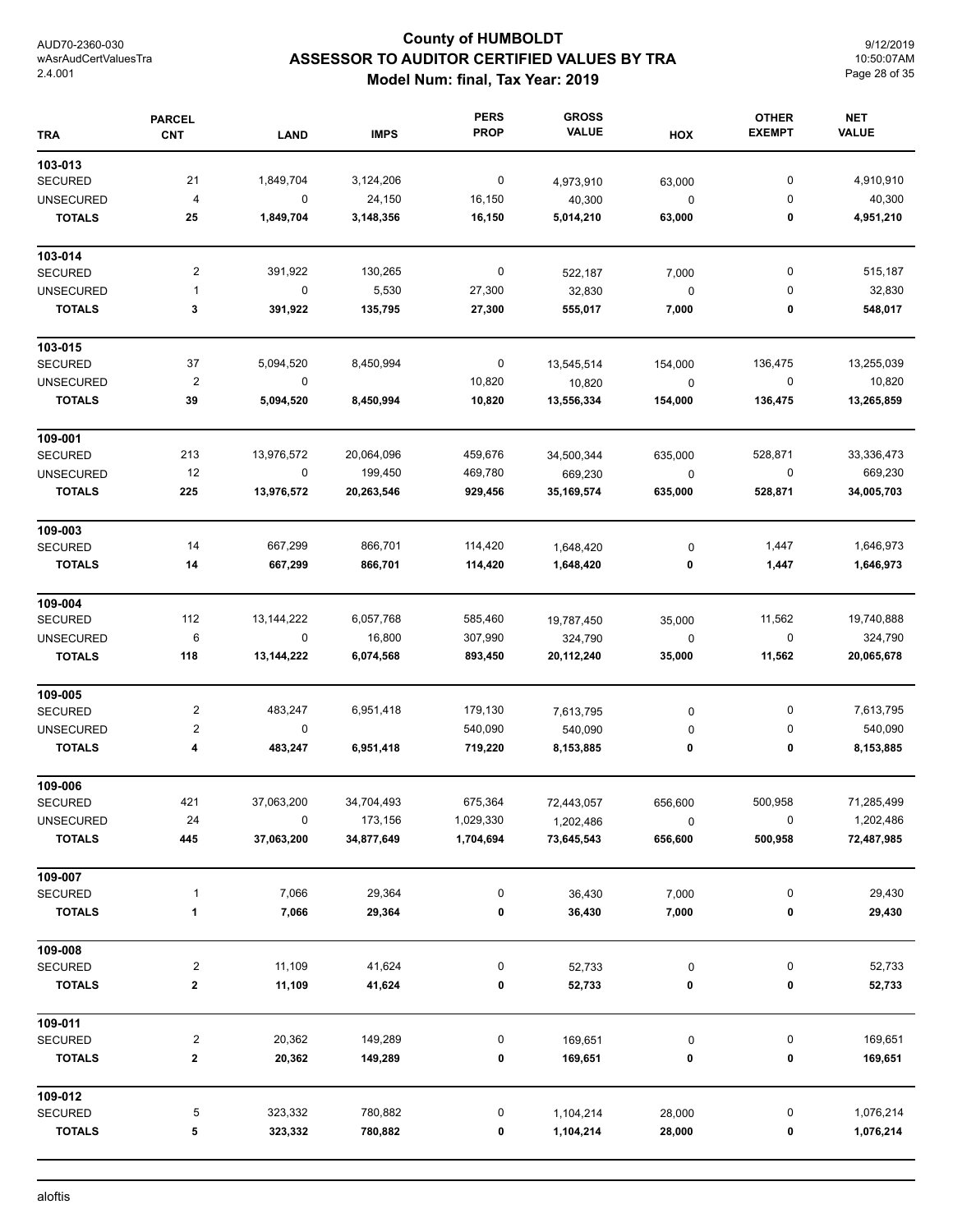## **County of HUMBOLDT ASSESSOR TO AUDITOR CERTIFIED VALUES BY TRA Model Num: final, Tax Year: 2019**

9/12/2019 10:50:07AM Page 29 of 35

| <b>TRA</b>       | <b>PARCEL</b><br><b>CNT</b> | <b>LAND</b> | <b>IMPS</b>   | <b>PERS</b><br><b>PROP</b> | <b>GROSS</b><br><b>VALUE</b> | HOX         | <b>OTHER</b><br><b>EXEMPT</b> | <b>NET</b><br><b>VALUE</b> |
|------------------|-----------------------------|-------------|---------------|----------------------------|------------------------------|-------------|-------------------------------|----------------------------|
| 109-013          |                             |             |               |                            |                              |             |                               |                            |
| <b>SECURED</b>   | 49                          | 4,923,848   | 7,831,416     | 0                          | 12,755,264                   | 196,000     | 139,437                       | 12,419,827                 |
| <b>UNSECURED</b> | $\overline{\mathbf{c}}$     | 0           |               | 17,537                     | 17,537                       | $\pmb{0}$   | 0                             | 17,537                     |
| <b>TOTALS</b>    | 51                          | 4,923,848   | 7,831,416     | 17,537                     | 12,772,801                   | 196,000     | 139,437                       | 12,437,364                 |
| 111-000          |                             |             |               |                            |                              |             |                               |                            |
| <b>SECURED</b>   | 423                         | 19,774,992  | 6,453,866     | 252,050                    | 26,480,908                   | 21,000      | 1,980                         | 26,457,928                 |
| <b>UNSECURED</b> | $\overline{7}$              | 0           |               | 53,870                     | 53,870                       | 0           | 0                             | 53,870                     |
| <b>TOTALS</b>    | 430                         | 19,774,992  | 6,453,866     | 305,920                    | 26,534,778                   | 21,000      | 1,980                         | 26,511,798                 |
| 111-001          |                             |             |               |                            |                              |             |                               |                            |
| <b>SECURED</b>   | 86                          | 3,155,608   | 2,715,317     | 115,570                    | 5,986,495                    | 28,000      | 528,442                       | 5,430,053                  |
| <b>UNSECURED</b> | $\overline{\mathbf{c}}$     | 11,463      |               | 4,770                      | 16,233                       | $\mathbf 0$ | 0                             | 16,233                     |
| <b>TOTALS</b>    | 88                          | 3,167,071   | 2,715,317     | 120,340                    | 6,002,728                    | 28,000      | 528,442                       | 5,446,286                  |
| 112-000          |                             |             |               |                            |                              |             |                               |                            |
| <b>SECURED</b>   | 829                         | 31,565,404  | 32,108,304    | 1,567,212                  | 65,240,920                   | 112,000     | 15,261,355                    | 49,867,565                 |
| <b>UNSECURED</b> | 14                          | 14,110      | 134,399       | 191,680                    | 340,189                      | 10,323      | 3,247                         | 326,619                    |
| <b>TOTALS</b>    | 843                         | 31,579,514  | 32,242,703    | 1,758,892                  | 65,581,109                   | 122,323     | 15,264,602                    | 50,194,184                 |
| 112-001          |                             |             |               |                            |                              |             |                               |                            |
| <b>SECURED</b>   | 301                         | 19,958,726  | 19,661,769    | 616,462                    | 40,236,957                   | 327,600     | 361,905                       | 39,547,452                 |
| <b>UNSECURED</b> | 18                          | 3,172       | 1,000,248     | 400,900                    | 1,404,320                    | 0           | 123,520                       | 1,280,800                  |
| <b>TOTALS</b>    | 319                         | 19,961,898  | 20,662,017    | 1,017,362                  | 41,641,277                   | 327,600     | 485,425                       | 40,828,252                 |
| 112-002          |                             |             |               |                            |                              |             |                               |                            |
| <b>SECURED</b>   | 696                         | 40,251,577  | 37,912,640    | 703,083                    | 78,867,300                   | 364,000     | 836,307                       | 77,666,993                 |
| <b>UNSECURED</b> | 22                          | 12,711      | 451,496       | 888,370                    | 1,352,577                    | 7,000       | 12,853                        | 1,332,724                  |
| <b>UTILITY</b>   | $\mathbf{1}$                | 6,534       |               | 0                          | 6,534                        | 0           | 0                             | 6,534                      |
| <b>TOTALS</b>    | 719                         | 40,270,822  | 38,364,136    | 1,591,453                  | 80,226,411                   | 371,000     | 849,160                       | 79,006,251                 |
| 115-001          |                             |             |               |                            |                              |             |                               |                            |
| <b>SECURED</b>   | 47                          | 3,247,718   | 789,519       | 0                          | 4,037,237                    | $\pmb{0}$   | 0                             | 4,037,237                  |
| <b>UNSECURED</b> | 3                           | 0           | 264,454       | 137,110                    | 401,564                      | 7,000       | 0                             | 394,564                    |
| <b>TOTALS</b>    | 50                          | 3,247,718   | 1,053,973     | 137,110                    | 4,438,801                    | 7,000       | 0                             | 4,431,801                  |
| 115-002          |                             |             |               |                            |                              |             |                               |                            |
| <b>SECURED</b>   | 6,195                       | 578,088,499 | 998,727,939   | 25,693,626                 | 1,602,510,064                | 20,892,835  | 29,897,706                    | 1,551,719,523              |
| <b>UNSECURED</b> | 592                         | 2,758,930   | 16,356,685    | 26,331,601                 | 45,447,216                   | 7,000       | 887,516                       | 44,552,700                 |
| <b>TOTALS</b>    | 6,787                       | 580,847,429 | 1,015,084,624 | 52,025,227                 | 1,647,957,280                | 20,899,835  | 30,785,222                    | 1,596,272,223              |
| 115-004          |                             |             |               |                            |                              |             |                               |                            |
| <b>SECURED</b>   | 67                          | 5,691,798   | 9,552,865     | 10,305                     | 15,254,968                   | 196,000     | 324,328                       | 14,734,640                 |
| <b>UNSECURED</b> | $\overline{\mathbf{c}}$     | 0           |               | 25,150                     | 25,150                       | 0           | 0                             | 25,150                     |
| <b>TOTALS</b>    | 69                          | 5,691,798   | 9,552,865     | 35,455                     | 15,280,118                   | 196,000     | 324,328                       | 14,759,790                 |
| 115-005          |                             |             |               |                            |                              |             |                               |                            |
| <b>SECURED</b>   | 1                           | 55,275      |               | 0                          | 55,275                       | 0           | 0                             | 55,275                     |
| <b>TOTALS</b>    | 1                           | 55,275      |               | 0                          | 55,275                       | 0           | 0                             | 55,275                     |
| 115-006          |                             |             |               |                            |                              |             |                               |                            |
| <b>SECURED</b>   | 16                          | 1,845,609   | 2,034,903     | $\pmb{0}$                  | 3,880,512                    | 49,000      | 139,437                       | 3,692,075                  |
| <b>UNSECURED</b> | $\mathbf{1}$                | 0           |               | 5,510                      | 5,510                        | 0           | 0                             | 5,510                      |
| <b>TOTALS</b>    | 17                          | 1,845,609   | 2,034,903     | 5,510                      | 3,886,022                    | 49,000      | 139,437                       | 3,697,585                  |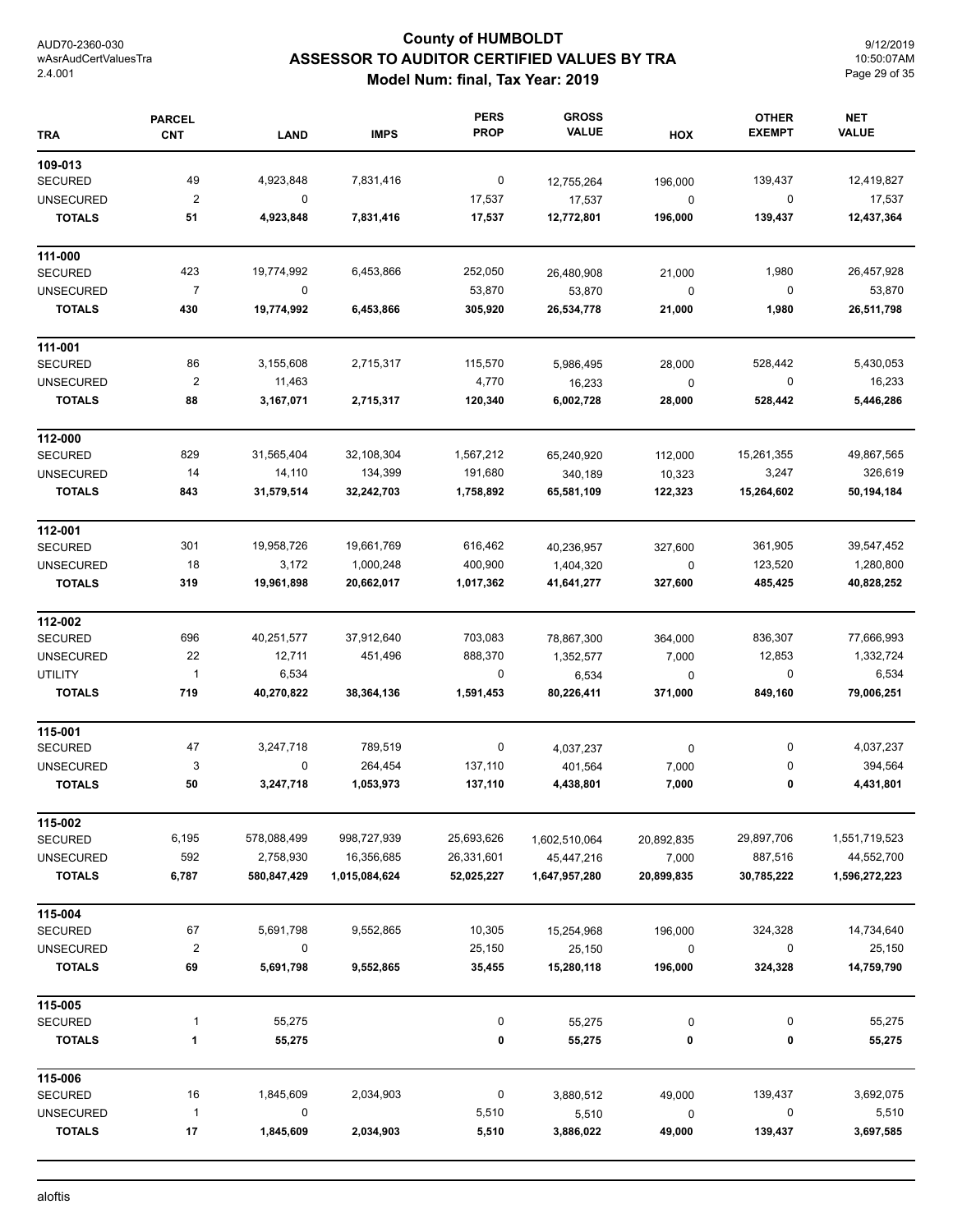## **County of HUMBOLDT ASSESSOR TO AUDITOR CERTIFIED VALUES BY TRA Model Num: final, Tax Year: 2019**

9/12/2019 10:50:07AM Page 30 of 35

| <b>TRA</b>       | <b>PARCEL</b><br><b>CNT</b> | <b>LAND</b> | <b>IMPS</b> | <b>PERS</b><br><b>PROP</b> | <b>GROSS</b><br><b>VALUE</b> | HOX       | <b>OTHER</b><br><b>EXEMPT</b> | <b>NET</b><br><b>VALUE</b> |
|------------------|-----------------------------|-------------|-------------|----------------------------|------------------------------|-----------|-------------------------------|----------------------------|
| 115-008          |                             |             |             |                            |                              |           |                               |                            |
| <b>SECURED</b>   | 21                          | 792,904     | 901,123     | 9,020                      | 1,703,047                    | 21,000    | 2,190                         | 1,679,857                  |
| <b>UNSECURED</b> | 8                           | 37,755      | 25,689      | 609,802                    | 673,246                      | $\pmb{0}$ | 0                             | 673,246                    |
| <b>TOTALS</b>    | 29                          | 830,659     | 926,812     | 618,822                    | 2,376,293                    | 21,000    | 2,190                         | 2,353,103                  |
| 115-009          |                             |             |             |                            |                              |           |                               |                            |
| <b>SECURED</b>   | 5                           | 1,029,613   | 708,282     | 4,560                      | 1,742,455                    | 21,000    | 0                             | 1,721,455                  |
| <b>TOTALS</b>    | 5                           | 1,029,613   | 708,282     | 4,560                      | 1,742,455                    | 21,000    | 0                             | 1,721,455                  |
| 121-000          |                             |             |             |                            |                              |           |                               |                            |
| <b>SECURED</b>   | 203                         | 2,765,382   | 2,455,347   | 177,660                    | 5,398,389                    | 42,000    | 0                             | 5,356,389                  |
| <b>UNSECURED</b> | 4                           | 9,002       | 27,008      | 17,290                     | 53,300                       | $\pmb{0}$ | 0                             | 53,300                     |
| <b>TOTALS</b>    | 207                         | 2,774,384   | 2,482,355   | 194,950                    | 5,451,689                    | 42,000    | 0                             | 5,409,689                  |
| 121-001          |                             |             |             |                            |                              |           |                               |                            |
| <b>SECURED</b>   | 34                          | 1,528,463   | 562,511     | 4,350                      | 2,095,324                    | $\pmb{0}$ | 636                           | 2,094,688                  |
| <b>UNSECURED</b> | $\overline{\mathbf{c}}$     | $\mathsf 0$ | 235,188     | $\boldsymbol{0}$           | 235,188                      | 14,000    | $\pmb{0}$                     | 221,188                    |
| <b>TOTALS</b>    | 36                          | 1,528,463   | 797,699     | 4,350                      | 2,330,512                    | 14,000    | 636                           | 2,315,876                  |
| 121-002          |                             |             |             |                            |                              |           |                               |                            |
| <b>SECURED</b>   | 48                          | 2,564,982   | 1,688,718   | 50,000                     | 4,303,700                    | 28,000    | 140,854                       | 4,134,846                  |
| <b>UNSECURED</b> | $\mathbf{1}$                | 0           |             | 2,090                      | 2,090                        | $\pmb{0}$ | 0                             | 2,090                      |
| <b>TOTALS</b>    | 49                          | 2,564,982   | 1,688,718   | 52,090                     | 4,305,790                    | 28,000    | 140,854                       | 4,136,936                  |
| 121-003          |                             |             |             |                            |                              |           |                               |                            |
| <b>SECURED</b>   | 223                         | 8,193,322   | 11,977,388  | 230,733                    | 20,401,443                   | 238,000   | 360,475                       | 19,802,968                 |
| <b>UNSECURED</b> | $10$                        | 3,802       | 152,998     | 208,830                    | 365,630                      | $\pmb{0}$ | 0                             | 365,630                    |
| <b>TOTALS</b>    | 233                         | 8,197,124   | 12,130,386  | 439,563                    | 20,767,073                   | 238,000   | 360,475                       | 20,168,598                 |
| 121-004          |                             |             |             |                            |                              |           |                               |                            |
| <b>SECURED</b>   | 17                          | 1,651,447   | 431,014     | $\pmb{0}$                  | 2,082,461                    | 0         | 0                             | 2,082,461                  |
| <b>UNSECURED</b> | $\boldsymbol{2}$            | 8,072       | 199,697     | 1,836,720                  | 2,044,489                    | $\pmb{0}$ | 0                             | 2,044,489                  |
| <b>TOTALS</b>    | 19                          | 1,659,519   | 630,711     | 1,836,720                  | 4,126,950                    | 0         | 0                             | 4,126,950                  |
| 123-001          |                             |             |             |                            |                              |           |                               |                            |
| SECURED          | 17                          | 4,516,580   | 5,427,195   | 611,040                    | 10,554,815                   | 0         | 984                           | 10,553,831                 |
| <b>UNSECURED</b> | 5                           | 30,225      | 167,443     | 77,680                     | 275,348                      | 0         | 0                             | 275,348                    |
| <b>UTILITY</b>   | $\mathbf{1}$                | 31,799      |             | $\pmb{0}$                  | 31,799                       | 0         | $\pmb{0}$                     | 31,799                     |
| <b>TOTALS</b>    | 23                          | 4,578,604   | 5,594,638   | 688,720                    | 10,861,962                   | 0         | 984                           | 10,860,978                 |
| 123-002          |                             |             |             |                            |                              |           |                               |                            |
| <b>SECURED</b>   | 7                           | 44,573      |             | 0                          | 44,573                       | 0         | 0                             | 44,573                     |
| <b>TOTALS</b>    | 7                           | 44,573      |             | 0                          | 44,573                       | 0         | 0                             | 44,573                     |
| 123-004          |                             |             |             |                            |                              |           |                               |                            |
| <b>SECURED</b>   | 253                         | 8,123,863   | 15,046,006  | 1,605,785                  | 24,775,654                   | 196,000   | 52,248                        | 24,527,406                 |
| <b>UNSECURED</b> | 30                          | 42,198      | 2,723,948   | 3,375,920                  | 6,142,066                    | 0         | 0                             | 6,142,066                  |
| <b>UTILITY</b>   | $\mathbf{1}$                | 76,062      |             | 0                          | 76,062                       | $\pmb{0}$ | 0                             | 76,062                     |
| <b>TOTALS</b>    | 284                         | 8,242,123   | 17,769,954  | 4,981,705                  | 30,993,782                   | 196,000   | 52,248                        | 30,745,534                 |
| 123-005          |                             |             |             |                            |                              |           |                               |                            |
| <b>SECURED</b>   | 24                          | 3,409,233   | 804,962     | 0                          | 4,214,195                    | 35,000    | 0                             | 4,179,195                  |
| <b>TOTALS</b>    | 24                          | 3,409,233   | 804,962     | 0                          | 4,214,195                    | 35,000    | 0                             | 4,179,195                  |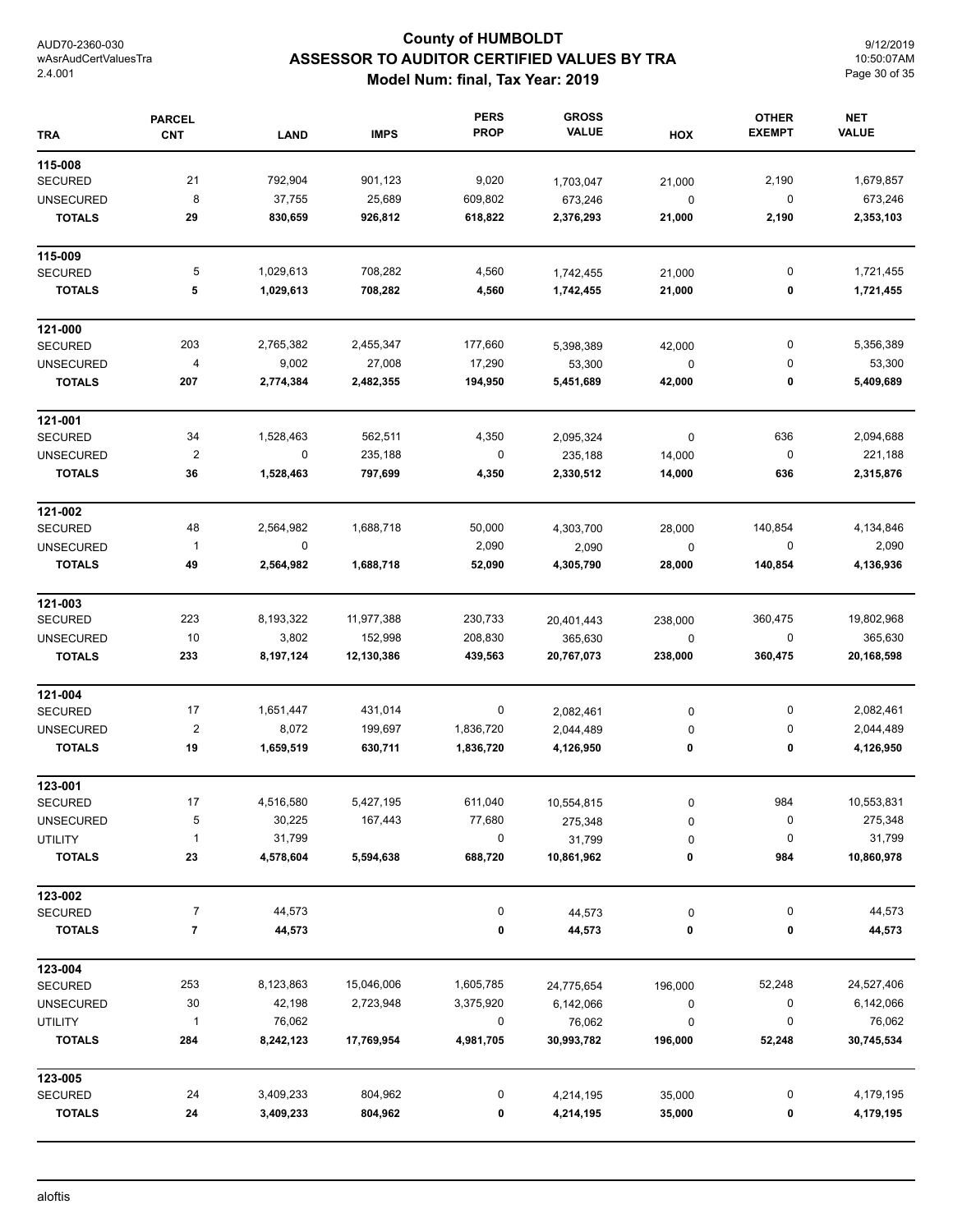# **County of HUMBOLDT ASSESSOR TO AUDITOR CERTIFIED VALUES BY TRA Model Num: final, Tax Year: 2019**

9/12/2019 10:50:07AM Page 31 of 35

| <b>TRA</b>       | <b>PARCEL</b><br><b>CNT</b> | <b>LAND</b> | <b>IMPS</b> | <b>PERS</b><br><b>PROP</b> | <b>GROSS</b><br><b>VALUE</b> | HOX         | <b>OTHER</b><br><b>EXEMPT</b> | <b>NET</b><br><b>VALUE</b> |
|------------------|-----------------------------|-------------|-------------|----------------------------|------------------------------|-------------|-------------------------------|----------------------------|
| 123-006          |                             |             |             |                            |                              |             |                               |                            |
| <b>SECURED</b>   | 11                          | 5,302,857   | 7,417,257   | 55,140                     | 12,775,254                   | 0           | 0                             | 12,775,254                 |
| <b>UNSECURED</b> | 9                           | 141,059     | 2,454,238   | 2,082,160                  | 4,677,457                    | 0           | 0                             | 4,677,457                  |
| <b>TOTALS</b>    | 20                          | 5,443,916   | 9,871,495   | 2,137,300                  | 17,452,711                   | 0           | 0                             | 17,452,711                 |
| 123-007          |                             |             |             |                            |                              |             |                               |                            |
| <b>SECURED</b>   | $\overline{\mathbf{c}}$     | 1,837       |             | 0                          | 1,837                        | 0           | 1,837                         | 0                          |
| <b>TOTALS</b>    | 2                           | 1,837       |             | 0                          | 1,837                        | 0           | 1,837                         | 0                          |
| 123-009          |                             |             |             |                            |                              |             |                               |                            |
| <b>UNSECURED</b> | 4                           | $\pmb{0}$   |             | 943,640                    | 943,640                      | $\pmb{0}$   | 902,640                       | 41,000                     |
| <b>TOTALS</b>    | 6                           | 0           |             | 943,640                    | 943,640                      | 0           | 902,640                       | 41,000                     |
| 131-001          |                             |             |             |                            |                              |             |                               |                            |
| <b>SECURED</b>   | 1                           | 38,633      |             | 0                          | 38,633                       | $\pmb{0}$   | 0                             | 38,633                     |
| <b>TOTALS</b>    | 1                           | 38,633      |             | 0                          | 38,633                       | 0           | 0                             | 38,633                     |
| 131-002          |                             |             |             |                            |                              |             |                               |                            |
| <b>SECURED</b>   | 76                          | 4,698,204   | 1,746,136   | 1,500                      | 6,445,840                    | 35,000      | 140,994                       | 6,269,846                  |
| <b>UNSECURED</b> | 6                           | $\pmb{0}$   | 118,353     | 36,580                     | 154,933                      | $\mathbf 0$ | 0                             | 154,933                    |
| <b>TOTALS</b>    | 82                          | 4,698,204   | 1,864,489   | 38,080                     | 6,600,773                    | 35,000      | 140,994                       | 6,424,779                  |
| 131-003          |                             |             |             |                            |                              |             |                               |                            |
| <b>SECURED</b>   | 31                          | 2,217,925   | 1,627,186   | 29,500                     | 3,874,611                    | 28,000      | 1,809                         | 3,844,802                  |
| <b>UNSECURED</b> | $\boldsymbol{2}$            | 0           |             | 3,320                      | 3,320                        | 0           | 0                             | 3,320                      |
| <b>TOTALS</b>    | 33                          | 2,217,925   | 1,627,186   | 32,820                     | 3,877,931                    | 28,000      | 1,809                         | 3,848,122                  |
| 131-007          |                             |             |             |                            |                              |             |                               |                            |
| <b>SECURED</b>   | 25                          | 2,061,583   | 3,641,757   | 69,300                     | 5,772,640                    | 84,000      | 410,418                       | 5,278,222                  |
| <b>UNSECURED</b> | $\overline{2}$              | $\mathbf 0$ |             | 33,470                     | 33,470                       | 0           | 0                             | 33,470                     |
| <b>TOTALS</b>    | 27                          | 2,061,583   | 3,641,757   | 102,770                    | 5,806,110                    | 84,000      | 410,418                       | 5,311,692                  |
| 136-000          |                             |             |             |                            |                              |             |                               |                            |
| <b>SECURED</b>   | 700                         | 49,453,050  | 82,707,928  | 5,939,683                  | 138,100,661                  | 635,600     | 1,094,966                     | 136,370,095                |
| <b>UNSECURED</b> | 34                          | 0           | 1,511,098   | 1,325,135                  | 2,836,233                    | $\pmb{0}$   | 114,674                       | 2,721,559                  |
| <b>TOTALS</b>    | 734                         | 49,453,050  | 84,219,026  | 7,264,818                  | 140,936,894                  | 635,600     | 1,209,640                     | 139,091,654                |
| 136-001          |                             |             |             |                            |                              |             |                               |                            |
| <b>SECURED</b>   | 42                          | 1,547,581   | 2,997,752   | 239,320                    | 4,784,653                    | 77,000      | 1,480                         | 4,706,173                  |
| <b>UNSECURED</b> | $\overline{2}$              | 0           |             | 15,100                     | 15,100                       | $\pmb{0}$   | 0                             | 15,100                     |
| <b>TOTALS</b>    | 44                          | 1,547,581   | 2,997,752   | 254,420                    | 4,799,753                    | 77,000      | 1,480                         | 4,721,273                  |
| 141-000          |                             |             |             |                            |                              |             |                               |                            |
| <b>SECURED</b>   | 96                          | 6,809,688   | 533,938     | 3,600                      | 7,347,226                    | 0           | 153                           | 7,347,073                  |
| <b>UNSECURED</b> | 3                           | 0           | 72,656      | 826,780                    | 899,436                      | $\pmb{0}$   | $\pmb{0}$                     | 899,436                    |
| <b>TOTALS</b>    | 99                          | 6,809,688   | 606,594     | 830,380                    | 8,246,662                    | 0           | 153                           | 8,246,509                  |
| 141-001          |                             |             |             |                            |                              |             |                               |                            |
| <b>SECURED</b>   | 410                         | 56,400,844  | 53,080,011  | 1,268,231                  | 110,749,086                  | 1,062,600   | 1,308,408                     | 108,378,078                |
| <b>UNSECURED</b> | 21                          | 243,953     | 101,380     | 482,860                    | 828,193                      | $\pmb{0}$   | 0                             | 828,193                    |
| <b>TOTALS</b>    | 431                         | 56,644,797  | 53,181,391  | 1,751,091                  | 111,577,279                  | 1,062,600   | 1,308,408                     | 109,206,271                |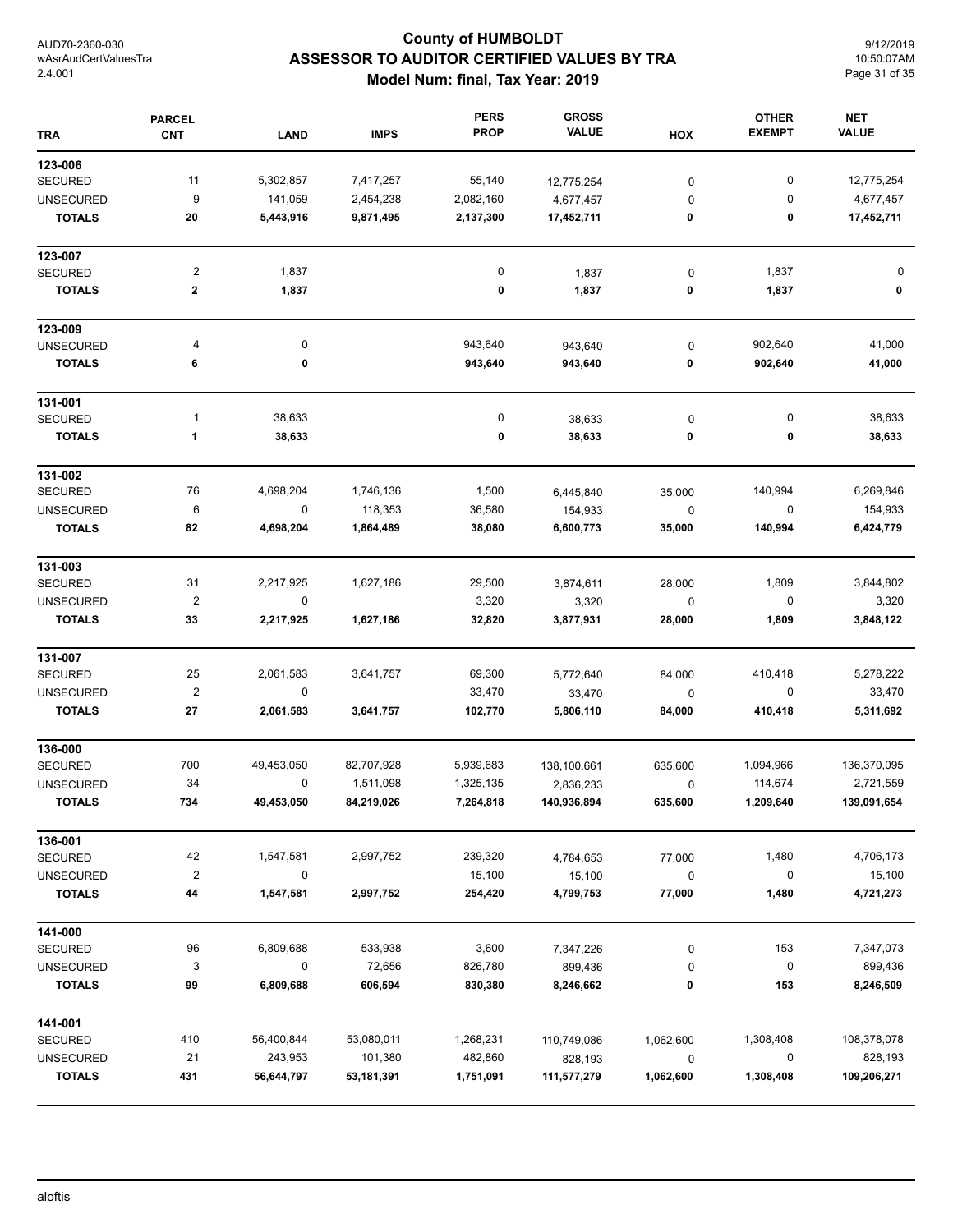## **County of HUMBOLDT ASSESSOR TO AUDITOR CERTIFIED VALUES BY TRA Model Num: final, Tax Year: 2019**

9/12/2019 10:50:07AM Page 32 of 35

| <b>TRA</b>       | <b>PARCEL</b><br><b>CNT</b> | <b>LAND</b>  | <b>IMPS</b>  | <b>PERS</b><br><b>PROP</b> | <b>GROSS</b><br><b>VALUE</b> | HOX       | <b>OTHER</b><br><b>EXEMPT</b> | <b>NET</b><br><b>VALUE</b> |
|------------------|-----------------------------|--------------|--------------|----------------------------|------------------------------|-----------|-------------------------------|----------------------------|
| 141-002          |                             |              |              |                            |                              |           |                               |                            |
| <b>SECURED</b>   | 208                         | 28,175,167   | 27, 119, 287 | 665,253                    | 55,959,707                   | 464,796   | 579,151                       | 54,915,760                 |
| <b>UNSECURED</b> | 8                           | 0            | 13,680       | 184,560                    | 198,240                      | $\pmb{0}$ | 59,203                        | 139,037                    |
| <b>TOTALS</b>    | 216                         | 28, 175, 167 | 27, 132, 967 | 849,813                    | 56,157,947                   | 464,796   | 638,354                       | 55,054,797                 |
| 141-003          |                             |              |              |                            |                              |           |                               |                            |
| <b>SECURED</b>   | 427                         | 32,956,502   | 38,079,965   | 447,890                    | 71,484,357                   | 959,000   | 856,570                       | 69,668,787                 |
| <b>UNSECURED</b> | 10                          | 0            |              | 74,814                     | 74,814                       | 0         | $\mathbf 0$                   | 74,814                     |
| <b>TOTALS</b>    | 437                         | 32,956,502   | 38,079,965   | 522,704                    | 71,559,171                   | 959,000   | 856,570                       | 69,743,601                 |
| 156-001          |                             |              |              |                            |                              |           |                               |                            |
| <b>SECURED</b>   | 5,584                       | 411,187,996  | 319,698,351  | 11,196,118                 | 742,082,465                  | 5,103,153 | 5,461,446                     | 731,517,866                |
| <b>UNSECURED</b> | 332                         | 136,885      | 5,977,371    | 9,501,775                  | 15,616,031                   | 98,000    | 32,903                        | 15,485,128                 |
| <b>TOTALS</b>    | 5,916                       | 411,324,881  | 325,675,722  | 20,697,893                 | 757,698,496                  | 5,201,153 | 5,494,349                     | 747,002,994                |
| 156-002          |                             |              |              |                            |                              |           |                               |                            |
| <b>SECURED</b>   | 72                          | 10,060,874   | 13,152,131   | 372,884                    | 23,585,889                   | 203,000   | 817                           | 23,382,072                 |
| <b>UNSECURED</b> | 10                          | $\mathbf 0$  |              | 196,300                    | 196,300                      | $\pmb{0}$ | $\boldsymbol{0}$              | 196,300                    |
| <b>TOTALS</b>    | 82                          | 10,060,874   | 13,152,131   | 569,184                    | 23,782,189                   | 203,000   | 817                           | 23,578,372                 |
| 156-003          |                             |              |              |                            |                              |           |                               |                            |
| <b>SECURED</b>   | 21                          | 443,708      | 777,026      | 5,300                      | 1,226,034                    | 0         | 0                             | 1,226,034                  |
| <b>TOTALS</b>    | 21                          | 443,708      | 777,026      | 5,300                      | 1,226,034                    | 0         | 0                             | 1,226,034                  |
| 156-004          |                             |              |              |                            |                              |           |                               |                            |
| <b>SECURED</b>   | 1                           | 375,111      | 442,070      | 13,000                     | 830,181                      | 0         | 0                             | 830,181                    |
| <b>TOTALS</b>    | 1                           | 375,111      | 442,070      | 13,000                     | 830,181                      | 0         | 0                             | 830,181                    |
| 156-005          |                             |              |              |                            |                              |           |                               |                            |
| <b>SECURED</b>   | 153                         | 8,340,625    | 4,269,844    | 208,340                    | 12,818,809                   | 70,000    | 2,969                         | 12,745,840                 |
| <b>UNSECURED</b> | 9                           | $\mathbf 0$  | 59,790       | 275,550                    | 335,340                      | 0         | 0                             | 335,340                    |
| <b>TOTALS</b>    | 162                         | 8,340,625    | 4,329,634    | 483,890                    | 13,154,149                   | 70,000    | 2,969                         | 13,081,180                 |
| 156-006          |                             |              |              |                            |                              |           |                               |                            |
| <b>SECURED</b>   | 231                         | 13,364,179   | 14,318,137   | 514,769                    | 28,197,085                   | 264,536   | 2,385,310                     | 25,547,239                 |
| UNSECURED        | 7                           | 0            | 11,320       | 174,400                    | 185,720                      | 0         | $\mathbf{0}$                  | 185,720                    |
| <b>TOTALS</b>    | 238                         | 13,364,179   | 14,329,457   | 689,169                    | 28,382,805                   | 264,536   | 2,385,310                     | 25,732,959                 |
| 156-007          |                             |              |              |                            |                              |           |                               |                            |
| <b>SECURED</b>   | 238                         | 24,402,940   | 41,287,094   | 810,954                    | 66,500,988                   | 224,000   | 5,757,059                     | 60,519,929                 |
| <b>UNSECURED</b> | 75                          | 78,222       | 2,029,642    | 3,102,958                  | 5,210,822                    | 0         | 72,069                        | 5,138,753                  |
| <b>TOTALS</b>    | 313                         | 24,481,162   | 43,316,736   | 3,913,912                  | 71,711,810                   | 224,000   | 5,829,128                     | 65,658,682                 |
| 156-008          |                             |              |              |                            |                              |           |                               |                            |
| SECURED          | 1                           | 36,614       | 137,924      | 0                          | 174,538                      | 0         | 0                             | 174,538                    |
| <b>UNSECURED</b> | 1                           | 0            | 10,240       | 2,110                      | 12,350                       | 0         | 0                             | 12,350                     |
| <b>TOTALS</b>    | $\bf{2}$                    | 36,614       | 148,164      | 2,110                      | 186,888                      | 0         | 0                             | 186,888                    |
| 156-009          |                             |              |              |                            |                              |           |                               |                            |
| <b>SECURED</b>   | 130                         | 3,847,367    | 3,757,664    | 546,055                    | 8,151,086                    | 201,835   | 268,106                       | 7,681,145                  |
| <b>UNSECURED</b> | 13                          | 0            | 12,150       | 138,730                    | 150,880                      | 0         | 1,610                         | 149,270                    |
| <b>TOTALS</b>    | 143                         | 3,847,367    | 3,769,814    | 684,785                    | 8,301,966                    | 201,835   | 269,716                       | 7,830,415                  |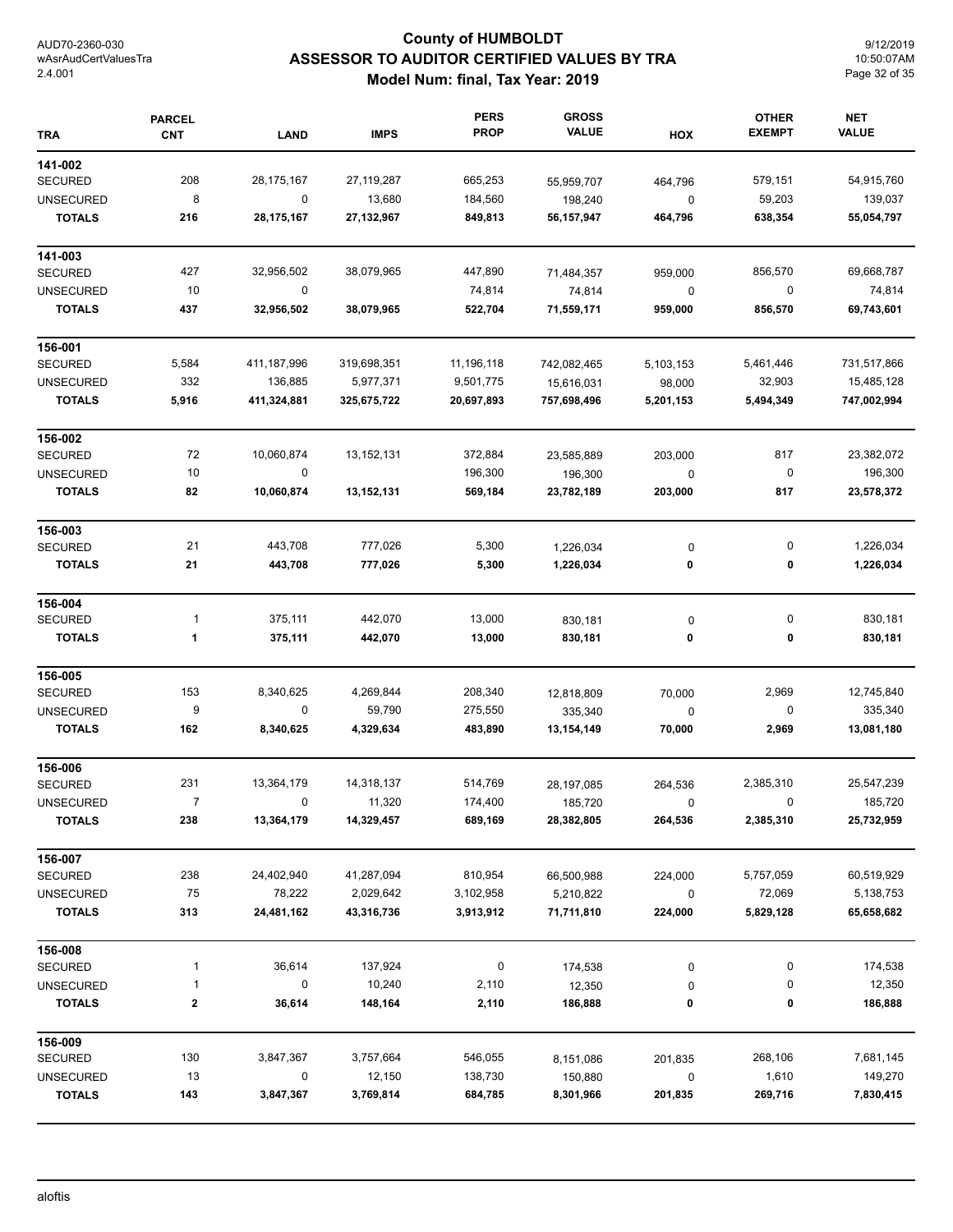## **County of HUMBOLDT ASSESSOR TO AUDITOR CERTIFIED VALUES BY TRA Model Num: final, Tax Year: 2019**

9/12/2019 10:50:07AM Page 33 of 35

| TRA              | <b>PARCEL</b><br><b>CNT</b> | <b>LAND</b> | <b>IMPS</b> | <b>PERS</b><br><b>PROP</b> | <b>GROSS</b><br><b>VALUE</b> | HOX         | <b>OTHER</b><br><b>EXEMPT</b> | <b>NET</b><br><b>VALUE</b> |
|------------------|-----------------------------|-------------|-------------|----------------------------|------------------------------|-------------|-------------------------------|----------------------------|
| 156-010          |                             |             |             |                            |                              |             |                               |                            |
| <b>SECURED</b>   | 30                          | 1,975,003   | 1,881,825   | 7,000                      | 3,863,828                    | 7,000       | 252                           | 3,856,576                  |
| <b>UNSECURED</b> | $\overline{1}$              | 0           |             | 990                        | 990                          | $\mathbf 0$ | 990                           | 0                          |
| <b>TOTALS</b>    | 31                          | 1,975,003   | 1,881,825   | 7,990                      | 3,864,818                    | 7,000       | 1,242                         | 3,856,576                  |
| 156-011          |                             |             |             |                            |                              |             |                               |                            |
| <b>SECURED</b>   | 453                         | 41,084,309  | 54,929,020  | 1,727,635                  | 97,740,964                   | 1,006,186   | 4,829,418                     | 91,905,360                 |
| <b>UNSECURED</b> | 58                          | 0           | 1,960,443   | 3,121,655                  | 5,082,098                    | 0           | 0                             | 5,082,098                  |
| <b>TOTALS</b>    | 511                         | 41,084,309  | 56,889,463  | 4,849,290                  | 102,823,062                  | 1,006,186   | 4,829,418                     | 96,987,458                 |
| 156-012          |                             |             |             |                            |                              |             |                               |                            |
| <b>SECURED</b>   | 194                         | 12,677,449  | 23,606,219  | 1,405,849                  | 37,689,517                   | 392,000     | 1,049,288                     | 36,248,229                 |
| <b>UNSECURED</b> | 14                          | $\pmb{0}$   | 4,605       | 217,476                    | 222,081                      | $\pmb{0}$   | $\pmb{0}$                     | 222,081                    |
| <b>TOTALS</b>    | 208                         | 12,677,449  | 23,610,824  | 1,623,325                  | 37,911,598                   | 392,000     | 1,049,288                     | 36,470,310                 |
| 156-013          |                             |             |             |                            |                              |             |                               |                            |
| <b>SECURED</b>   | 4,200                       | 133,885,647 | 124,219,349 | 837,939                    | 258,942,935                  | 1,104,600   | 1,999,924                     | 255,838,411                |
| <b>UNSECURED</b> | 68                          | $\pmb{0}$   | 202,630     | 1,909,803                  | 2,112,433                    | $\pmb{0}$   | 5,820                         | 2,106,613                  |
| <b>TOTALS</b>    | 4,268                       | 133,885,647 | 124,421,979 | 2,747,742                  | 261,055,368                  | 1,104,600   | 2,005,744                     | 257,945,024                |
| 156-014          |                             |             |             |                            |                              |             |                               |                            |
| <b>SECURED</b>   | 187                         | 7,409,794   | 13,426,955  | 372,791                    | 21,209,540                   | 313,600     | 430,421                       | 20,465,519                 |
| <b>UNSECURED</b> | $\overline{7}$              | 0           |             | 131,061                    | 131,061                      | $\pmb{0}$   | 0                             | 131,061                    |
| <b>TOTALS</b>    | 194                         | 7,409,794   | 13,426,955  | 503,852                    | 21,340,601                   | 313,600     | 430,421                       | 20,596,580                 |
| 156-015          |                             |             |             |                            |                              |             |                               |                            |
| <b>SECURED</b>   | 229                         | 19,311,831  | 19,294,792  | 553,676                    | 39,160,299                   | 371,000     | 966,932                       | 37,822,367                 |
| <b>UNSECURED</b> | 58                          | $\mathbf 0$ | 1,157,195   | 1,581,716                  | 2,738,911                    | 4,808       | 1,020,411                     | 1,713,692                  |
| <b>TOTALS</b>    | 287                         | 19,311,831  | 20,451,987  | 2,135,392                  | 41,899,210                   | 375,808     | 1,987,343                     | 39,536,059                 |
| 156-016          |                             |             |             |                            |                              |             |                               |                            |
| <b>SECURED</b>   | 34                          | 632,400     | 530,614     | 1,217,495                  | 2,380,509                    | 124,829     | 0                             | 2,255,680                  |
| <b>UNSECURED</b> | $\overline{1}$              | 0           | 80          | 8,810                      | 8,890                        | $\pmb{0}$   | 0                             | 8,890                      |
| <b>TOTALS</b>    | 35                          | 632,400     | 530,694     | 1,226,305                  | 2,389,399                    | 124,829     | 0                             | 2,264,570                  |
| 156-017          |                             |             |             |                            |                              |             |                               |                            |
| <b>SECURED</b>   | 38                          | 1,831,698   | 2,808,737   | 81,860                     | 4,722,295                    | 28,000      | $\pmb{0}$                     | 4,694,295                  |
| <b>UNSECURED</b> | 17                          | 0           | 99,622      | 1,024,075                  | 1,123,697                    | 7,000       | 721,880                       | 394,817                    |
| <b>TOTALS</b>    | 55                          | 1,831,698   | 2,908,359   | 1,105,935                  | 5,845,992                    | 35,000      | 721,880                       | 5,089,112                  |
| 156-018          |                             |             |             |                            |                              |             |                               |                            |
| <b>SECURED</b>   | 35                          | 1,701,963   | 2,283,328   | 35,770                     | 4,021,061                    | 61,600      | 714,513                       | 3,244,948                  |
| <b>UNSECURED</b> | 6                           | 20,000      | 109,340     | 185,840                    | 315,180                      | $\pmb{0}$   | 0                             | 315,180                    |
| <b>TOTALS</b>    | 41                          | 1,721,963   | 2,392,668   | 221,610                    | 4,336,241                    | 61,600      | 714,513                       | 3,560,128                  |
| 156-019          |                             |             |             |                            |                              |             |                               |                            |
| <b>SECURED</b>   | 116                         | 5,982,664   | 6,788,473   | 490,770                    | 13,261,907                   | 112,000     | 317,462                       | 12,832,445                 |
| <b>UNSECURED</b> | 8                           | 0           | 6,180       | 125,340                    | 131,520                      | $\pmb{0}$   | 0                             | 131,520                    |
| <b>TOTALS</b>    | 124                         | 5,982,664   | 6,794,653   | 616,110                    | 13,393,427                   | 112,000     | 317,462                       | 12,963,965                 |
| 156-020          |                             |             |             |                            |                              |             |                               |                            |
| <b>SECURED</b>   | 256                         | 25,653,080  | 17,314,715  | 787,669                    | 43,755,464                   | 377,489     | 122,998                       | 43,254,977                 |
| <b>UNSECURED</b> | 21                          | 0           | 320,752     | 303,850                    | 624,602                      | 7,000       | 34,406                        | 583,196                    |
| <b>TOTALS</b>    | 277                         | 25,653,080  | 17,635,467  | 1,091,519                  | 44,380,066                   | 384,489     | 157,404                       | 43,838,173                 |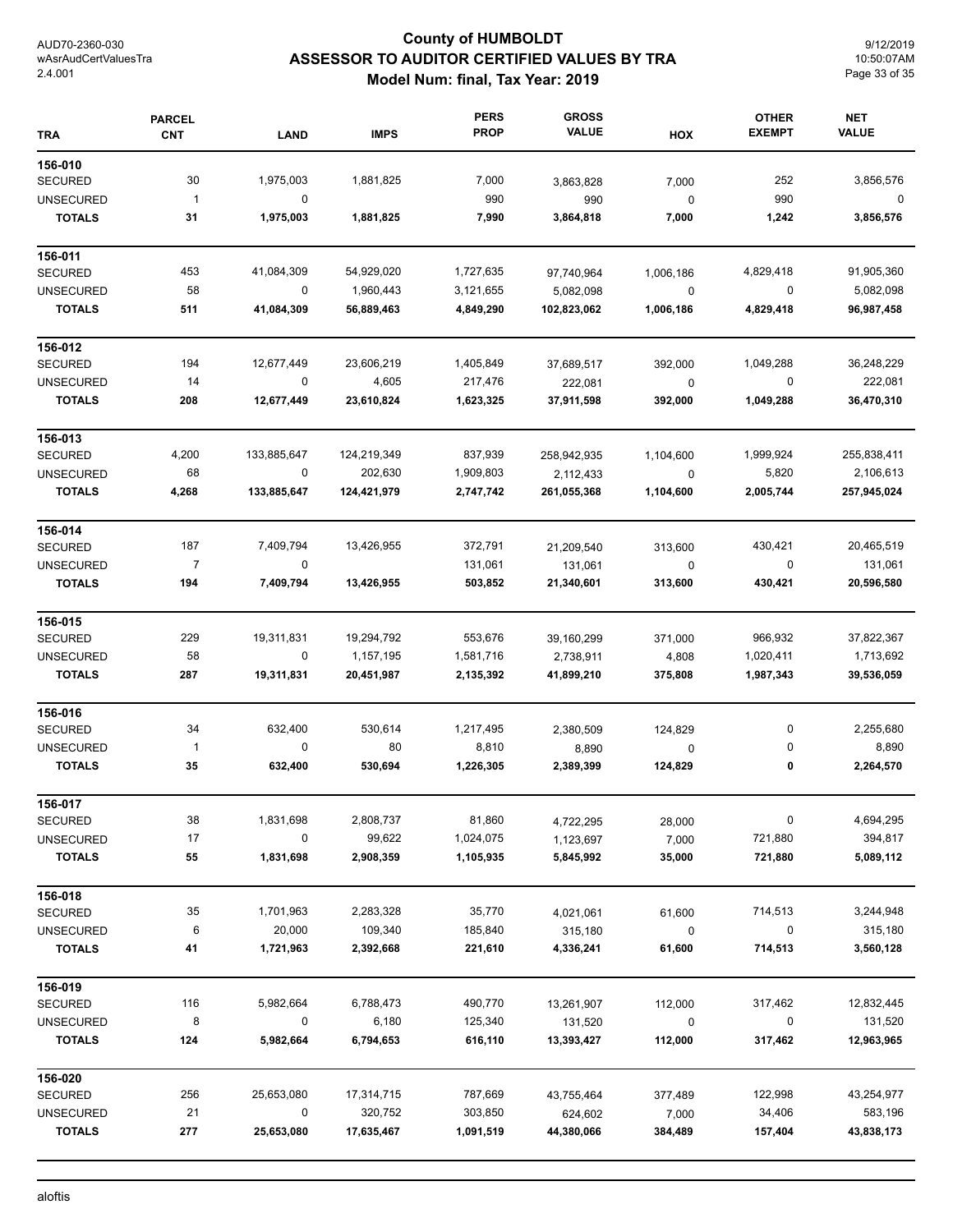## **County of HUMBOLDT ASSESSOR TO AUDITOR CERTIFIED VALUES BY TRA Model Num: final, Tax Year: 2019**

9/12/2019 10:50:07AM Page 34 of 35

| <b>TRA</b>       | <b>PARCEL</b><br><b>CNT</b> | <b>LAND</b> | <b>IMPS</b> | <b>PERS</b><br><b>PROP</b> | <b>GROSS</b><br><b>VALUE</b> | HOX       | <b>OTHER</b><br><b>EXEMPT</b> | <b>NET</b><br><b>VALUE</b> |
|------------------|-----------------------------|-------------|-------------|----------------------------|------------------------------|-----------|-------------------------------|----------------------------|
| 156-021          |                             |             |             |                            |                              |           |                               |                            |
| <b>SECURED</b>   | 41                          | 8,213,969   | 8,523,831   | 172,970                    | 16,910,770                   | 0         | 0                             | 16,910,770                 |
| <b>UNSECURED</b> | 35                          | 0           | 355,781     | 1,191,107                  | 1,546,888                    | $\pmb{0}$ | 4,347                         | 1,542,541                  |
| <b>TOTALS</b>    | 76                          | 8,213,969   | 8,879,612   | 1,364,077                  | 18,457,658                   | 0         | 4,347                         | 18,453,311                 |
| 156-022          |                             |             |             |                            |                              |           |                               |                            |
| <b>SECURED</b>   | $\mathbf{1}$                | 95,584      | 741,562     | 189,705                    | 1,026,851                    | $\pmb{0}$ | 0                             | 1,026,851                  |
| <b>TOTALS</b>    | 1                           | 95,584      | 741,562     | 189,705                    | 1,026,851                    | 0         | 0                             | 1,026,851                  |
| 156-023          |                             |             |             |                            |                              |           |                               |                            |
| <b>SECURED</b>   | 18                          | 1,507,462   | 1,520,242   | 0                          | 3,027,704                    | 35,000    | 1,577                         | 2,991,127                  |
| <b>TOTALS</b>    | 18                          | 1,507,462   | 1,520,242   | 0                          | 3,027,704                    | 35,000    | 1,577                         | 2,991,127                  |
| 156-024          |                             |             |             |                            |                              |           |                               |                            |
| <b>SECURED</b>   | 20                          | 1,143,838   | 1,651,705   | $\pmb{0}$                  | 2,795,543                    | 7,000     | 1,635                         | 2,786,908                  |
| <b>UNSECURED</b> | $\mathbf{1}$                | 0           |             | 4,000                      | 4,000                        | $\pmb{0}$ | 0                             | 4,000                      |
| <b>TOTALS</b>    | 21                          | 1,143,838   | 1,651,705   | 4,000                      | 2,799,543                    | 7,000     | 1,635                         | 2,790,908                  |
| 157-000          |                             |             |             |                            |                              |           |                               |                            |
| <b>SECURED</b>   | 1,260                       | 11,914,149  | 18,963,731  | 1,502,322                  | 32,380,202                   | 726,600   | 3,228,687                     | 28,424,915                 |
| <b>UNSECURED</b> | 12                          | 22,813      | 146,654     | 235,910                    | 405,377                      | $\pmb{0}$ | 0                             | 405,377                    |
| <b>UTILITY</b>   | $\mathbf{1}$                | 2,810       |             | 0                          | 2,810                        | $\pmb{0}$ | 0                             | 2,810                      |
| <b>TOTALS</b>    | 1,273                       | 11,939,772  | 19,110,385  | 1,738,232                  | 32,788,389                   | 726,600   | 3,228,687                     | 28,833,102                 |
| 157-001          |                             |             |             |                            |                              |           |                               |                            |
| <b>SECURED</b>   | 5                           | 1,061,207   | 140,454     | 0                          | 1,201,661                    | 0         | 0                             | 1,201,661                  |
| <b>TOTALS</b>    | 5                           | 1,061,207   | 140,454     | 0                          | 1,201,661                    | 0         | 0                             | 1,201,661                  |
| 157-002          |                             |             |             |                            |                              |           |                               |                            |
| <b>SECURED</b>   | 238                         | 9,074,464   | 10,507,431  | 1,906,836                  | 21,488,731                   | 336,000   | 573,645                       | 20,579,086                 |
| <b>UNSECURED</b> | 16                          | 11,889      | 33,626      | 290,720                    | 336,235                      | 0         | 49,703                        | 286,532                    |
| <b>TOTALS</b>    | 254                         | 9,086,353   | 10,541,057  | 2,197,556                  | 21,824,966                   | 336,000   | 623,348                       | 20,865,618                 |
| 157-003          |                             |             |             |                            |                              |           |                               |                            |
| <b>SECURED</b>   | 2,025                       | 44,198,424  | 23,231,903  | 663,993                    | 68,094,320                   | 623,000   | 1,605,562                     | 65,865,758                 |
| UNSECURED        | 34                          | 63,187      | 655,848     | 246,371                    | 965,406                      | 14,000    | 10,945                        | 940,461                    |
| <b>TOTALS</b>    | 2,059                       | 44,261,611  | 23,887,751  | 910,364                    | 69,059,726                   | 637,000   | 1,616,507                     | 66,806,219                 |
| 157-006          |                             |             |             |                            |                              |           |                               |                            |
| <b>SECURED</b>   | 549                         | 20,931,734  | 18,761,023  | 499,702                    | 40,192,459                   | 196,000   | 86,857                        | 39,909,602                 |
| <b>UNSECURED</b> | 12                          | 0           | 57,983      | 158,426                    | 216,409                      | 7,000     | 0                             | 209,409                    |
| <b>TOTALS</b>    | 561                         | 20,931,734  | 18,819,006  | 658,128                    | 40,408,868                   | 203,000   | 86,857                        | 40,119,011                 |
| 157-008          |                             |             |             |                            |                              |           |                               |                            |
| <b>SECURED</b>   | 1,291                       | 83,319,742  | 122,012,313 | 4,004,058                  | 209,336,113                  | 2,230,130 | 7,311,474                     | 199,794,509                |
| <b>UNSECURED</b> | 89                          | 29,767      | 2,297,773   | 4,408,345                  | 6,735,885                    | 7,000     | 20,710                        | 6,708,175                  |
| <b>TOTALS</b>    | 1,380                       | 83,349,509  | 124,310,086 | 8,412,403                  | 216,071,998                  | 2,237,130 | 7,332,184                     | 206,502,684                |
| 158-000          |                             |             |             |                            |                              |           |                               |                            |
| <b>SECURED</b>   | 345                         | 29,388,076  | 11,849,411  | 664,340                    | 41,901,827                   | 82,585    | 1,605                         | 41,817,637                 |
| <b>UNSECURED</b> | 5                           | 0           |             | 116,950                    | 116,950                      | $\pmb{0}$ | 0                             | 116,950                    |
| <b>TOTALS</b>    | 350                         | 29,388,076  | 11,849,411  | 781,290                    | 42,018,777                   | 82,585    | 1,605                         | 41,934,587                 |